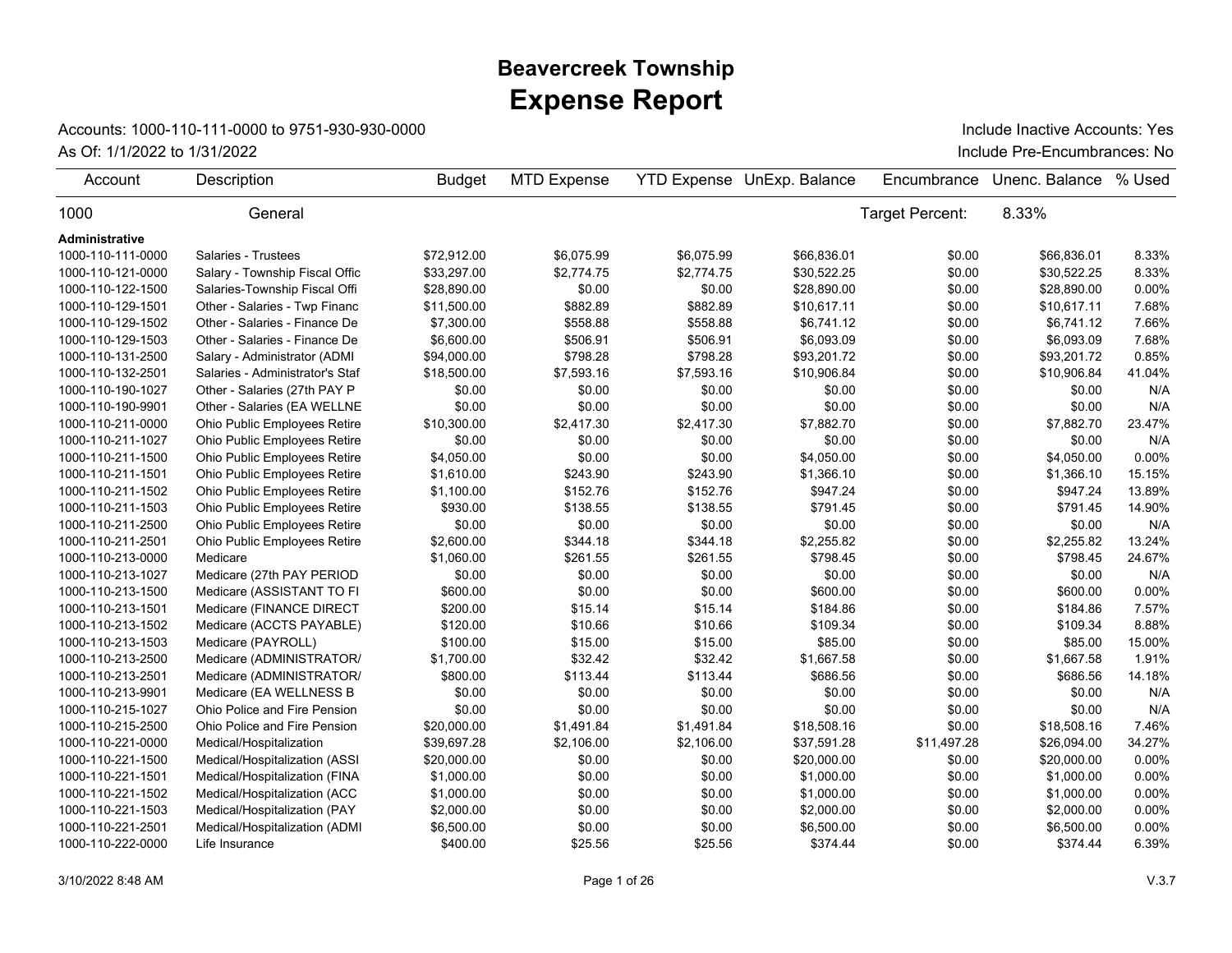| <b>Expense Report</b>        |                                   |               |                    |                    |                |              |                |          |  |
|------------------------------|-----------------------------------|---------------|--------------------|--------------------|----------------|--------------|----------------|----------|--|
| As Of: 1/1/2022 to 1/31/2022 |                                   |               |                    |                    |                |              |                |          |  |
| Account                      | Description                       | <b>Budget</b> | <b>MTD Expense</b> | <b>YTD Expense</b> | UnExp. Balance | Encumbrance  | Unenc. Balance | % Used   |  |
| 1000-110-222-1500            | Life Insurance (ASSISTANT T       | \$100.00      | \$0.00             | \$0.00             | \$100.00       | \$0.00       | \$100.00       | 0.00%    |  |
| 1000-110-222-1501            | Life Insurance (FINANCE DIR       | \$100.00      | \$0.98             | \$0.98             | \$99.02        | \$0.00       | \$99.02        | 0.98%    |  |
| 1000-110-222-1502            | Life Insurance (ACCTS PAYA        | \$100.00      | \$0.98             | \$0.98             | \$99.02        | \$0.00       | \$99.02        | 0.98%    |  |
| 1000-110-222-1503            | Life Insurance (PAYROLL)          | \$100.00      | \$0.98             | \$0.98             | \$99.02        | \$0.00       | \$99.02        | 0.98%    |  |
| 1000-110-222-2500            | Life Insurance (ADMINISTRA        | \$200.00      | \$7.00             | \$7.00             | \$193.00       | \$0.00       | \$193.00       | 3.50%    |  |
| 1000-110-222-2501            | Life Insurance (ADMINISTRA        | \$100.00      | \$3.50             | \$3.50             | \$96.50        | \$0.00       | \$96.50        | 3.50%    |  |
| 1000-110-223-0000            | Dental Insurance                  | \$2,000.00    | \$0.00             | \$0.00             | \$2,000.00     | \$0.00       | \$2,000.00     | 0.00%    |  |
| 1000-110-223-1500            | Dental Insurance (ASSISTAN        | \$800.00      | \$0.00             | \$0.00             | \$800.00       | \$0.00       | \$800.00       | 0.00%    |  |
| 1000-110-223-1501            | Dental Insurance (FINANCE         | \$300.00      | \$0.00             | \$0.00             | \$300.00       | \$0.00       | \$300.00       | 0.00%    |  |
| 1000-110-223-1502            | Dental Insurance (ACCTS PA        | \$800.00      | \$0.00             | \$0.00             | \$800.00       | \$0.00       | \$800.00       | 0.00%    |  |
| 1000-110-223-1503            | Dental Insurance (PAYROLL)        | \$800.00      | \$0.00             | \$0.00             | \$800.00       | \$0.00       | \$800.00       | 0.00%    |  |
| 1000-110-223-2500            | Dental Insurance                  | \$0.00        | \$0.00             | \$0.00             | \$0.00         | \$0.00       | \$0.00         | N/A      |  |
| 1000-110-223-2501            | Dental Insurance (ADMINIST        | \$400.00      | \$0.00             | \$0.00             | \$400.00       | \$0.00       | \$400.00       | 0.00%    |  |
| 1000-110-230-0000            | <b>Workers' Compensation</b>      | \$10,398.50   | \$5,398.50         | \$5,398.50         | \$5,000.00     | \$0.00       | \$5,000.00     | 51.92%   |  |
| 1000-110-230-1503            | Workers' Compensation (FIN        | \$0.00        | \$0.00             | \$0.00             | \$0.00         | \$0.00       | \$0.00         | N/A      |  |
| 1000-110-240-1500            | Unemployment Compensatio          | \$0.00        | \$0.00             | \$0.00             | \$0.00         | \$0.00       | \$0.00         | N/A      |  |
| 1000-110-240-1501            | Unemployment Compensatio          | \$0.00        | \$0.00             | \$0.00             | \$0.00         | \$0.00       | \$0.00         | N/A      |  |
| 1000-110-240-1502            | Unemployment Compensatio          | \$0.00        | \$0.00             | \$0.00             | \$0.00         | \$0.00       | \$0.00         | N/A      |  |
| 1000-110-251-2500            | Uniform, Tool and Equipment       | \$21,000.00   | \$1,606.54         | \$1,606.54         | \$19,393.46    | \$4,500.00   | \$14,893.46    | 29.08%   |  |
| 1000-110-290-1016            | Other - Employee Fringe Ben       | \$48,600.00   | \$11,799.30        | \$11,799.30        | \$36,800.70    | \$1,800.00   | \$35,000.70    | 27.98%   |  |
| 1000-110-311-0000            | Accounting and Legal Fees         | \$70,000.00   | \$14,630.03        | \$14,630.03        | \$55,369.97    | \$55,369.97  | \$0.00         | 100.00%  |  |
| 1000-110-311-1500            | Accounting and Legal Fees (F      | \$0.00        | \$0.00             | \$0.00             | \$0.00         | \$0.00       | \$0.00         | N/A      |  |
| 1000-110-311-1503            | Accounting and Legal Fees (F      | \$7,800.00    | \$0.00             | \$0.00             | \$7,800.00     | \$7,800.00   | \$0.00         | 100.00%  |  |
| 1000-110-312-0000            | <b>Auditing Services</b>          | \$35,000.00   | \$0.00             | \$0.00             | \$35,000.00    | \$30,000.00  | \$5,000.00     | 85.71%   |  |
| 1000-110-313-0000            | <b>Uniform Accounting Network</b> | \$0.00        | \$0.00             | \$0.00             | \$0.00         | \$0.00       | \$0.00         | N/A      |  |
| 1000-110-314-0000            | <b>Tax Collection Fees</b>        | \$10,000.00   | \$0.00             | \$0.00             | \$10,000.00    | \$0.00       | \$10,000.00    | 0.00%    |  |
| 1000-110-315-0000            | <b>Election Expenses</b>          | \$13,000.00   | \$0.00             | \$0.00             | \$13,000.00    | \$0.00       | \$13,000.00    | 0.00%    |  |
| 1000-110-316-0000            | <b>Engineering Services</b>       | \$103,099.48  | \$0.00             | \$0.00             | \$103,099.48   | \$103,099.48 | \$0.00         | 100.00%  |  |
| 1000-110-319-2500            | Other - Professional and Tech     | \$4,000.00    | \$0.00             | \$0.00             | \$4,000.00     | \$0.00       | \$4,000.00     | $0.00\%$ |  |
| 1000-110-321-0000            | Rents and Leases                  | \$20,800.00   | \$1,685.05         | \$1,685.05         | \$19,114.95    | \$19,114.95  | \$0.00         | 100.00%  |  |
| 1000-110-321-1500            | Rents and Leases (FISCAL O        | \$0.00        | \$0.00             | \$0.00             | \$0.00         | \$0.00       | \$0.00         | N/A      |  |
| 1000-110-321-1503            | Rents and Leases (FINANCE         | \$300.00      | \$0.00             | \$0.00             | \$300.00       | \$300.00     | \$0.00         | 100.00%  |  |
| 1000-110-322-0000            | Garbage and Trash Removal         | \$3,500.00    | \$73.68            | \$73.68            | \$3,426.32     | \$3,426.32   | \$0.00         | 100.00%  |  |
| 1000-110-323-1009            | Repairs and Maintenance (RE       | \$5,000.00    | \$9.32             | \$9.32             | \$4,990.68     | \$2,490.68   | \$2,500.00     | 50.00%   |  |
| 1000-110-330-0000            | <b>Travel and Meeting Expense</b> | \$1,000.00    | \$0.00             | \$0.00             | \$1,000.00     | \$515.00     | \$485.00       | 51.50%   |  |
| 1000-110-330-1500            | Travel and Meeting Expense (      | \$2,000.00    | \$0.00             | \$0.00             | \$2,000.00     | \$85.00      | \$1,915.00     | 4.25%    |  |
| 1000-110-330-1503            | Travel and Meeting Expense (      | \$4,500.00    | \$0.00             | \$0.00             | \$4,500.00     | \$4,500.00   | \$0.00         | 100.00%  |  |
| 1000-110-330-2500            | Travel and Meeting Expense (      | \$5,000.00    | \$0.00             | \$0.00             | \$5,000.00     | \$85.00      | \$4,915.00     | 1.70%    |  |
| 1000-110-341-0000            | Telephone                         | \$4,200.00    | \$0.00             | \$0.00             | \$4,200.00     | \$0.00       | \$4,200.00     | 0.00%    |  |
| 1000-110-341-2500            | Telephone (ADMINISTRATO           | \$400.00      | \$0.00             | \$0.00             | \$400.00       | \$0.00       | \$400.00       | $0.00\%$ |  |
| 1000-110-342-0000            | Postage                           | \$1,500.00    | \$0.00             | \$0.00             | \$1,500.00     | \$1,500.00   | \$0.00         | 100.00%  |  |
| 1000-110-343-0000            | Postage Machine Rental            | \$1,045.90    | \$0.00             | \$0.00             | \$1,045.90     | \$1,045.90   | \$0.00         | 100.00%  |  |
| 1000-110-344-0000            | Printing                          | \$2,000.00    | \$0.00             | \$0.00             | \$2,000.00     | \$1,500.00   | \$500.00       | 75.00%   |  |
| 1000-110-345-1005            | Advertising (TOWNSHIP LEG         | \$6,749.44    | \$0.00             | \$0.00             | \$6,749.44     | \$1,249.44   | \$5,500.00     | 18.51%   |  |
| 1000-110-345-1500            | Advertising (FISCAL OFFICE        | \$0.00        | \$0.00             | \$0.00             | \$0.00         | \$0.00       | \$0.00         | N/A      |  |
| 1000-110-345-1503            | Advertising (FINANCE DEPA         | \$100.00      | \$0.00             | \$0.00             | \$100.00       | \$0.00       | \$100.00       | $0.00\%$ |  |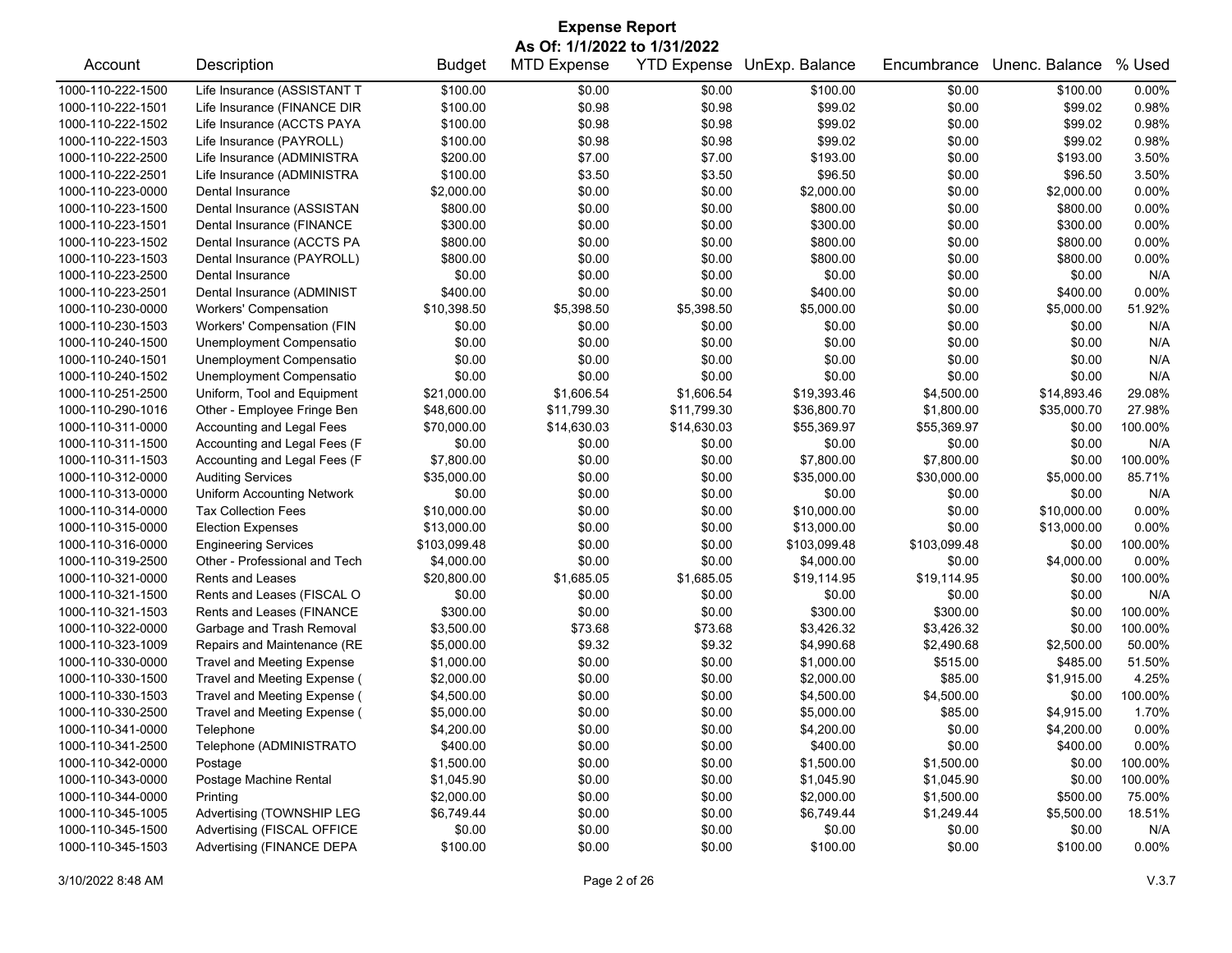| <b>Expense Report</b>                   |                                    |               |                    |                    |                |              |                |          |  |  |
|-----------------------------------------|------------------------------------|---------------|--------------------|--------------------|----------------|--------------|----------------|----------|--|--|
|                                         | As Of: 1/1/2022 to 1/31/2022       |               |                    |                    |                |              |                |          |  |  |
| Account                                 | Description                        | <b>Budget</b> | <b>MTD Expense</b> | <b>YTD Expense</b> | UnExp. Balance | Encumbrance  | Unenc. Balance | % Used   |  |  |
| 1000-110-351-0000                       | Electricity                        | \$5,413.99    | \$413.99           | \$413.99           | \$5,000.00     | \$4,750.00   | \$250.00       | 95.38%   |  |  |
| 1000-110-351-1006                       | <b>Electricity (LIGHTING TUNNE</b> | \$0.00        | \$0.00             | \$0.00             | \$0.00         | \$0.00       | \$0.00         | N/A      |  |  |
| 1000-110-360-0000                       | <b>Contracted Services</b>         | \$93,341.14   | \$15,741.06        | \$15,741.06        | \$77,600.08    | \$19,079.39  | \$58,520.69    | 37.30%   |  |  |
| 1000-110-360-1500                       | <b>Contracted Services (FISCAL</b> | \$0.00        | \$0.00             | \$0.00             | \$0.00         | \$0.00       | \$0.00         | N/A      |  |  |
| 1000-110-360-1503                       | <b>Contracted Services (FINANC</b> | \$15,599.79   | \$3,398.59         | \$3,398.59         | \$12,201.20    | \$9,222.63   | \$2,978.57     | 80.91%   |  |  |
| 1000-110-370-1007                       | Payment to Another Political       | \$1,200.00    | \$0.00             | \$0.00             | \$1,200.00     | \$0.00       | \$1,200.00     | 0.00%    |  |  |
| 1000-110-370-1008                       | Payment to Another Political       | \$12,000.00   | \$2,881.00         | \$2,881.00         | \$9,119.00     | \$9,119.00   | \$0.00         | 100.00%  |  |  |
| 1000-110-370-1009                       | Payment to Another Political       | \$3,000.00    | \$0.00             | \$0.00             | \$3,000.00     | \$0.00       | \$3,000.00     | $0.00\%$ |  |  |
| 1000-110-389-0000                       | Other - Insurance and Bondin       | \$33,800.00   | \$0.00             | \$0.00             | \$33,800.00    | \$0.00       | \$33,800.00    | 0.00%    |  |  |
| 1000-110-410-0000                       | <b>Office Supplies</b>             | \$10,000.00   | \$0.00             | \$0.00             | \$10,000.00    | \$0.00       | \$10,000.00    | $0.00\%$ |  |  |
| 1000-110-410-1500                       | Office Supplies (FISCAL OFFI       | \$200.00      | \$0.00             | \$0.00             | \$200.00       | \$0.00       | \$200.00       | $0.00\%$ |  |  |
| 1000-110-410-1503                       | Office Supplies (FINANCE DE        | \$5,000.00    | \$112.72           | \$112.72           | \$4,887.28     | \$4,387.28   | \$500.00       | 90.00%   |  |  |
| 1000-110-420-1010                       | <b>Operating Supplies (JANITOR</b> | \$300.00      | \$0.00             | \$0.00             | \$300.00       | \$0.00       | \$300.00       | 0.00%    |  |  |
| 1000-110-420-6002                       | Operating Supplies (FUEL)          | \$1,600.00    | \$55.49            | \$55.49            | \$1,544.51     | \$1,544.51   | \$0.00         | 100.00%  |  |  |
| 1000-110-519-0000                       | Other - Dues and Fees              | \$6,900.00    | \$2,775.52         | \$2,775.52         | \$4,124.48     | \$365.00     | \$3,759.48     | 45.51%   |  |  |
| 1000-110-519-1500                       | Other - Dues and Fees (FISC        | \$920.00      | \$0.00             | \$0.00             | \$920.00       | \$0.00       | \$920.00       | $0.00\%$ |  |  |
| 1000-110-519-1503                       | Other - Dues and Fees (FINA        | \$1,080.00    | \$25.00            | \$25.00            | \$1,055.00     | \$925.00     | \$130.00       | 87.96%   |  |  |
| 1000-110-520-0000                       | <b>Compensation and Damages</b>    | \$0.00        | \$0.00             | \$0.00             | \$0.00         | \$0.00       | \$0.00         | N/A      |  |  |
| 1000-110-599-0000                       | Other - Other Expenses             | \$2,800.00    | \$747.50           | \$747.50           | \$2,052.50     | \$907.50     | \$1,145.00     | 59.11%   |  |  |
| 1000-110-740-1500                       | Machinery, Equipment and Fu        | \$0.00        | \$0.00             | \$0.00             | \$0.00         | \$0.00       | \$0.00         | N/A      |  |  |
| 1000-110-740-1503                       | Machinery, Equipment and Fu        | \$7,100.00    | \$1,571.28         | \$1,571.28         | \$5,528.72     | \$2,146.94   | \$3,381.78     | 52.37%   |  |  |
| 1000-110-740-2500                       | Machinery, Equipment and Fu        | \$300.00      | \$0.00             | \$0.00             | \$300.00       | \$0.00       | \$300.00       | 0.00%    |  |  |
| 1000-110-750-0000                       | <b>Motor Vehicles</b>              | \$0.00        | \$0.00             | \$0.00             | \$0.00         | \$0.00       | \$0.00         | N/A      |  |  |
|                                         | <b>Administrative Totals:</b>      | \$976,114.52  | \$89,497.17        | \$89,497.17        | \$886,617.35   | \$302,326.27 | \$584,291.08   | 40.14%   |  |  |
| <b>Townhalls</b>                        |                                    |               |                    |                    |                |              |                |          |  |  |
| 1000-120-190-0000                       | Other - Salaries                   | \$0.00        | \$0.00             | \$0.00             | \$0.00         | \$0.00       | \$0.00         | N/A      |  |  |
| 1000-120-211-0000                       | Ohio Public Employees Retire       | \$0.00        | \$0.00             | \$0.00             | \$0.00         | \$0.00       | \$0.00         | N/A      |  |  |
| 1000-120-213-0000                       | Medicare                           | \$0.00        | \$0.00             | \$0.00             | \$0.00         | \$0.00       | \$0.00         | N/A      |  |  |
| 1000-120-221-0000                       | Medical/Hospitalization            | \$0.00        | \$0.00             | \$0.00             | \$0.00         | \$0.00       | \$0.00         | N/A      |  |  |
| 1000-120-222-0000                       | Life Insurance                     | \$0.00        | \$0.00             | \$0.00             | \$0.00         | \$0.00       | \$0.00         | N/A      |  |  |
| 1000-120-223-0000                       | Dental Insurance                   | \$0.00        | \$0.00             | \$0.00             | \$0.00         | \$0.00       | \$0.00         | N/A      |  |  |
| 1000-120-323-0000                       | Repairs and Maintenance            | \$300.00      | \$5.20             | \$5.20             | \$294.80       | \$94.80      | \$200.00       | 33.33%   |  |  |
| 1000-120-352-0000                       | Water and Sewage                   | \$703.10      | \$39.69            | \$39.69            | \$663.41       | \$663.41     | \$0.00         | 100.00%  |  |  |
| 1000-120-359-0000                       | Other - Utilities                  | \$5,928.72    | \$928.72           | \$928.72           | \$5,000.00     | \$5,000.00   | \$0.00         | 100.00%  |  |  |
| 1000-120-420-0000                       | <b>Operating Supplies</b>          | \$1,400.00    | \$0.00             | \$0.00             | \$1,400.00     | \$0.00       | \$1,400.00     | $0.00\%$ |  |  |
| 1000-120-599-1015                       | Other - Other Expenses (TO         | \$5,000.00    | \$420.50           | \$420.50           | \$4,579.50     | \$4,579.50   | \$0.00         | 100.00%  |  |  |
| 1000-120-740-0000                       | Machinery, Equipment and Fu        | \$75,000.00   | \$0.00             | \$0.00             | \$75,000.00    | \$0.00       | \$75,000.00    | 0.00%    |  |  |
|                                         | Townhalls Totals:                  | \$88,331.82   | \$1,394.11         | \$1,394.11         | \$86,937.71    | \$10,337.71  | \$76,600.00    | 13.28%   |  |  |
| <b>Community Development &amp; Risk</b> |                                    |               |                    |                    |                |              |                |          |  |  |
| 1000-130-190-6000                       | Other - Salaries (CD&R)            | \$211,433.00  | \$15,241.24        | \$15,241.24        | \$196,191.76   | \$0.00       | \$196,191.76   | 7.21%    |  |  |
| 1000-130-211-6000                       | Ohio Public Employees Retire       | \$29,600.00   | \$4,313.14         | \$4,313.14         | \$25,286.86    | \$0.00       | \$25,286.86    | 14.57%   |  |  |
| 1000-130-213-6000                       | Medicare (CD&R)                    | \$4,229.00    | \$285.26           | \$285.26           | \$3,943.74     | \$0.00       | \$3,943.74     | 6.75%    |  |  |
| 1000-130-221-6000                       | Medical/Hospitalization (CD&       | \$3,500.00    | \$0.00             | \$0.00             | \$3,500.00     | \$0.00       | \$3,500.00     | $0.00\%$ |  |  |
| 1000-130-222-6000                       | Life Insurance (CD&R)              | \$400.00      | \$14.00            | \$14.00            | \$386.00       | \$0.00       | \$386.00       | 3.50%    |  |  |
| 1000-130-223-6000                       | Dental Insurance (CD&R)            | \$1,900.00    | \$0.00             | \$0.00             | \$1,900.00     | \$0.00       | \$1,900.00     | 0.00%    |  |  |
| 1000-130-251-6000                       | Uniform, Tool and Equipment        | \$3,877.79    | \$0.00             | \$0.00             | \$3,877.79     | \$0.00       | \$3,877.79     | $0.00\%$ |  |  |
|                                         |                                    |               |                    |                    |                |              |                |          |  |  |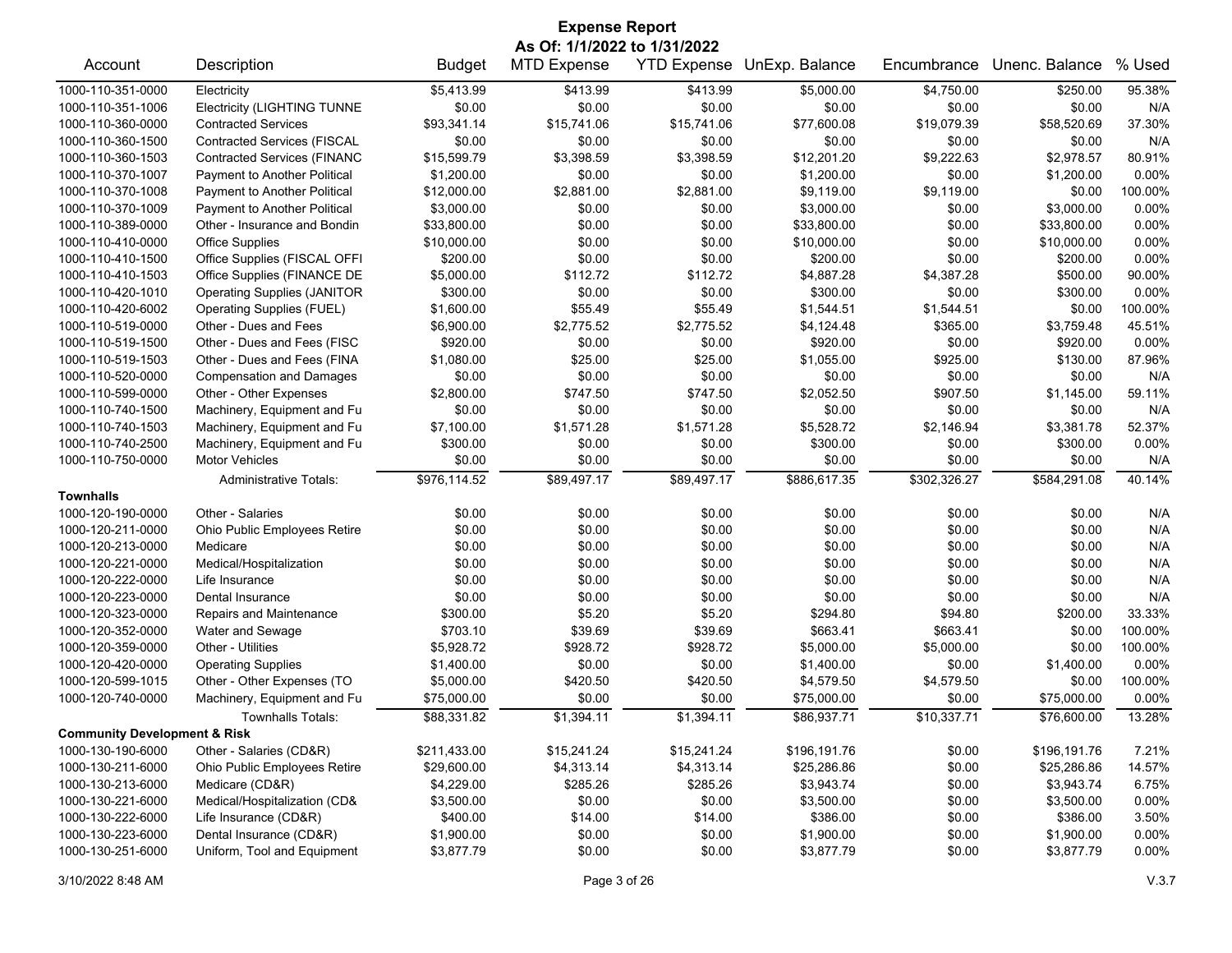| <b>Expense Report</b>                                                                                                                                 |                                      |               |             |             |              |             |              |          |  |  |
|-------------------------------------------------------------------------------------------------------------------------------------------------------|--------------------------------------|---------------|-------------|-------------|--------------|-------------|--------------|----------|--|--|
| As Of: 1/1/2022 to 1/31/2022<br><b>MTD Expense</b><br>YTD Expense UnExp. Balance<br>Unenc. Balance<br>% Used<br>Account<br>Description<br>Encumbrance |                                      |               |             |             |              |             |              |          |  |  |
|                                                                                                                                                       |                                      | <b>Budget</b> |             |             |              |             |              |          |  |  |
| 1000-130-311-6000                                                                                                                                     | Accounting and Legal Fees (Z         | \$15,000.00   | \$19.00     | \$19.00     | \$14,981.00  | \$14,981.00 | \$0.00       | 100.00%  |  |  |
| 1000-130-318-6000                                                                                                                                     | Training Services (CD&R)             | \$2,000.00    | \$0.00      | \$0.00      | \$2,000.00   | \$265.00    | \$1,735.00   | 13.25%   |  |  |
| 1000-130-323-6000                                                                                                                                     | Repairs and Maintenance (C           | \$100.00      | \$0.00      | \$0.00      | \$100.00     | \$0.00      | \$100.00     | 0.00%    |  |  |
| 1000-130-330-6000                                                                                                                                     | Travel and Meeting Expense (         | \$400.00      | \$0.00      | \$0.00      | \$400.00     | \$0.00      | \$400.00     | 0.00%    |  |  |
| 1000-130-342-6000                                                                                                                                     | Postage (CD&R)                       | \$940.40      | \$0.00      | \$0.00      | \$940.40     | \$940.40    | \$0.00       | 100.00%  |  |  |
| 1000-130-344-6000                                                                                                                                     | Printing (CD&R)                      | \$900.00      | \$466.01    | \$466.01    | \$433.99     | \$433.99    | \$0.00       | 100.00%  |  |  |
| 1000-130-345-6000                                                                                                                                     | Advertising (CD&R)                   | \$10,306.32   | \$0.00      | \$0.00      | \$10,306.32  | \$5,893.84  | \$4,412.48   | 57.19%   |  |  |
| 1000-130-360-6000                                                                                                                                     | Contracted Services (CD&R)           | \$102,741.61  | \$1,591.36  | \$1,591.36  | \$101,150.25 | \$34,082.86 | \$67,067.39  | 34.72%   |  |  |
| 1000-130-389-6000                                                                                                                                     | Other - Insurance and Bondin         | \$750.00      | \$0.00      | \$0.00      | \$750.00     | \$0.00      | \$750.00     | 0.00%    |  |  |
| 1000-130-410-6000                                                                                                                                     | Office Supplies (CD&R)               | \$600.00      | \$0.00      | \$0.00      | \$600.00     | \$300.00    | \$300.00     | 50.00%   |  |  |
| 1000-130-420-6000                                                                                                                                     | Operating Supplies (CD&R)            | \$100.00      | \$0.00      | \$0.00      | \$100.00     | \$100.00    | \$0.00       | 100.00%  |  |  |
| 1000-130-420-6002                                                                                                                                     | Operating Supplies (FUEL CD          | \$700.00      | \$0.00      | \$0.00      | \$700.00     | \$700.00    | \$0.00       | 100.00%  |  |  |
| 1000-130-430-3000                                                                                                                                     | Small Tools and Minor Equip          | \$0.00        | \$0.00      | \$0.00      | \$0.00       | \$0.00      | \$0.00       | N/A      |  |  |
| 1000-130-430-6000                                                                                                                                     | Small Tools and Minor Equip          | \$800.00      | \$0.00      | \$0.00      | \$800.00     | \$0.00      | \$800.00     | 0.00%    |  |  |
| 1000-130-519-6000                                                                                                                                     | Other - Dues and Fees (CD&           | \$1,553.00    | \$0.00      | \$0.00      | \$1,553.00   | \$1,523.00  | \$30.00      | 98.07%   |  |  |
| 1000-130-599-6000                                                                                                                                     | Other - Other Expenses (CD&          | \$985.00      | \$0.00      | \$0.00      | \$985.00     | \$0.00      | \$985.00     | 0.00%    |  |  |
| 1000-130-740-6000                                                                                                                                     | Machinery, Equipment and Fu          | \$1,400.00    | \$0.00      | \$0.00      | \$1,400.00   | \$0.00      | \$1,400.00   | $0.00\%$ |  |  |
|                                                                                                                                                       | Community Development & Risk Totals: | \$394,216.12  | \$21,930.01 | \$21,930.01 | \$372,286.11 | \$59,220.09 | \$313,066.02 | 20.59%   |  |  |
| <b>Human Resources</b>                                                                                                                                |                                      |               |             |             |              |             |              |          |  |  |
| 1000-190-190-2000                                                                                                                                     | Other - Salaries (HUMAN RE           | \$12,100.00   | \$924.00    | \$924.00    | \$11,176.00  | \$0.00      | \$11,176.00  | 7.64%    |  |  |
| 1000-190-211-2000                                                                                                                                     | Ohio Public Employees Retire         | \$1,700.00    | \$255.28    | \$255.28    | \$1,444.72   | \$0.00      | \$1,444.72   | 15.02%   |  |  |
| 1000-190-213-2000                                                                                                                                     | Medicare (HUMAN RESOUR               | \$300.00      | \$20.62     | \$20.62     | \$279.38     | \$0.00      | \$279.38     | 6.87%    |  |  |
| 1000-190-221-2000                                                                                                                                     | Medical/Hospitalization (HUM         | \$1,700.00    | \$0.00      | \$0.00      | \$1,700.00   | \$0.00      | \$1,700.00   | 0.00%    |  |  |
| 1000-190-222-2000                                                                                                                                     | Life Insurance (HUMAN RES            | \$15.00       | \$0.98      | \$0.98      | \$14.02      | \$0.00      | \$14.02      | 6.53%    |  |  |
| 1000-190-223-2000                                                                                                                                     | Dental Insurance (HUMAN R            | \$113.00      | \$0.00      | \$0.00      | \$113.00     | \$0.00      | \$113.00     | 0.00%    |  |  |
| 1000-190-318-2000                                                                                                                                     | <b>Training Services (HUMAN R</b>    | \$1,100.00    | \$0.00      | \$0.00      | \$1,100.00   | \$0.00      | \$1,100.00   | 0.00%    |  |  |
| 1000-190-319-2000                                                                                                                                     | Other - Professional and Tech        | \$259.00      | \$0.00      | \$0.00      | \$259.00     | \$0.00      | \$259.00     | $0.00\%$ |  |  |
| 1000-190-330-2000                                                                                                                                     | Travel and Meeting Expense (         | \$1,500.00    | \$0.00      | \$0.00      | \$1,500.00   | \$0.00      | \$1,500.00   | 0.00%    |  |  |
| 1000-190-360-2000                                                                                                                                     | <b>Contracted Services (HUMAN</b>    | \$7,500.00    | \$0.00      | \$0.00      | \$7,500.00   | \$0.00      | \$7,500.00   | 0.00%    |  |  |
| 1000-190-410-2000                                                                                                                                     | Office Supplies (HUMAN RES           | \$300.00      | \$0.00      | \$0.00      | \$300.00     | \$0.00      | \$300.00     | 0.00%    |  |  |
| 1000-190-510-2000                                                                                                                                     | Dues and Fees (HUMAN RES             | \$600.00      | \$0.00      | \$0.00      | \$600.00     | \$0.00      | \$600.00     | $0.00\%$ |  |  |
| 1000-190-740-2000                                                                                                                                     | Machinery, Equipment and Fu          | \$1,000.00    | \$0.00      | \$0.00      | \$1,000.00   | \$0.00      | \$1,000.00   | $0.00\%$ |  |  |
|                                                                                                                                                       | Human Resources Totals:              | \$28,187.00   | \$1,200.88  | \$1,200.88  | \$26,986.12  | \$0.00      | \$26,986.12  | 4.26%    |  |  |
| <b>Highways</b>                                                                                                                                       |                                      |               |             |             |              |             |              |          |  |  |
| 1000-330-190-4000                                                                                                                                     | Other - Salaries (GENERAL R          | \$0.00        | \$0.00      | \$0.00      | \$0.00       | \$0.00      | \$0.00       | N/A      |  |  |
| 1000-330-211-4000                                                                                                                                     | Ohio Public Employees Retire         | \$0.00        | \$0.00      | \$0.00      | \$0.00       | \$0.00      | \$0.00       | N/A      |  |  |
| 1000-330-213-4000                                                                                                                                     | Medicare (GENERAL ROAD)              | \$0.00        | \$0.00      | \$0.00      | \$0.00       | \$0.00      | \$0.00       | N/A      |  |  |
| 1000-330-221-4000                                                                                                                                     | Medical/Hospitalization (GEN         | \$0.00        | \$0.00      | \$0.00      | \$0.00       | \$0.00      | \$0.00       | N/A      |  |  |
| 1000-330-222-4000                                                                                                                                     | Life Insurance (GENERAL R            | \$0.00        | \$0.00      | \$0.00      | \$0.00       | \$0.00      | \$0.00       | N/A      |  |  |
| 1000-330-223-4000                                                                                                                                     | Dental Insurance (GENERAL            | \$0.00        | \$0.00      | \$0.00      | \$0.00       | \$0.00      | \$0.00       | N/A      |  |  |
| 1000-330-360-4999                                                                                                                                     | Internal Billing                     | \$25,000.00   | \$9,471.72  | \$9,471.72  | \$15,528.28  | \$15,528.28 | \$0.00       | 100.00%  |  |  |
|                                                                                                                                                       | Highways Totals:                     | \$25,000.00   | \$9,471.72  | \$9,471.72  | \$15,528.28  | \$15,528.28 | \$0.00       | 100.00%  |  |  |
| <b>Health Districts</b>                                                                                                                               |                                      |               |             |             |              |             |              |          |  |  |
| 1000-420-370-0000                                                                                                                                     | Payment to Another Political         | \$25,500.00   | \$0.00      | \$0.00      | \$25,500.00  | \$0.00      | \$25,500.00  | 0.00%    |  |  |
|                                                                                                                                                       | <b>Health Districts Totals:</b>      | \$25,500.00   | \$0.00      | \$0.00      | \$25,500.00  | \$0.00      | \$25,500.00  | 0.00%    |  |  |

**Parks and Recreation**

3/10/2022 8:48 AM Page 4 of 26 V.3.7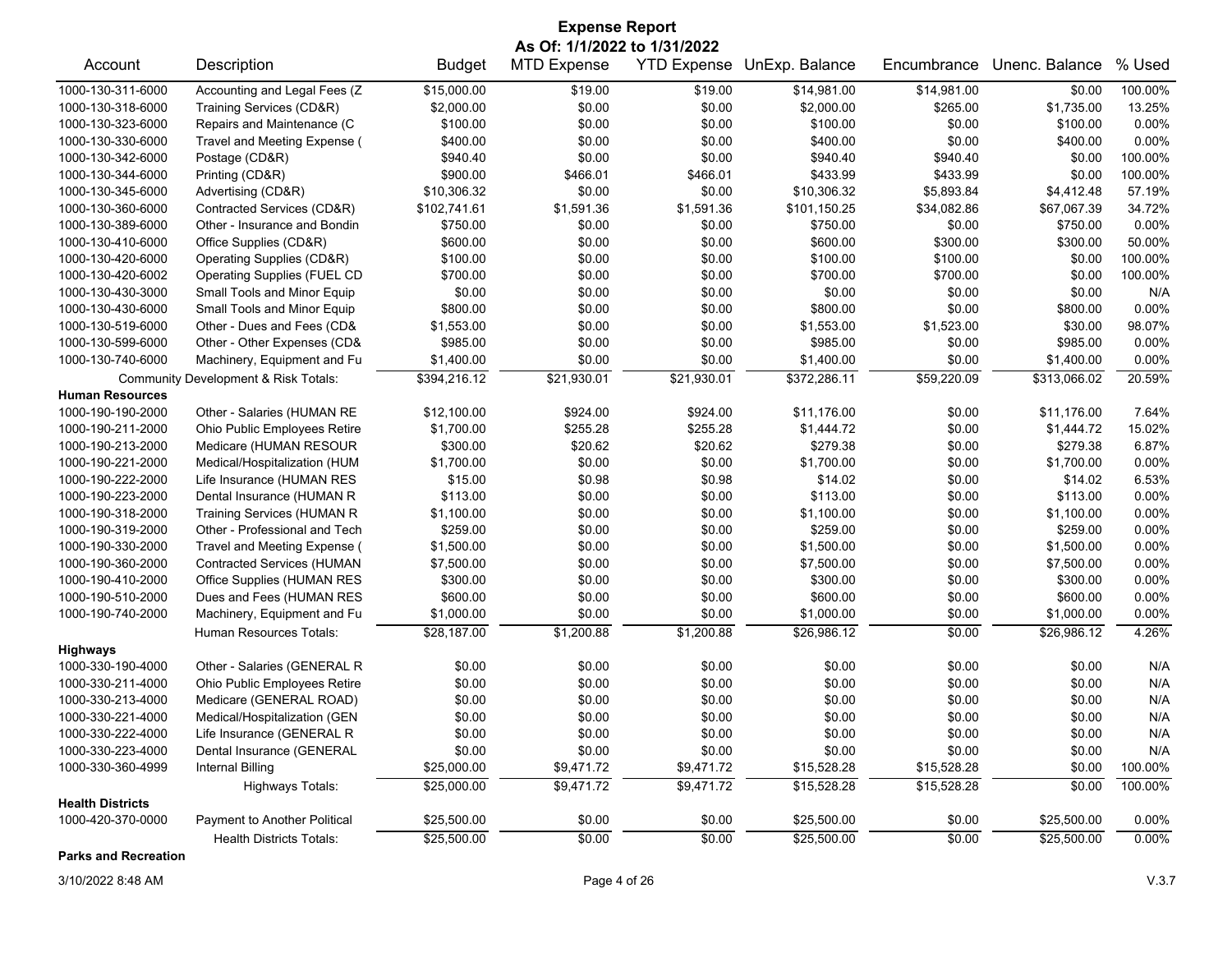| <b>Expense Report</b>         |                                     |               |                    |            |                            |             |                |         |  |
|-------------------------------|-------------------------------------|---------------|--------------------|------------|----------------------------|-------------|----------------|---------|--|
| As Of: 1/1/2022 to 1/31/2022  |                                     |               |                    |            |                            |             |                |         |  |
| Account                       | Description                         | <b>Budget</b> | <b>MTD Expense</b> |            | YTD Expense UnExp. Balance | Encumbrance | Unenc. Balance | % Used  |  |
| 1000-610-190-0000             | Other - Salaries                    | \$0.00        | \$0.00             | \$0.00     | \$0.00                     | \$0.00      | \$0.00         | N/A     |  |
| 1000-610-190-8010             | Other - Salaries (PARKS: FU         | \$0.00        | \$0.00             | \$0.00     | \$0.00                     | \$0.00      | \$0.00         | N/A     |  |
| 1000-610-190-8011             | Other - Salaries (PARKS: PA         | \$0.00        | \$0.00             | \$0.00     | \$0.00                     | \$0.00      | \$0.00         | N/A     |  |
| 1000-610-211-0000             | Ohio Public Employees Retire        | \$0.00        | \$0.00             | \$0.00     | \$0.00                     | \$0.00      | \$0.00         | N/A     |  |
| 1000-610-211-8010             | Ohio Public Employees Retire        | \$0.00        | \$0.00             | \$0.00     | \$0.00                     | \$0.00      | \$0.00         | N/A     |  |
| 1000-610-211-8011             | Ohio Public Employees Retire        | \$0.00        | \$0.00             | \$0.00     | \$0.00                     | \$0.00      | \$0.00         | N/A     |  |
| 1000-610-213-0000             | Medicare                            | \$0.00        | \$0.00             | \$0.00     | \$0.00                     | \$0.00      | \$0.00         | N/A     |  |
| 1000-610-213-8010             | Medicare (PARKS: FULL-TIM           | \$0.00        | \$0.00             | \$0.00     | \$0.00                     | \$0.00      | \$0.00         | N/A     |  |
| 1000-610-213-8011             | Medicare (PARKS: PART-TIM           | \$0.00        | \$0.00             | \$0.00     | \$0.00                     | \$0.00      | \$0.00         | N/A     |  |
| 1000-610-321-8000             | Rents and Leases (PARKS)            | \$15,000.00   | \$0.00             | \$0.00     | \$15,000.00                | \$5,000.00  | \$10,000.00    | 33.33%  |  |
| 1000-610-323-0000             | Repairs and Maintenance             | \$0.00        | \$0.00             | \$0.00     | \$0.00                     | \$0.00      | \$0.00         | N/A     |  |
| 1000-610-323-8000             | Repairs and Maintenance (PA         | \$1,700.00    | \$0.00             | \$0.00     | \$1,700.00                 | \$1,575.00  | \$125.00       | 92.65%  |  |
| 1000-610-351-0000             | Electricity                         | \$0.00        | \$0.00             | \$0.00     | \$0.00                     | \$0.00      | \$0.00         | N/A     |  |
| 1000-610-351-8000             | Electricity (PARKS)                 | \$1,377.89    | \$77.89            | \$77.89    | \$1,300.00                 | \$1,300.00  | \$0.00         | 100.00% |  |
| 1000-610-352-8000             | Water and Sewage (PARKS)            | \$500.00      | \$0.00             | \$0.00     | \$500.00                   | \$500.00    | \$0.00         | 100.00% |  |
| 1000-610-360-4999             | <b>Internal Billing</b>             | \$12,000.00   | \$126.32           | \$126.32   | \$11,873.68                | \$11,873.68 | \$0.00         | 100.00% |  |
| 1000-610-370-8000             | Payment to Another Political        | \$0.00        | \$0.00             | \$0.00     | \$0.00                     | \$0.00      | \$0.00         | N/A     |  |
| 1000-610-370-8001             | <b>Payment to Another Political</b> | \$0.00        | \$0.00             | \$0.00     | \$0.00                     | \$0.00      | \$0.00         | N/A     |  |
| 1000-610-420-0000             | <b>Operating Supplies</b>           | \$0.00        | \$0.00             | \$0.00     | \$0.00                     | \$0.00      | \$0.00         | N/A     |  |
| 1000-610-420-8000             | <b>Operating Supplies (PARKS)</b>   | \$500.00      | \$0.00             | \$0.00     | \$500.00                   | \$500.00    | \$0.00         | 100.00% |  |
| 1000-610-730-0000             | Improvement of Sites                | \$0.00        | \$0.00             | \$0.00     | \$0.00                     | \$0.00      | \$0.00         | N/A     |  |
| 1000-610-730-3000             | Improvement of Sites                | \$0.00        | \$0.00             | \$0.00     | \$0.00                     | \$0.00      | \$0.00         | N/A     |  |
| 1000-610-730-8000             | Improvement of Sites (PARK          | \$2,000.00    | \$0.00             | \$0.00     | \$2,000.00                 | \$0.00      | \$2,000.00     | 0.00%   |  |
|                               | Parks and Recreation Totals:        | \$33,077.89   | \$204.21           | \$204.21   | \$32,873.68                | \$20,748.68 | \$12,125.00    | 63.34%  |  |
| Library                       |                                     |               |                    |            |                            |             |                |         |  |
| 1000-690-190-1600             | Other - Salaries (LIBRARY)          | \$0.00        | \$0.00             | \$0.00     | \$0.00                     | \$0.00      | \$0.00         | N/A     |  |
| 1000-690-190-1610             | Other - Salaries (LIBRARY: F        | \$0.00        | \$0.00             | \$0.00     | \$0.00                     | \$0.00      | \$0.00         | N/A     |  |
| 1000-690-190-1611             | Other - Salaries (LIBRARY: P        | \$0.00        | \$0.00             | \$0.00     | \$0.00                     | \$0.00      | \$0.00         | N/A     |  |
| 1000-690-211-1600             | Ohio Public Employees Retire        | \$0.00        | \$0.00             | \$0.00     | \$0.00                     | \$0.00      | \$0.00         | N/A     |  |
| 1000-690-211-1610             | Ohio Public Employees Retire        | \$0.00        | \$0.00             | \$0.00     | \$0.00                     | \$0.00      | \$0.00         | N/A     |  |
| 1000-690-211-1611             | Ohio Public Employees Retire        | \$0.00        | \$0.00             | \$0.00     | \$0.00                     | \$0.00      | \$0.00         | N/A     |  |
| 1000-690-213-1600             | Medicare (LIBRARY)                  | \$0.00        | \$0.00             | \$0.00     | \$0.00                     | \$0.00      | \$0.00         | N/A     |  |
| 1000-690-213-1610             | Medicare (LIBRARY: FULL-TI          | \$0.00        | \$0.00             | \$0.00     | \$0.00                     | \$0.00      | \$0.00         | N/A     |  |
| 1000-690-213-1611             | Medicare (LIBRARY: PART-T           | \$0.00        | \$0.00             | \$0.00     | \$0.00                     | \$0.00      | \$0.00         | N/A     |  |
| 1000-690-323-1600             | Repairs and Maintenance (LI         | \$9,600.00    | \$924.78           | \$924.78   | \$8,675.22                 | \$5,079.22  | \$3,596.00     | 62.54%  |  |
| 1000-690-360-1600             | <b>Contracted Services (LIBRAR</b>  | \$1,500.00    | \$0.00             | \$0.00     | \$1,500.00                 | \$0.00      | \$1,500.00     | 0.00%   |  |
| 1000-690-360-4999             | Internal Billing                    | \$6,500.00    | \$511.63           | \$511.63   | \$5,988.37                 | \$5,988.37  | \$0.00         | 100.00% |  |
| 1000-690-420-1600             | <b>Operating Supplies (LIBRARY</b>  | \$500.00      | \$0.00             | \$0.00     | \$500.00                   | \$500.00    | \$0.00         | 100.00% |  |
| 1000-690-730-1600             | Improvement of Sites (LIBRA         | \$14,000.00   | \$0.00             | \$0.00     | \$14,000.00                | \$0.00      | \$14,000.00    | 0.00%   |  |
|                               | Library Totals:                     | \$32,100.00   | \$1,436.41         | \$1,436.41 | \$30,663.59                | \$11,567.59 | \$19,096.00    | 40.51%  |  |
| <b>Information Technology</b> |                                     |               |                    |            |                            |             |                |         |  |
| 1000-710-190-3000             | Other - Salaries (INFORMATI         | \$0.00        | \$0.00             | \$0.00     | \$0.00                     | \$0.00      | \$0.00         | N/A     |  |
| 1000-710-211-3000             | Ohio Public Employees Retire        | \$0.00        | \$0.00             | \$0.00     | \$0.00                     | \$0.00      | \$0.00         | N/A     |  |
| 1000-710-213-3000             | Medicare (INFORMATION TE            | \$0.00        | \$0.00             | \$0.00     | \$0.00                     | \$0.00      | \$0.00         | N/A     |  |
| 1000-710-221-3000             | Medical/Hospitalization (INFO       | \$0.00        | \$0.00             | \$0.00     | \$0.00                     | \$0.00      | \$0.00         | N/A     |  |
| 1000-710-222-3000             | Life Insurance (INFORMATIO          | \$0.00        | \$0.00             | \$0.00     | \$0.00                     | \$0.00      | \$0.00         | N/A     |  |
|                               |                                     |               |                    |            |                            |             |                |         |  |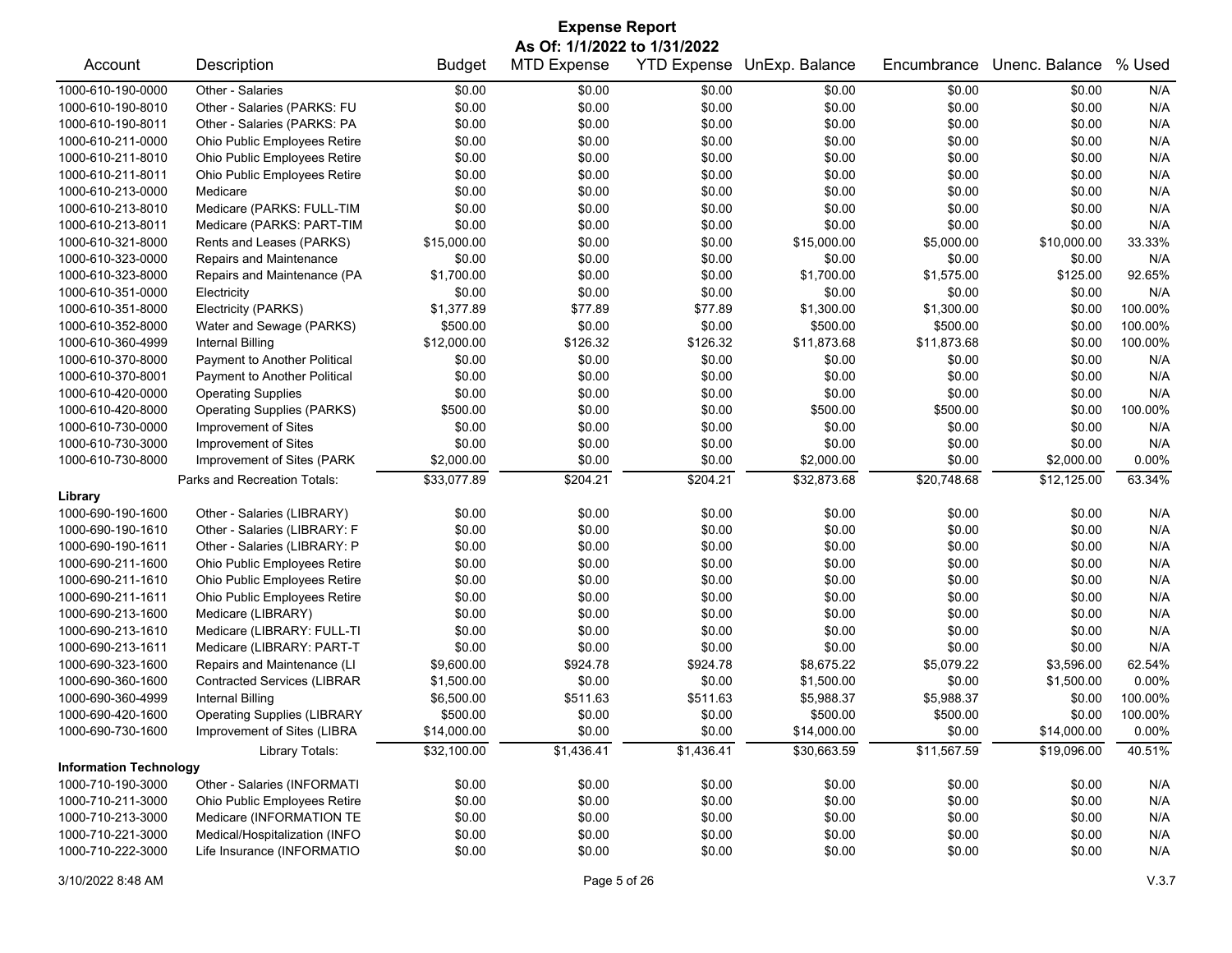|                             |                                    |                | <b>Expense Report</b>        |                    |                |                 |                |          |
|-----------------------------|------------------------------------|----------------|------------------------------|--------------------|----------------|-----------------|----------------|----------|
|                             |                                    |                | As Of: 1/1/2022 to 1/31/2022 |                    |                |                 |                |          |
| Account                     | Description                        | <b>Budget</b>  | <b>MTD Expense</b>           | <b>YTD Expense</b> | UnExp. Balance | Encumbrance     | Unenc. Balance | % Used   |
| 1000-710-223-3000           | Dental Insurance (INFORMAT         | \$0.00         | \$0.00                       | \$0.00             | \$0.00         | \$0.00          | \$0.00         | N/A      |
| 1000-710-240-3000           | Unemployment Compensatio           | \$0.00         | \$0.00                       | \$0.00             | \$0.00         | \$0.00          | \$0.00         | N/A      |
| 1000-710-318-3000           | <b>Training Services (INFORMA</b>  | \$900.00       | \$0.00                       | \$0.00             | \$900.00       | \$833.00        | \$67.00        | 92.56%   |
| 1000-710-323-3000           | Repairs and Maintenance (IN        | \$2,000.00     | \$1,080.00                   | \$1,080.00         | \$920.00       | \$0.00          | \$920.00       | 54.00%   |
| 1000-710-360-3000           | <b>Contracted Services (INFOR</b>  | \$156,692.91   | \$47,894.45                  | \$47,894.45        | \$108,798.46   | \$69,583.43     | \$39,215.03    | 74.97%   |
| 1000-710-420-3000           | <b>Operating Supplies (INFORM</b>  | \$1,000.00     | \$0.00                       | \$0.00             | \$1,000.00     | \$0.00          | \$1,000.00     | 0.00%    |
| 1000-710-430-3000           | Small Tools and Minor Equip        | \$12,604.93    | \$0.00                       | \$0.00             | \$12,604.93    | \$3,704.93      | \$8,900.00     | 29.39%   |
| 1000-710-740-3000           | Machinery, Equipment and Fu        | \$25,981.10    | \$0.00                       | \$0.00             | \$25,981.10    | \$2,533.40      | \$23,447.70    | 9.75%    |
|                             | Information Technology Totals:     | \$199,178.94   | \$48,974.45                  | \$48,974.45        | \$150,204.49   | \$76,654.76     | \$73,549.73    | 63.07%   |
| <b>Capital Outlay</b>       |                                    |                |                              |                    |                |                 |                |          |
| 1000-760-720-0000           | <b>Buildings</b>                   | \$7,600.00     | \$0.00                       | \$0.00             | \$7,600.00     | \$625.00        | \$6,975.00     | 8.22%    |
| 1000-760-730-0000           | Improvement of Sites               | \$170,000.00   | \$1,606.18                   | \$1,606.18         | \$168,393.82   | \$3,393.82      | \$165,000.00   | 2.94%    |
| 1000-760-790-1001           | Other - Capital Outlay (SENIO      | \$0.00         | \$0.00                       | \$0.00             | \$0.00         | \$0.00          | \$0.00         | N/A      |
| 1000-760-790-1851           | Other - Capital Outlay (PROJ       | \$0.00         | \$0.00                       | \$0.00             | \$0.00         | \$0.00          | \$0.00         | N/A      |
| 1000-760-790-1852           | <b>Traffic Lights</b>              | \$0.00         | \$0.00                       | \$0.00             | \$0.00         | \$0.00          | \$0.00         | N/A      |
|                             | Capital Outlay Totals:             | \$177,600.00   | \$1,606.18                   | \$1,606.18         | \$175,993.82   | \$4,018.82      | \$171,975.00   | 3.17%    |
| <b>Transfers</b>            |                                    |                |                              |                    |                |                 |                |          |
| 1000-910-910-0000           | Transfers - Out                    | \$100.00       | \$0.00                       | \$0.00             | \$100.00       | \$0.00          | \$100.00       | 0.00%    |
|                             | <b>Transfers Totals:</b>           | \$100.00       | \$0.00                       | \$0.00             | \$100.00       | \$0.00          | \$100.00       | 0.00%    |
| <b>Advances</b>             |                                    |                |                              |                    |                |                 |                |          |
| 1000-920-920-0000           | Advances - Out                     | \$400,000.00   | \$0.00                       | \$0.00             | \$400,000.00   | \$0.00          | \$400,000.00   | 0.00%    |
|                             | <b>Advances Totals:</b>            | \$400,000.00   | \$0.00                       | \$0.00             | \$400,000.00   | \$0.00          | \$400,000.00   | 0.00%    |
| <b>Contingencies</b>        |                                    |                |                              |                    |                |                 |                |          |
| 1000-930-930-0000           | Contingencies                      | \$402,295.82   | \$0.00                       | \$0.00             | \$402,295.82   | \$0.00          | \$402,295.82   | 0.00%    |
|                             | <b>Contingencies Totals:</b>       | \$402,295.82   | \$0.00                       | \$0.00             | \$402,295.82   | \$0.00          | \$402,295.82   | 0.00%    |
| <b>Other Financing Uses</b> |                                    |                |                              |                    |                |                 |                |          |
| 1000-990-990-0000           | <b>Budget Stabilization</b>        | \$96,246.00    | \$0.00                       | \$0.00             | \$96,246.00    | \$0.00          | \$96,246.00    | 0.00%    |
|                             | Other Financing Uses Totals:       | \$96,246.00    | \$0.00                       | \$0.00             | \$96,246.00    | \$0.00          | \$96,246.00    | $0.00\%$ |
| 1000 Total:                 |                                    | \$2,877,948.11 | \$175,715.14                 | \$175,715.14       | \$2,702,232.97 | \$500,402.20    | \$2,201,830.77 | 23.49%   |
|                             |                                    |                |                              |                    |                |                 |                |          |
| 2011                        | Motor Vehicle License              |                |                              |                    |                | Target Percent: | 8.33%          |          |
| <b>Highways</b>             |                                    |                |                              |                    |                |                 |                |          |
| 2011-330-360-4800           | <b>Contracted Services (PAVING</b> | \$25,000.00    | \$0.00                       | \$0.00             | \$25,000.00    | \$0.00          | \$25,000.00    | $0.00\%$ |
|                             | Highways Totals:                   | \$25,000.00    | \$0.00                       | \$0.00             | \$25,000.00    | \$0.00          | \$25,000.00    | 0.00%    |
| <b>Contingencies</b>        |                                    |                |                              |                    |                |                 |                |          |
| 2011-930-930-0000           | Contingencies                      | \$0.00         | \$0.00                       | \$0.00             | \$0.00         | \$0.00          | \$0.00         | N/A      |
|                             | <b>Contingencies Totals:</b>       | \$0.00         | \$0.00                       | \$0.00             | \$0.00         | \$0.00          | \$0.00         | N/A      |
| <b>Other Financing Uses</b> |                                    |                |                              |                    |                |                 |                |          |
| 2011-990-990-0000           | <b>Budget Stabilization</b>        | \$710.00       | \$0.00                       | \$0.00             | \$710.00       | \$0.00          | \$710.00       | 0.00%    |
|                             | Other Financing Uses Totals:       | \$710.00       | \$0.00                       | \$0.00             | \$710.00       | \$0.00          | \$710.00       | 0.00%    |
| 2011 Total:                 |                                    | \$25,710.00    | \$0.00                       | \$0.00             | \$25,710.00    | \$0.00          | \$25,710.00    | 0.00%    |
| 2021                        | Gasoline                           |                |                              |                    |                | Target Percent: | 8.33%          |          |
| Highways                    |                                    |                |                              |                    |                |                 |                |          |

3/10/2022 8:48 AM Page 6 of 26 V.3.7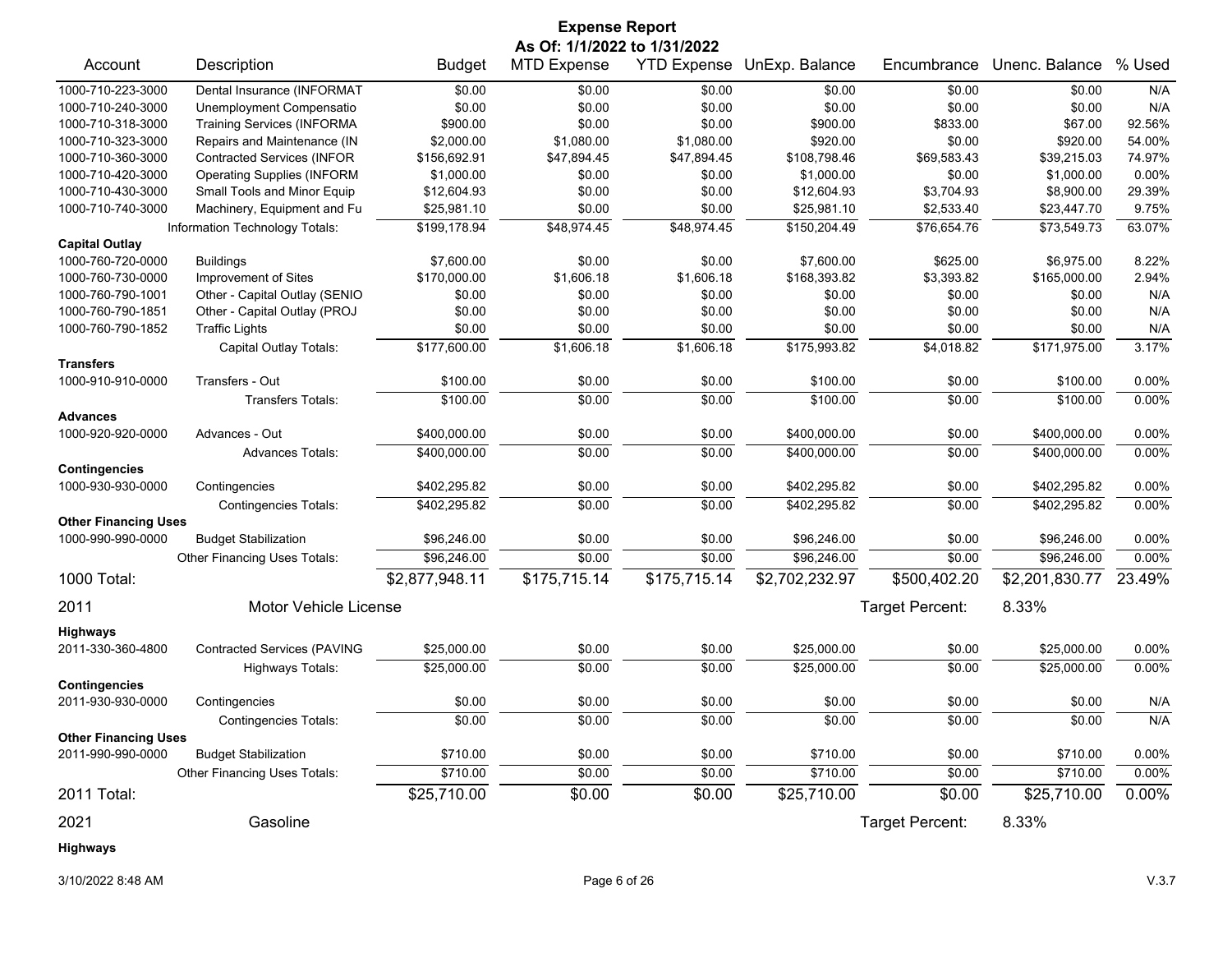| <b>Expense Report</b>       |                                    |               |                              |                    |                |                 |                |          |  |
|-----------------------------|------------------------------------|---------------|------------------------------|--------------------|----------------|-----------------|----------------|----------|--|
|                             |                                    |               | As Of: 1/1/2022 to 1/31/2022 |                    |                |                 |                |          |  |
| Account                     | Description                        | <b>Budget</b> | <b>MTD Expense</b>           | <b>YTD Expense</b> | UnExp. Balance | Encumbrance     | Unenc. Balance | % Used   |  |
| 2021-330-360-4800           | <b>Contracted Services (PAVING</b> | \$100,000.00  | \$0.00                       | \$0.00             | \$100,000.00   | \$0.00          | \$100,000.00   | 0.00%    |  |
| 2021-330-420-4600           | Operating Supplies (ROAD M         | \$70,000.00   | \$0.00                       | \$0.00             | \$70,000.00    | \$23,000.00     | \$47,000.00    | 32.86%   |  |
|                             | <b>Highways Totals:</b>            | \$170,000.00  | \$0.00                       | \$0.00             | \$170,000.00   | \$23,000.00     | \$147,000.00   | 13.53%   |  |
| <b>Contingencies</b>        |                                    |               |                              |                    |                |                 |                |          |  |
| 2021-930-930-0000           | Contingencies                      | \$0.00        | \$0.00                       | \$0.00             | \$0.00         | \$0.00          | \$0.00         | N/A      |  |
|                             | <b>Contingencies Totals:</b>       | \$0.00        | \$0.00                       | \$0.00             | \$0.00         | \$0.00          | \$0.00         | N/A      |  |
| <b>Other Financing Uses</b> |                                    |               |                              |                    |                |                 |                |          |  |
| 2021-990-990-0000           | <b>Budget Stabilization</b>        | \$6,500.00    | \$0.00                       | \$0.00             | \$6,500.00     | \$0.00          | \$6,500.00     | 0.00%    |  |
|                             | Other Financing Uses Totals:       | \$6,500.00    | \$0.00                       | \$0.00             | \$6,500.00     | \$0.00          | \$6,500.00     | 0.00%    |  |
| 2021 Total:                 |                                    | \$176,500.00  | \$0.00                       | \$0.00             | \$176,500.00   | \$23,000.00     | \$153,500.00   | 13.03%   |  |
|                             |                                    |               |                              |                    |                |                 |                |          |  |
| 2031                        | Road and Bridge                    |               |                              |                    |                | Target Percent: | 8.33%          |          |  |
| Fire                        |                                    |               |                              |                    |                |                 |                |          |  |
| 2031-220-420-4600           | <b>Operating Supplies (Road Ma</b> | \$0.00        | \$0.00                       | \$0.00             | \$0.00         | \$0.00          | \$0.00         | N/A      |  |
|                             | Fire Totals:                       | \$0.00        | \$0.00                       | \$0.00             | \$0.00         | \$0.00          | \$0.00         | N/A      |  |
| <b>Highways</b>             |                                    |               |                              |                    |                |                 |                |          |  |
| 2031-330-190-4100           | Other - Salaries (EMPLOYLE         | \$0.00        | \$0.00                       | \$0.00             | \$0.00         | \$0.00          | \$0.00         | N/A      |  |
| 2031-330-190-4110           | Other - Salaries (ROAD: FUL        | \$700,600.00  | \$54,647.68                  | \$54,647.68        | \$645,952.32   | \$0.00          | \$645,952.32   | 7.80%    |  |
| 2031-330-190-4111           | Other - Salaries (ROAD: PAR        | \$13,500.00   | \$0.00                       | \$0.00             | \$13,500.00    | \$0.00          | \$13,500.00    | 0.00%    |  |
| 2031-330-190-4999           | Other - Salaries (ROAD: COS        | \$24,100.00   | \$1,846.73                   | \$1,846.73         | \$22,253.27    | \$0.00          | \$22,253.27    | 7.66%    |  |
| 2031-330-211-4100           | Ohio Public Employees Retire       | \$0.00        | \$0.00                       | \$0.00             | \$0.00         | \$0.00          | \$0.00         | N/A      |  |
| 2031-330-211-4110           | Ohio Public Employees Retire       | \$96,750.00   | \$15,563.88                  | \$15,563.88        | \$81,186.12    | \$0.00          | \$81,186.12    | 16.09%   |  |
| 2031-330-211-4111           | Ohio Public Employees Retire       | \$2,000.00    | \$0.00                       | \$0.00             | \$2,000.00     | \$0.00          | \$2,000.00     | 0.00%    |  |
| 2031-330-211-4999           | Ohio Public Employees Retire       | \$3,400.00    | \$508.14                     | \$508.14           | \$2,891.86     | \$0.00          | \$2,891.86     | 14.95%   |  |
| 2031-330-213-4100           | Medicare (EMPLOYLEE COS            | \$0.00        | \$0.00                       | \$0.00             | \$0.00         | \$0.00          | \$0.00         | N/A      |  |
| 2031-330-213-4110           | Medicare (ROAD: FULL-TIME          | \$10,100.00   | \$1,270.23                   | \$1,270.23         | \$8,829.77     | \$0.00          | \$8,829.77     | 12.58%   |  |
| 2031-330-213-4111           | Medicare (ROAD: PART-TIM           | \$200.00      | \$0.00                       | \$0.00             | \$200.00       | \$0.00          | \$200.00       | 0.00%    |  |
| 2031-330-213-4999           | Medicare (ROAD: COST ALL           | \$500.00      | \$39.54                      | \$39.54            | \$460.46       | \$0.00          | \$460.46       | 7.91%    |  |
| 2031-330-221-4100           | Medical/Hospitalization (EMP       | \$0.00        | \$0.00                       | \$0.00             | \$0.00         | \$0.00          | \$0.00         | N/A      |  |
| 2031-330-221-4110           | Medical/Hospitalization (ROA       | \$164,000.00  | \$0.00                       | \$0.00             | \$164,000.00   | \$0.00          | \$164,000.00   | 0.00%    |  |
| 2031-330-221-4999           | Medical/Hospitalization (ROA       | \$4,000.00    | \$0.00                       | \$0.00             | \$4,000.00     | \$0.00          | \$4,000.00     | 0.00%    |  |
| 2031-330-222-4100           | Life Insurance (EMPLOYEE C         | \$0.00        | \$0.00                       | \$0.00             | \$0.00         | \$0.00          | \$0.00         | N/A      |  |
| 2031-330-222-4110           | Life Insurance (ROAD: FULL-        | \$925.00      | \$74.56                      | \$74.56            | \$850.44       | \$0.00          | \$850.44       | 8.06%    |  |
| 2031-330-222-4999           | Life Insurance (ROAD: COST         | \$50.00       | \$2.52                       | \$2.52             | \$47.48        | \$0.00          | \$47.48        | 5.04%    |  |
| 2031-330-223-4100           | Dental Insurance (EMPLOYE          | \$0.00        | \$0.00                       | \$0.00             | \$0.00         | \$0.00          | \$0.00         | N/A      |  |
| 2031-330-223-4110           | Dental Insurance (ROAD: FU         | \$7,000.00    | \$0.00                       | \$0.00             | \$7,000.00     | \$0.00          | \$7,000.00     | 0.00%    |  |
| 2031-330-223-4999           | Dental Insurance (ROAD: CO         | \$300.00      | \$0.00                       | \$0.00             | \$300.00       | \$0.00          | \$300.00       | $0.00\%$ |  |
| 2031-330-230-4200           | Workers' Compensation (AD          | \$15,298.50   | \$5,298.50                   | \$5,298.50         | \$10,000.00    | \$0.00          | \$10,000.00    | 34.63%   |  |
| 2031-330-240-4111           | Unemployment Compensatio           | \$0.00        | \$0.00                       | \$0.00             | \$0.00         | \$0.00          | \$0.00         | N/A      |  |
| 2031-330-240-4999           | Unemployment Compensatio           | \$500.00      | \$0.00                       | \$0.00             | \$500.00       | \$0.00          | \$500.00       | 0.00%    |  |
| 2031-330-251-4100           | Uniform, Tool and Equipment        | \$10,100.00   | \$449.70                     | \$449.70           | \$9,650.30     | \$5,550.30      | \$4,100.00     | 59.41%   |  |
| 2031-330-311-4200           | Accounting and Legal Fees (A       | \$1,000.00    | \$0.00                       | \$0.00             | \$1,000.00     | \$500.00        | \$500.00       | 50.00%   |  |
| 2031-330-314-4200           | Tax Collection Fees (ADMINI        | \$12,100.00   | \$0.00                       | \$0.00             | \$12,100.00    | \$0.00          | \$12,100.00    | 0.00%    |  |
| 2031-330-315-4200           | Election Expenses (ADMINIS         | \$0.00        | \$0.00                       | \$0.00             | \$0.00         | \$0.00          | \$0.00         | N/A      |  |
| 2031-330-318-4300           | <b>Training Services (TRAINING</b> | \$2,000.00    | \$0.00                       | \$0.00             | \$2,000.00     | \$1,535.50      | \$464.50       | 76.78%   |  |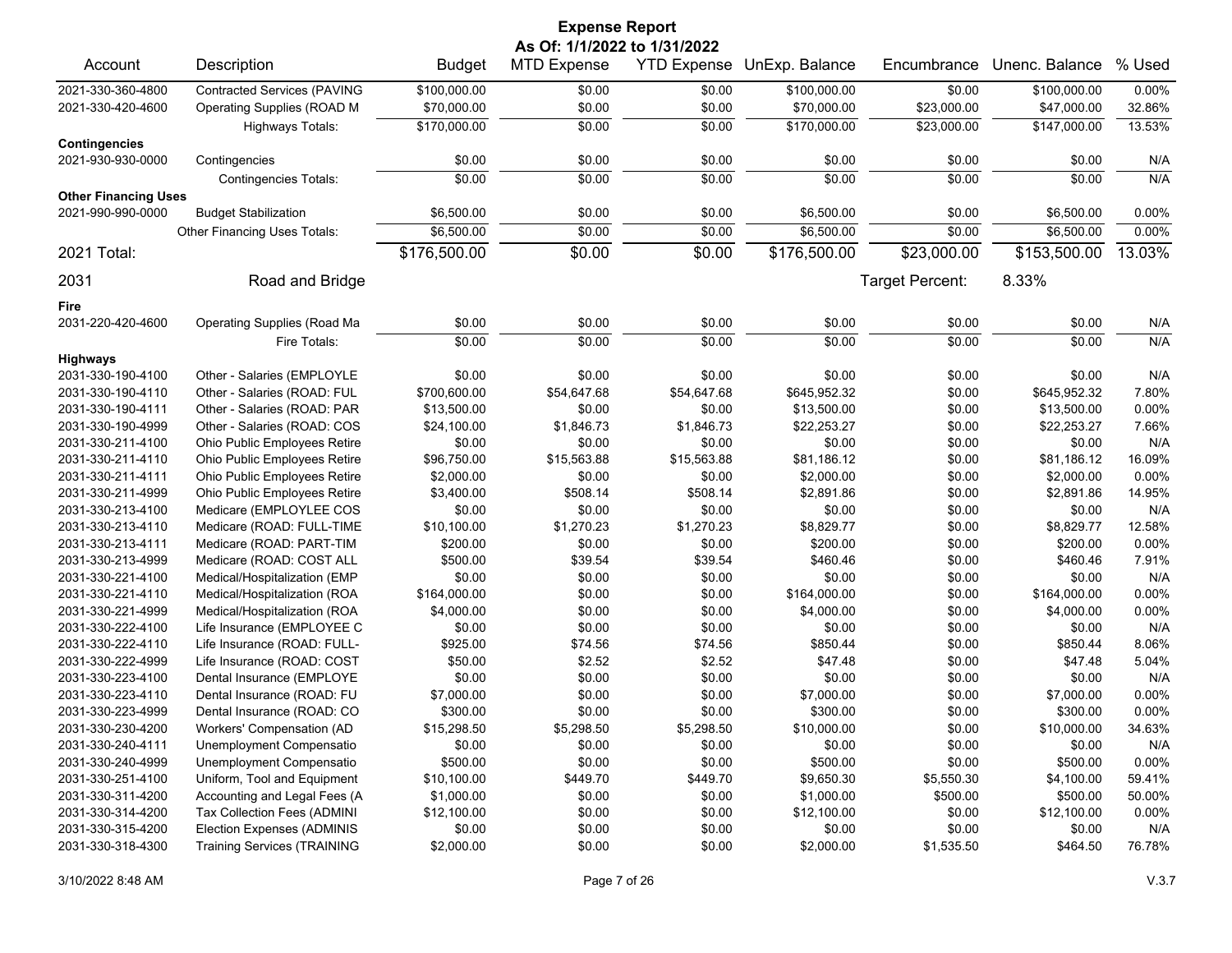| <b>Expense Report</b>       |                                                |                |                    |                    |                |              |                |         |
|-----------------------------|------------------------------------------------|----------------|--------------------|--------------------|----------------|--------------|----------------|---------|
|                             | As Of: 1/1/2022 to 1/31/2022<br>Unenc. Balance |                |                    |                    |                |              |                |         |
| Account                     | Description                                    | <b>Budget</b>  | <b>MTD Expense</b> | <b>YTD Expense</b> | UnExp. Balance | Encumbrance  |                | % Used  |
| 2031-330-321-4600           | Rents and Leases (ROAD MA                      | \$27,400.00    | \$1,746.31         | \$1,746.31         | \$25,653.69    | \$25,653.69  | \$0.00         | 100.00% |
| 2031-330-323-4400           | Repairs and Maintenance (E                     | \$30,000.00    | \$2,830.44         | \$2,830.44         | \$27,169.56    | \$17,169.56  | \$10,000.00    | 66.67%  |
| 2031-330-323-4500           | Repairs and Maintenance (BU                    | \$15,500.00    | \$269.00           | \$269.00           | \$15,231.00    | \$14,486.00  | \$745.00       | 95.19%  |
| 2031-330-323-4600           | Repairs and Maintenance (R                     | \$3,000.00     | \$0.00             | \$0.00             | \$3,000.00     | \$1,500.00   | \$1,500.00     | 50.00%  |
| 2031-330-341-4500           | Telephone (BUILDINGS)                          | \$1,200.00     | \$98.00            | \$98.00            | \$1,102.00     | \$1,102.00   | \$0.00         | 100.00% |
| 2031-330-349-4400           | Other-Communications, Printi                   | \$4,000.00     | \$0.00             | \$0.00             | \$4,000.00     | \$3,000.00   | \$1,000.00     | 75.00%  |
| 2031-330-349-4700           | Other-Communications, Printi                   | \$4,010.38     | \$10.38            | \$10.38            | \$4,000.00     | \$0.00       | \$4,000.00     | 0.26%   |
| 2031-330-351-1006           | <b>Electricity (LIGHTING TUNNE</b>             | \$1,288.58     | \$88.58            | \$88.58            | \$1,200.00     | \$1,200.00   | \$0.00         | 100.00% |
| 2031-330-351-4500           | Electricity (BUILDINGS)                        | \$5,395.86     | \$395.86           | \$395.86           | \$5,000.00     | \$4,750.00   | \$250.00       | 95.37%  |
| 2031-330-352-4500           | Water and Sewage (BUILDIN                      | \$4.774.08     | \$230.41           | \$230.41           | \$4,543.67     | \$3,243.67   | \$1,300.00     | 72.77%  |
| 2031-330-353-4500           | Natural Gas (BUILDINGS)                        | \$11,043.09    | \$1,043.09         | \$1,043.09         | \$10,000.00    | \$7,000.00   | \$3,000.00     | 72.83%  |
| 2031-330-360-0000           | <b>Contracted Services</b>                     | \$4,068.85     | \$1,500.00         | \$1,500.00         | \$2,568.85     | \$238.85     | \$2,330.00     | 42.74%  |
| 2031-330-360-4800           | <b>Contracted Services (PAVING</b>             | \$100,000.00   | \$0.00             | \$0.00             | \$100,000.00   | \$0.00       | \$100,000.00   | 0.00%   |
| 2031-330-360-4802           | <b>Contracted Services (STRIPI</b>             | \$0.00         | \$0.00             | \$0.00             | \$0.00         | \$0.00       | \$0.00         | N/A     |
| 2031-330-360-4999           | Contracted Services (ROAD:                     | \$64,133.19    | \$30,429.63        | \$30,429.63        | \$33.703.56    | \$12,782.29  | \$20,921.27    | 67.38%  |
| 2031-330-389-4200           | Other - Insurance and Bondin                   | \$16,500.00    | \$0.00             | \$0.00             | \$16,500.00    | \$0.00       | \$16,500.00    | 0.00%   |
| 2031-330-390-4200           | Other - Purchased Services (                   | \$2,000.00     | \$0.00             | \$0.00             | \$2,000.00     | \$1,500.00   | \$500.00       | 75.00%  |
| 2031-330-410-4200           | Office Supplies (ADMINISTR                     | \$1,500.00     | \$0.00             | \$0.00             | \$1,500.00     | \$1,000.00   | \$500.00       | 66.67%  |
| 2031-330-420-4400           | <b>Operating Supplies (EQUIPM</b>              | \$20,000.00    | \$0.00             | \$0.00             | \$20,000.00    | \$12,000.00  | \$8,000.00     | 60.00%  |
| 2031-330-420-4402           | <b>Operating Supplies (ROAD F</b>              | \$30,000.00    | \$882.50           | \$882.50           | \$29,117.50    | \$24,117.50  | \$5,000.00     | 83.33%  |
| 2031-330-420-4500           | <b>Operating Supplies (BUILDIN</b>             | \$6,000.00     | \$889.25           | \$889.25           | \$5,110.75     | \$5,110.75   | \$0.00         | 100.00% |
| 2031-330-420-4600           | Operating Supplies (ROAD M                     | \$60,000.00    | \$380.51           | \$380.51           | \$59,619.49    | \$29,619.49  | \$30,000.00    | 50.00%  |
| 2031-330-420-4999           | <b>Township Supplies</b>                       | \$30,000.00    | \$674.13           | \$674.13           | \$29,325.87    | \$19,490.34  | \$9,835.53     | 67.21%  |
| 2031-330-430-0000           | Small Tools and Minor Equip                    | \$10,000.00    | \$0.00             | \$0.00             | \$10,000.00    | \$5,000.00   | \$5,000.00     | 50.00%  |
| 2031-330-430-4700           | Small Tools and Minor Equip                    | \$35,600.00    | \$45.98            | \$45.98            | \$35,554.02    | \$4,917.40   | \$30,636.62    | 13.94%  |
| 2031-330-519-0000           | Other - Dues and Fees                          | \$750.00       | \$91.40            | \$91.40            | \$658.60       | \$423.60     | \$235.00       | 68.67%  |
| 2031-330-599-0000           | Other - Other Expenses                         | \$100.00       | \$0.00             | \$0.00             | \$100.00       | \$100.00     | \$0.00         | 100.00% |
| 2031-330-730-0000           | Improvement of Sites                           | \$0.00         | \$0.00             | \$0.00             | \$0.00         | \$0.00       | \$0.00         | N/A     |
| 2031-330-740-0000           | Machinery, Equipment and Fu                    | \$44,879.85    | \$44,307.00        | \$44,307.00        | \$572.85       | \$572.85     | \$0.00         | 100.00% |
| 2031-330-750-0000           | Motor Vehicles                                 | \$225,000.00   | \$0.00             | \$0.00             | \$225,000.00   | \$225,000.00 | \$0.00         | 100.00% |
|                             |                                                |                | \$165,613.95       | \$165,613.95       |                | \$428,563.79 | \$1,232,389.64 | 32.53%  |
| <b>Capital Outlay</b>       | <b>Highways Totals:</b>                        | \$1,826,567.38 |                    |                    | \$1,660,953.43 |              |                |         |
| 2031-760-720-0000           | <b>Buildings</b>                               | \$0.00         | \$0.00             | \$0.00             | \$0.00         | \$0.00       | \$0.00         | N/A     |
| 2031-760-790-4800           | Other - Capital Outlay (PAVIN                  | \$0.00         | \$0.00             | \$0.00             | \$0.00         | \$0.00       | \$0.00         | N/A     |
|                             |                                                | \$0.00         | \$0.00             | \$0.00             | \$0.00         | \$0.00       | \$0.00         | N/A     |
| <b>Transfers</b>            | Capital Outlay Totals:                         |                |                    |                    |                |              |                |         |
| 2031-910-910-0000           | Transfers - Out                                | \$0.00         | \$0.00             | \$0.00             | \$0.00         | \$0.00       | \$0.00         | N/A     |
|                             | Transfers Totals:                              | \$0.00         | \$0.00             | \$0.00             | \$0.00         | \$0.00       | \$0.00         | N/A     |
| <b>Contingencies</b>        |                                                |                |                    |                    |                |              |                |         |
| 2031-930-930-0000           | Contingencies                                  | \$0.00         | \$0.00             | \$0.00             | \$0.00         | \$0.00       | \$0.00         | N/A     |
|                             | <b>Contingencies Totals:</b>                   | \$0.00         | \$0.00             | \$0.00             | \$0.00         | \$0.00       | \$0.00         | N/A     |
| <b>Other Financing Uses</b> |                                                |                |                    |                    |                |              |                |         |
| 2031-990-990-0000           | <b>Budget Stabilization</b>                    | \$74,313.00    | \$0.00             | \$0.00             | \$74,313.00    | \$0.00       | \$74,313.00    | 0.00%   |
|                             | Other Financing Uses Totals:                   | \$74,313.00    | \$0.00             | \$0.00             | \$74,313.00    | \$0.00       | \$74,313.00    | 0.00%   |
| 2031 Total:                 |                                                | \$1,900,880.38 | \$165,613.95       | \$165,613.95       | \$1,735,266.43 | \$428,563.79 | \$1,306,702.64 | 31.26%  |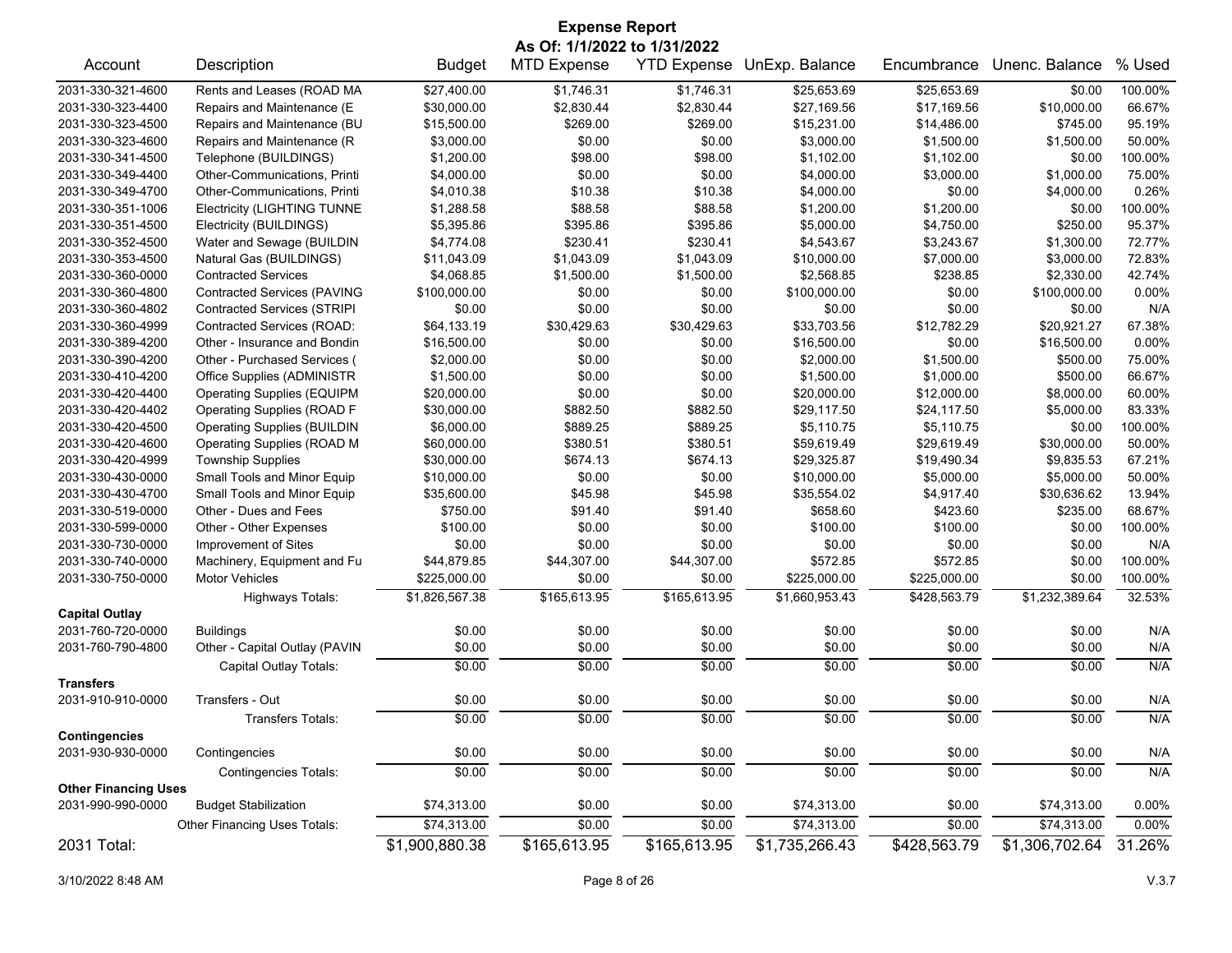|                             |                                   |               | <b>Expense Report</b>        |          |                            |                 |                                |         |
|-----------------------------|-----------------------------------|---------------|------------------------------|----------|----------------------------|-----------------|--------------------------------|---------|
|                             |                                   |               | As Of: 1/1/2022 to 1/31/2022 |          |                            |                 |                                |         |
| Account                     | Description                       | <b>Budget</b> | <b>MTD Expense</b>           |          | YTD Expense UnExp. Balance | Encumbrance     | Unenc. Balance                 | % Used  |
| 2041                        | Cemetery                          |               |                              |          |                            | Target Percent: | 8.33%                          |         |
| <b>Cemeteries</b>           |                                   |               |                              |          |                            |                 |                                |         |
| 2041-410-190-0000           | Other - Salaries                  | \$0.00        | \$0.00                       | \$0.00   | \$0.00                     | \$0.00          | \$0.00                         | N/A     |
| 2041-410-190-9010           | Other - Salaries (CEMETERY        | \$0.00        | \$0.00                       | \$0.00   | \$0.00                     | \$0.00          | \$0.00                         | N/A     |
| 2041-410-190-9011           | Other - Salaries (CEMETERY        | \$0.00        | \$0.00                       | \$0.00   | \$0.00                     | \$0.00          | \$0.00                         | N/A     |
| 2041-410-211-0000           | Ohio Public Employees Retire      | \$0.00        | \$0.00                       | \$0.00   | \$0.00                     | \$0.00          | \$0.00                         | N/A     |
| 2041-410-211-9010           | Ohio Public Employees Retire      | \$0.00        | \$0.00                       | \$0.00   | \$0.00                     | \$0.00          | \$0.00                         | N/A     |
| 2041-410-211-9011           | Ohio Public Employees Retire      | \$0.00        | \$0.00                       | \$0.00   | \$0.00                     | \$0.00          | \$0.00                         | N/A     |
| 2041-410-213-0000           | Medicare                          | \$0.00        | \$0.00                       | \$0.00   | \$0.00                     | \$0.00          | \$0.00                         | N/A     |
| 2041-410-213-9010           | Medicare (CEMETERY: FULL          | \$0.00        | \$0.00                       | \$0.00   | \$0.00                     | \$0.00          | \$0.00                         | N/A     |
| 2041-410-213-9011           | Medicare (CEMETERY: PAR           | \$0.00        | \$0.00                       | \$0.00   | \$0.00                     | \$0.00          | \$0.00                         | N/A     |
| 2041-410-230-0000           | <b>Workers' Compensation</b>      | \$0.00        | \$0.00                       | \$0.00   | \$0.00                     | \$0.00          | \$0.00                         | N/A     |
| 2041-410-311-0000           | Accounting and Legal Fees         | \$0.00        | \$0.00                       | \$0.00   | \$0.00                     | \$0.00          | \$0.00                         | N/A     |
| 2041-410-321-0000           | Rents and Leases                  | \$100.00      | \$0.00                       | \$0.00   | \$100.00                   | \$100.00        | \$0.00                         | 100.00% |
| 2041-410-323-0000           | Repairs and Maintenance           | \$1,250.00    | \$0.00                       | \$0.00   | \$1,250.00                 | \$1,250.00      | \$0.00                         | 100.00% |
| 2041-410-323-4400           | Repairs and Maintenance (E        | \$500.00      | \$0.00                       | \$0.00   | \$500.00                   | \$500.00        | \$0.00                         | 100.00% |
| 2041-410-351-0000           | Electricity                       | \$207.80      | \$7.80                       | \$7.80   | \$200.00                   | \$200.00        | \$0.00                         | 100.00% |
| 2041-410-360-0000           | <b>Contracted Services</b>        | \$1,000.00    | \$0.00                       | \$0.00   | \$1,000.00                 | \$0.00          | \$1,000.00                     | 0.00%   |
| 2041-410-360-4999           | Internal Billing                  | \$25,000.00   | \$827.97                     | \$827.97 | \$24,172.03                | \$24,172.03     | \$0.00                         | 100.00% |
| 2041-410-380-0000           | Insurance and Bonding             | \$250.00      | \$0.00                       | \$0.00   | \$250.00                   | \$0.00          | \$250.00                       | 0.00%   |
| 2041-410-420-0000           | <b>Operating Supplies</b>         | \$2,000.00    | \$0.00                       | \$0.00   | \$2,000.00                 | \$2,000.00      | \$0.00                         | 100.00% |
| 2041-410-420-4400           | <b>Operating Supplies (EQUIPM</b> | \$1,000.00    | \$0.00                       | \$0.00   | \$1,000.00                 | \$1,000.00      | \$0.00                         | 100.00% |
| 2041-410-430-0000           | Small Tools and Minor Equip       | \$1,000.00    | \$0.00                       | \$0.00   | \$1,000.00                 | \$1,000.00      | \$0.00                         | 100.00% |
| 2041-410-510-0000           | Dues and Fees                     | \$800.00      | \$95.00                      | \$95.00  | \$705.00                   | \$705.00        | \$0.00                         | 100.00% |
| 2041-410-710-0000           | Land                              | \$700.00      | \$0.00                       | \$0.00   | \$700.00                   | \$0.00          | \$700.00                       | 0.00%   |
| 2041-410-730-0000           | Improvement of Sites              | \$5,000.00    | \$0.00                       | \$0.00   | \$5,000.00                 | \$0.00          | \$5,000.00                     | 0.00%   |
|                             | Cemeteries Totals:                | \$38,807.80   | \$930.77                     | \$930.77 | \$37,877.03                | \$30,927.03     | \$6,950.00                     | 82.09%  |
| <b>Capital Outlay</b>       |                                   |               |                              |          |                            |                 |                                |         |
| 2041-760-740-0000           | Machinery, Equipment and Fu       | \$4,200.00    | \$0.00                       | \$0.00   | \$4,200.00                 | \$0.00          | \$4,200.00                     | 0.00%   |
|                             | Capital Outlay Totals:            | \$4,200.00    | \$0.00                       | \$0.00   | \$4,200.00                 | \$0.00          | \$4,200.00                     | 0.00%   |
| <b>Contingencies</b>        |                                   |               |                              |          |                            |                 |                                |         |
| 2041-930-930-0000           | Contingencies                     | \$0.00        | \$0.00                       | \$0.00   | \$0.00                     | \$0.00          | \$0.00                         | N/A     |
|                             | <b>Contingencies Totals:</b>      | \$0.00        | \$0.00                       | \$0.00   | \$0.00                     | \$0.00          | \$0.00                         | N/A     |
| <b>Other Financing Uses</b> |                                   |               |                              |          |                            |                 |                                |         |
| 2041-990-990-0000           | <b>Budget Stabilization</b>       | \$1,000.00    | \$0.00                       | \$0.00   | \$1,000.00                 | \$0.00          | \$1,000.00                     | 0.00%   |
|                             | Other Financing Uses Totals:      | \$1,000.00    | \$0.00                       | \$0.00   | \$1,000.00                 | \$0.00          | \$1,000.00                     | 0.00%   |
| 2041 Total:                 |                                   | \$44,007.80   | \$930.77                     | \$930.77 | \$43,077.03                | \$30,927.03     | $\overline{$12,150.00}$ 72.39% |         |
| 2191                        | Police                            |               |                              |          |                            | Target Percent: | 8.33%                          |         |
| <b>Police</b>               |                                   |               |                              |          |                            |                 |                                |         |
| 2191-210-190-4091           | Other - Salaries (POLICE AP       | \$0.00        | \$0.00                       | \$0.00   | \$0.00                     | \$0.00          | \$0.00                         | N/A     |
| 2191-210-211-4091           | Ohio Public Employees Retire      | \$0.00        | \$0.00                       | \$0.00   | \$0.00                     | \$0.00          | \$0.00                         | N/A     |
| 2191-210-213-4091           | Medicare (POLICE APPARAT          | \$0.00        | \$0.00                       | \$0.00   | \$0.00                     | \$0.00          | \$0.00                         | N/A     |
| 2191-210-230-4091           | Workers' Compensation (POL        | \$200.00      | \$100.00                     | \$100.00 | \$100.00                   | \$0.00          | \$100.00                       | 50.00%  |
| 2191-210-314-0000           | <b>Tax Collection Fees</b>        | \$6,500.00    | \$0.00                       | \$0.00   | \$6,500.00                 | \$0.00          | \$6,500.00                     | 0.00%   |
| 3/10/2022 8:48 AM           |                                   |               |                              |          |                            |                 |                                |         |
|                             |                                   |               | Page 9 of 26                 |          |                            |                 |                                | V.3.7   |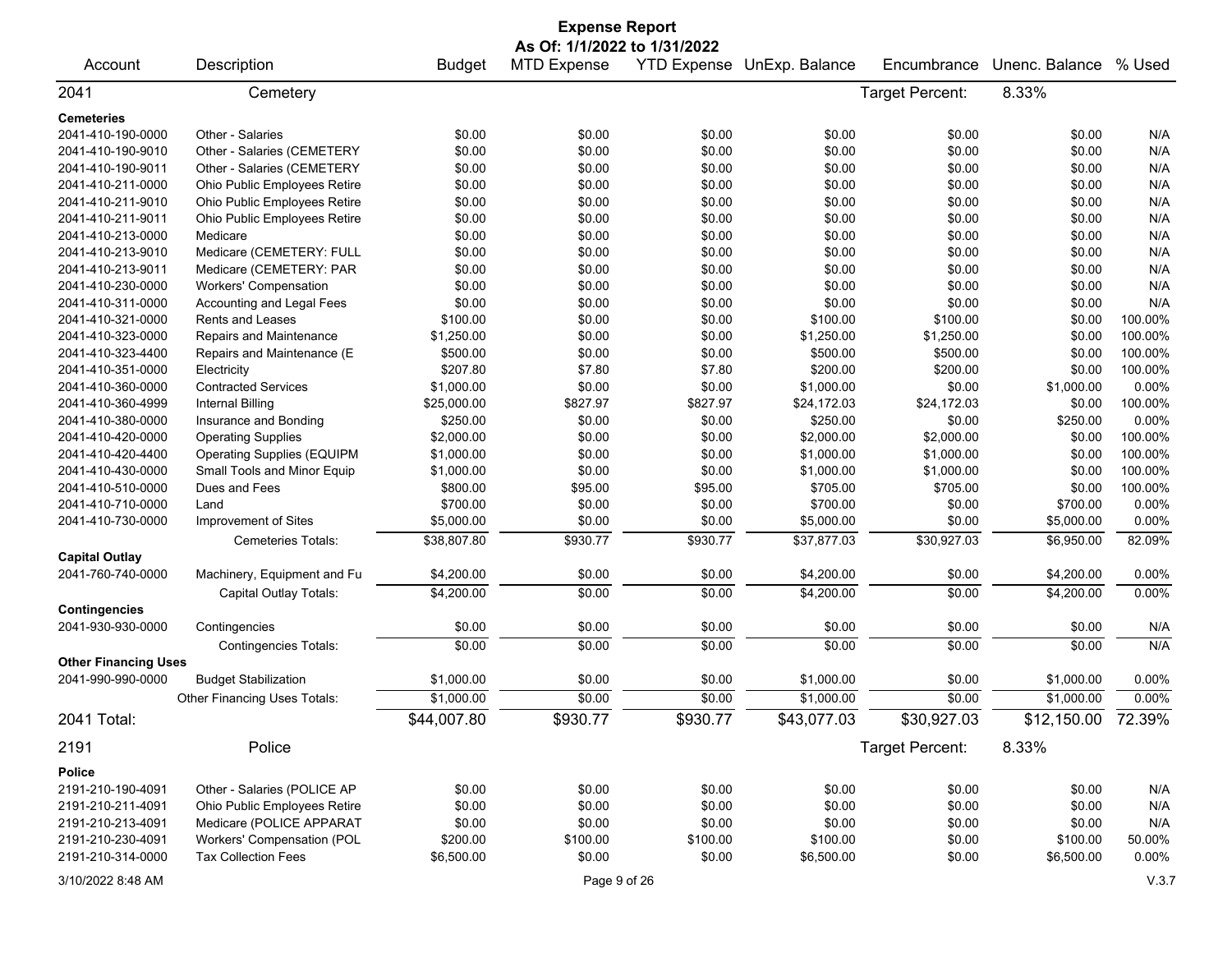| <b>Expense Report</b>       |                                    |                |                              |              |                            |                 |                |         |  |
|-----------------------------|------------------------------------|----------------|------------------------------|--------------|----------------------------|-----------------|----------------|---------|--|
|                             |                                    |                | As Of: 1/1/2022 to 1/31/2022 |              |                            |                 |                |         |  |
| Account                     | Description                        | <b>Budget</b>  | <b>MTD Expense</b>           |              | YTD Expense UnExp. Balance | Encumbrance     | Unenc. Balance | % Used  |  |
| 2191-210-315-0000           | <b>Election Expenses</b>           | \$0.00         | \$0.00                       | \$0.00       | \$0.00                     | \$0.00          | \$0.00         | N/A     |  |
| 2191-210-318-0000           | <b>Training Services</b>           | \$250.00       | \$0.00                       | \$0.00       | \$250.00                   | \$0.00          | \$250.00       | 0.00%   |  |
| 2191-210-321-0000           | <b>Rents and Leases</b>            | \$15,000.00    | \$0.00                       | \$0.00       | \$15,000.00                | \$0.00          | \$15,000.00    | 0.00%   |  |
| 2191-210-323-0000           | Repairs and Maintenance            | \$0.00         | \$0.00                       | \$0.00       | \$0.00                     | \$0.00          | \$0.00         | N/A     |  |
| 2191-210-323-4400           | Repairs and Maintenance (E         | \$5,600.00     | \$450.91                     | \$450.91     | \$5,149.09                 | \$4,549.09      | \$600.00       | 89.29%  |  |
| 2191-210-323-4500           | Repairs and Maintenance (BU        | \$3,500.00     | \$1.95                       | \$1.95       | \$3,498.05                 | \$2,698.05      | \$800.00       | 77.14%  |  |
| 2191-210-341-0000           | Telephone                          | \$900.00       | \$0.00                       | \$0.00       | \$900.00                   | \$0.00          | \$900.00       | 0.00%   |  |
| 2191-210-351-4099           | Electricity (POLICE: COST AL       | \$400.00       | \$0.00                       | \$0.00       | \$400.00                   | \$0.00          | \$400.00       | 0.00%   |  |
| 2191-210-352-4099           | Water and Sewage(POLICE:           | \$200.00       | \$0.00                       | \$0.00       | \$200.00                   | \$0.00          | \$200.00       | 0.00%   |  |
| 2191-210-353-4099           | Natural Gas (POLICE: COST          | \$400.00       | \$0.00                       | \$0.00       | \$400.00                   | \$400.00        | \$0.00         | 100.00% |  |
| 2191-210-360-0000           | <b>Contracted Services</b>         | \$668,147.00   | \$57,151.73                  | \$57,151.73  | \$610,995.27               | \$594,795.27    | \$16,200.00    | 97.58%  |  |
| 2191-210-360-4051           | Contracted Services (POLICE        | \$10,000.00    | \$0.00                       | \$0.00       | \$10,000.00                | \$0.00          | \$10,000.00    | 0.00%   |  |
| 2191-210-360-4052           | <b>Contracted Services-Other</b>   | \$11,426.32    | \$5,700.95                   | \$5,700.95   | \$5,725.37                 | \$1,495.07      | \$4,230.30     | 62.98%  |  |
| 2191-210-360-4099           | <b>Contracted Services (POLICE</b> | \$2,500.00     | \$0.00                       | \$0.00       | \$2,500.00                 | \$0.00          | \$2,500.00     | 0.00%   |  |
| 2191-210-360-4999           | <b>Internal Billing</b>            | \$6,500.00     | \$252.64                     | \$252.64     | \$6,247.36                 | \$6,247.36      | \$0.00         | 100.00% |  |
| 2191-210-370-0000           | Payment to Another Political       | \$0.00         | \$0.00                       | \$0.00       | \$0.00                     | \$0.00          | \$0.00         | N/A     |  |
| 2191-210-389-0000           | Other - Insurance and Bondin       | \$3,300.00     | \$0.00                       | \$0.00       | \$3,300.00                 | \$0.00          | \$3,300.00     | 0.00%   |  |
| 2191-210-410-0000           | <b>Office Supplies</b>             | \$1,000.00     | \$50.05                      | \$50.05      | \$949.95                   | \$249.95        | \$700.00       | 30.00%  |  |
| 2191-210-420-4400           | <b>Operating Supplies (EQUIPM</b>  | \$2,892.08     | \$892.08                     | \$892.08     | \$2,000.00                 | \$1,500.00      | \$500.00       | 82.71%  |  |
| 2191-210-420-6002           | Operating Supplies (FUEL)          | \$25,000.00    | \$775.41                     | \$775.41     | \$24,224.59                | \$19,224.59     | \$5,000.00     | 80.00%  |  |
| 2191-210-430-0000           | Small Tools and Minor Equip        | \$6,500.00     | \$0.00                       | \$0.00       | \$6,500.00                 | \$0.00          | \$6,500.00     | 0.00%   |  |
| 2191-210-519-0000           | Other - Dues and Fees              | \$2,000.00     | \$0.00                       | \$0.00       | \$2,000.00                 | \$1,500.00      | \$500.00       | 75.00%  |  |
| 2191-210-599-0000           | Other - Other Expenses             | \$100.00       | \$0.00                       | \$0.00       | \$100.00                   | \$0.00          | \$100.00       | 0.00%   |  |
|                             | Police Totals:                     | \$772,315.40   | \$65,375.72                  | \$65,375.72  | \$706,939.68               | \$632,659.38    | \$74,280.30    | 90.38%  |  |
| <b>Capital Outlay</b>       |                                    |                |                              |              |                            |                 |                |         |  |
| 2191-760-740-0000           | Machinery, Equipment and Fu        | \$5,400.00     | \$0.00                       | \$0.00       | \$5,400.00                 | \$0.00          | \$5,400.00     | 0.00%   |  |
| 2191-760-750-0000           | <b>Motor Vehicles</b>              | \$0.00         | \$0.00                       | \$0.00       | \$0.00                     | \$0.00          | \$0.00         | N/A     |  |
|                             | Capital Outlay Totals:             | \$5,400.00     | \$0.00                       | \$0.00       | \$5,400.00                 | \$0.00          | \$5,400.00     | 0.00%   |  |
| <b>Transfers</b>            |                                    |                |                              |              |                            |                 |                |         |  |
| 2191-910-910-0000           | Transfers - Out                    | \$0.00         | \$0.00                       | \$0.00       | \$0.00                     | \$0.00          | \$0.00         | N/A     |  |
| <b>Contingencies</b>        | <b>Transfers Totals:</b>           | \$0.00         | \$0.00                       | \$0.00       | \$0.00                     | \$0.00          | \$0.00         | N/A     |  |
| 2191-930-930-0000           | Contingencies                      | \$0.00         | \$0.00                       | \$0.00       | \$0.00                     | \$0.00          | \$0.00         | N/A     |  |
|                             | <b>Contingencies Totals:</b>       | \$0.00         | \$0.00                       | \$0.00       | \$0.00                     | \$0.00          | \$0.00         | N/A     |  |
| <b>Other Financing Uses</b> |                                    |                |                              |              |                            |                 |                |         |  |
| 2191-990-990-0000           | <b>Budget Stabilization</b>        | \$33,700.00    | \$0.00                       | \$0.00       | \$33,700.00                | \$0.00          | \$33,700.00    | 0.00%   |  |
|                             | Other Financing Uses Totals:       | \$33,700.00    | \$0.00                       | \$0.00       | \$33,700.00                | \$0.00          | \$33,700.00    | 0.00%   |  |
| 2191 Total:                 |                                    | \$811,415.40   | \$65,375.72                  | \$65,375.72  | \$746,039.68               | \$632,659.38    | \$113,380.30   | 86.03%  |  |
| 2192                        | Fire                               |                |                              |              |                            | Target Percent: | 8.33%          |         |  |
| Fire                        |                                    |                |                              |              |                            |                 |                |         |  |
| 2192-220-190-5112           | Other - Salaries (WAGES & B        | \$6,110,000.00 | \$620,738.60                 | \$620,738.60 | \$5,489,261.40             | \$0.00          | \$5,489,261.40 | 10.16%  |  |
| 2192-220-190-5350           | Other - Salaries (DISPATCH/        | \$0.00         | \$0.00                       | \$0.00       | \$0.00                     | \$0.00          | \$0.00         | N/A     |  |
| 2192-220-190-5401           | Other - Salaries (ADMINISTR        | \$0.00         | \$0.00                       | \$0.00       | \$0.00                     | \$0.00          | \$0.00         | N/A     |  |
| 2192-220-190-5500           | Other - Salaries (FIRE FACILI      | \$0.00         | \$0.00                       | \$0.00       | \$0.00                     | \$0.00          | \$0.00         | N/A     |  |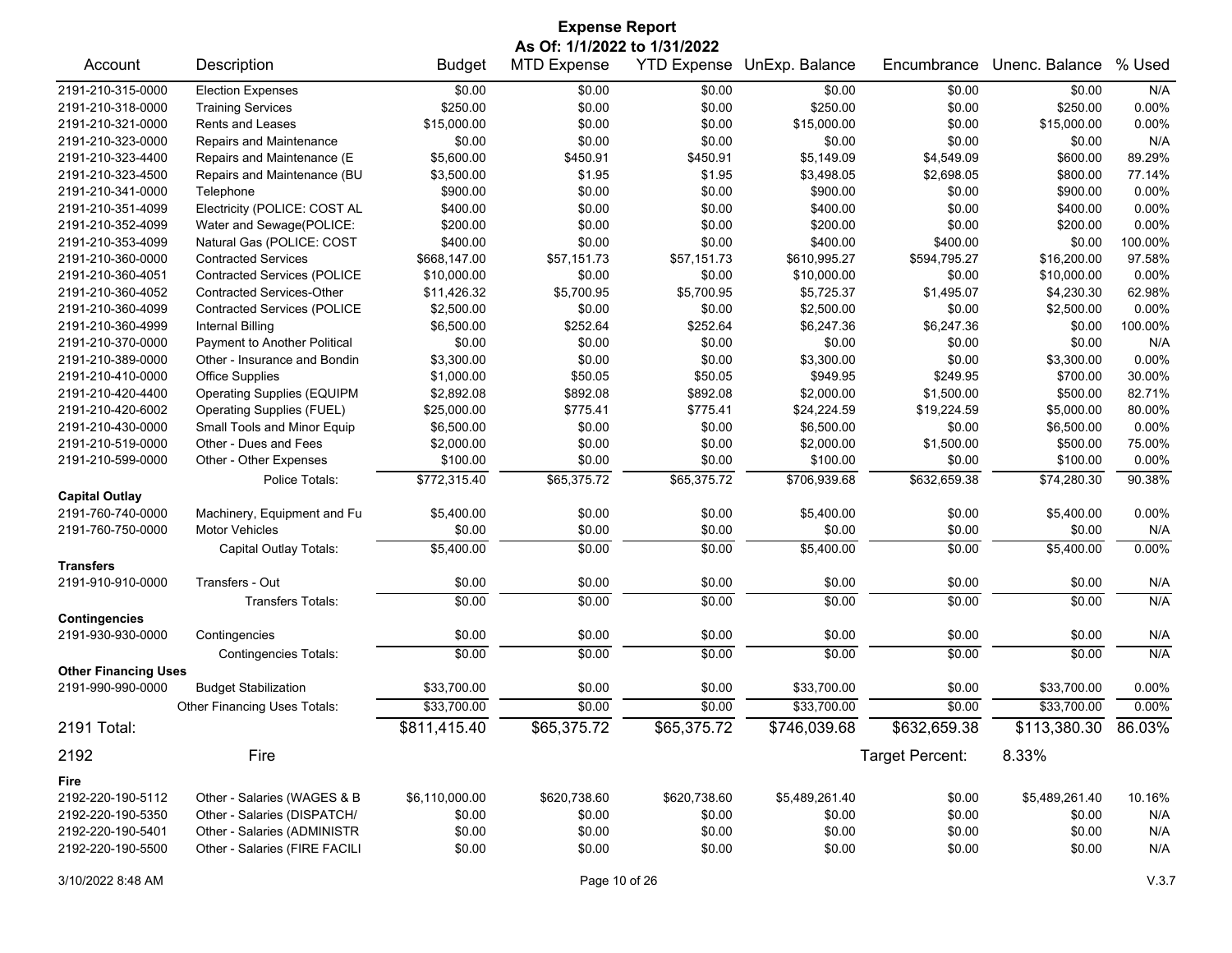| <b>Expense Report</b> |                                     |                |                    |                    |                |             |                |         |  |  |
|-----------------------|-------------------------------------|----------------|--------------------|--------------------|----------------|-------------|----------------|---------|--|--|
|                       | As Of: 1/1/2022 to 1/31/2022        |                |                    |                    |                |             |                |         |  |  |
| Account               | Description                         | <b>Budget</b>  | <b>MTD Expense</b> | <b>YTD Expense</b> | UnExp. Balance | Encumbrance | Unenc. Balance | % Used  |  |  |
| 2192-220-190-5560     | Other - Salaries (FIRE ADMIN        | \$0.00         | \$0.00             | \$0.00             | \$0.00         | \$0.00      | \$0.00         | N/A     |  |  |
| 2192-220-190-5600     | Other - Salaries (FIRE APPA         | \$0.00         | \$0.00             | \$0.00             | \$0.00         | \$0.00      | \$0.00         | N/A     |  |  |
| 2192-220-190-5999     | Other - Salaries (FIRE:COST         | \$300,000.00   | \$21,462.96        | \$21,462.96        | \$278,537.04   | \$0.00      | \$278,537.04   | 7.15%   |  |  |
| 2192-220-211-5112     | Ohio Public Employees Retire        | \$45,000.00    | \$7,081.84         | \$7,081.84         | \$37,918.16    | \$0.00      | \$37,918.16    | 15.74%  |  |  |
| 2192-220-211-5401     | Ohio Public Employees Retire        | \$0.00         | \$0.00             | \$0.00             | \$0.00         | \$0.00      | \$0.00         | N/A     |  |  |
| 2192-220-211-5500     | Ohio Public Employees Retire        | \$0.00         | \$0.00             | \$0.00             | \$0.00         | \$0.00      | \$0.00         | N/A     |  |  |
| 2192-220-211-5560     | Ohio Public Employees Retire        | \$0.00         | \$0.00             | \$0.00             | \$0.00         | \$0.00      | \$0.00         | N/A     |  |  |
| 2192-220-211-5600     | Ohio Public Employees Retire        | \$0.00         | \$0.00             | \$0.00             | \$0.00         | \$0.00      | \$0.00         | N/A     |  |  |
| 2192-220-211-5999     | Ohio Public Employees Retire        | \$34,600.00    | \$6,021.87         | \$6,021.87         | \$28,578.13    | \$0.00      | \$28,578.13    | 17.40%  |  |  |
| 2192-220-212-5112     | Social Security (WAGES & B          | \$0.00         | \$0.00             | \$0.00             | \$0.00         | \$0.00      | \$0.00         | N/A     |  |  |
| 2192-220-213-5112     | Medicare (WAGES & BENEFI            | \$102,500.00   | \$12,196.59        | \$12,196.59        | \$90,303.41    | \$0.00      | \$90,303.41    | 11.90%  |  |  |
| 2192-220-213-5401     | Medicare (ADMINISTRATION            | \$0.00         | \$0.00             | \$0.00             | \$0.00         | \$0.00      | \$0.00         | N/A     |  |  |
| 2192-220-213-5560     | Medicare (FIRE ADMINISTR            | \$0.00         | \$0.00             | \$0.00             | \$0.00         | \$0.00      | \$0.00         | N/A     |  |  |
| 2192-220-213-5600     | Medicare (FIRE APPARATUS            | \$0.00         | \$0.00             | \$0.00             | \$0.00         | \$0.00      | \$0.00         | N/A     |  |  |
| 2192-220-213-5999     | Medicare (FIRE:COST ALLO            | \$3,400.00     | \$450.94           | \$450.94           | \$2,949.06     | \$0.00      | \$2,949.06     | 13.26%  |  |  |
| 2192-220-214-5112     | Volunteer Firemen's Depende         | \$0.00         | \$0.00             | \$0.00             | \$0.00         | \$0.00      | \$0.00         | N/A     |  |  |
| 2192-220-215-5112     | Ohio Police and Fire Pension        | \$1,500,000.00 | \$111,638.28       | \$111,638.28       | \$1,388,361.72 | \$0.00      | \$1,388,361.72 | 7.44%   |  |  |
| 2192-220-221-5112     | Medical/Hospitalization (WAG        | \$1,500,000.00 | \$0.00             | \$0.00             | \$1,500,000.00 | \$0.00      | \$1,500,000.00 | 0.00%   |  |  |
| 2192-220-221-5401     | Medical/Hospitalization (ADMI       | \$0.00         | \$0.00             | \$0.00             | \$0.00         | \$0.00      | \$0.00         | N/A     |  |  |
| 2192-220-221-5600     | Medical/Hospitalization (FIRE       | \$0.00         | \$0.00             | \$0.00             | \$0.00         | \$0.00      | \$0.00         | N/A     |  |  |
| 2192-220-221-5999     | Medical/Hospitalization (FIRE:      | \$58,000.00    | \$0.00             | \$0.00             | \$58,000.00    | \$0.00      | \$58,000.00    | 0.00%   |  |  |
| 2192-220-222-5112     | Life Insurance (WAGES & BE          | \$8,400.00     | \$514.50           | \$514.50           | \$7,885.50     | \$0.00      | \$7,885.50     | 6.13%   |  |  |
|                       | Life Insurance (ADMINISTRA          |                |                    |                    |                |             |                |         |  |  |
| 2192-220-222-5401     |                                     | \$0.00         | \$0.00<br>\$0.00   | \$0.00             | \$0.00         | \$0.00      | \$0.00         | N/A     |  |  |
| 2192-220-222-5600     | Life Insurance (FIRE APPAR          | \$0.00         |                    | \$0.00             | \$0.00         | \$0.00      | \$0.00         | N/A     |  |  |
| 2192-220-222-5999     | Life Insurance (FIRE:COST A         | \$840.00       | \$28.56            | \$28.56            | \$811.44       | \$0.00      | \$811.44       | 3.40%   |  |  |
| 2192-220-223-5112     | Dental Insurance (WAGES &           | \$53,500.00    | \$0.00             | \$0.00             | \$53,500.00    | \$0.00      | \$53,500.00    | 0.00%   |  |  |
| 2192-220-223-5401     | Dental Insurance (ADMINIST          | \$0.00         | \$0.00             | \$0.00             | \$0.00         | \$0.00      | \$0.00         | N/A     |  |  |
| 2192-220-223-5600     | Dental Insurance (FIRE APPA         | \$0.00         | \$0.00             | \$0.00             | \$0.00         | \$0.00      | \$0.00         | N/A     |  |  |
| 2192-220-223-5999     | Dental Insurance (FIRE:COS          | \$3,000.00     | \$0.00             | \$0.00             | \$3,000.00     | \$0.00      | \$3,000.00     | 0.00%   |  |  |
| 2192-220-230-5112     | Workers' Compensation (WA           | \$121,774.50   | \$91,774.50        | \$91,774.50        | \$30,000.00    | \$0.00      | \$30,000.00    | 75.36%  |  |  |
| 2192-220-240-5112     | Unemployment Compensatio            | \$4,500.00     | \$0.00             | \$0.00             | \$4,500.00     | \$0.00      | \$4,500.00     | 0.00%   |  |  |
| 2192-220-240-5999     | Unemployment Compensatio            | \$5,500.00     | \$0.00             | \$0.00             | \$5,500.00     | \$0.00      | \$5,500.00     | 0.00%   |  |  |
| 2192-220-259-5400     | Other - Employee Reimburse          | \$0.00         | \$0.00             | \$0.00             | \$0.00         | \$0.00      | \$0.00         | N/A     |  |  |
| 2192-220-311-5400     | Accounting and Legal Fees (A        | \$30,000.00    | \$773.03           | \$773.03           | \$29,226.97    | \$29,226.97 | \$0.00         | 100.00% |  |  |
| 2192-220-314-5400     | Tax Collection Fees (ADMINI         | \$130,000.00   | \$0.00             | \$0.00             | \$130,000.00   | \$0.00      | \$130,000.00   | 0.00%   |  |  |
| 2192-220-316-5500     | <b>Engineering Services (FIRE F</b> | \$0.00         | \$0.00             | \$0.00             | \$0.00         | \$0.00      | \$0.00         | N/A     |  |  |
| 2192-220-318-5121     | Training Services (HEALTH A         | \$0.00         | \$0.00             | \$0.00             | \$0.00         | \$0.00      | \$0.00         | N/A     |  |  |
| 2192-220-322-5560     | Garbage and Trash Removal           | \$0.00         | \$0.00             | \$0.00             | \$0.00         | \$0.00      | \$0.00         | N/A     |  |  |
| 2192-220-322-5561     | Garbage and Trash Removal           | \$2,500.00     | \$0.00             | \$0.00             | \$2,500.00     | \$2,500.00  | \$0.00         | 100.00% |  |  |
| 2192-220-322-5562     | Garbage and Trash Removal           | \$1,000.00     | \$0.00             | \$0.00             | \$1,000.00     | \$1,000.00  | \$0.00         | 100.00% |  |  |
| 2192-220-322-5563     | Garbage and Trash Removal           | \$1,000.00     | \$0.00             | \$0.00             | \$1,000.00     | \$1,000.00  | \$0.00         | 100.00% |  |  |
| 2192-220-322-5564     | Garbage and Trash Removal           | \$1,000.00     | \$0.00             | \$0.00             | \$1,000.00     | \$1,000.00  | \$0.00         | 100.00% |  |  |
| 2192-220-322-5565     | Garbage and Trash Removal           | \$1,000.00     | \$0.00             | \$0.00             | \$1,000.00     | \$1,000.00  | \$0.00         | 100.00% |  |  |
| 2192-220-323-5000     | Repairs and Maintenance (O          | \$0.00         | \$0.00             | \$0.00             | \$0.00         | \$0.00      | \$0.00         | N/A     |  |  |
| 2192-220-323-5500     | Repairs and Maintenance (FI         | \$0.00         | \$0.00             | \$0.00             | \$0.00         | \$0.00      | \$0.00         | N/A     |  |  |
| 2192-220-323-5560     | Repairs and Maintenance (FI         | \$0.00         | \$0.00             | \$0.00             | \$0.00         | \$0.00      | \$0.00         | N/A     |  |  |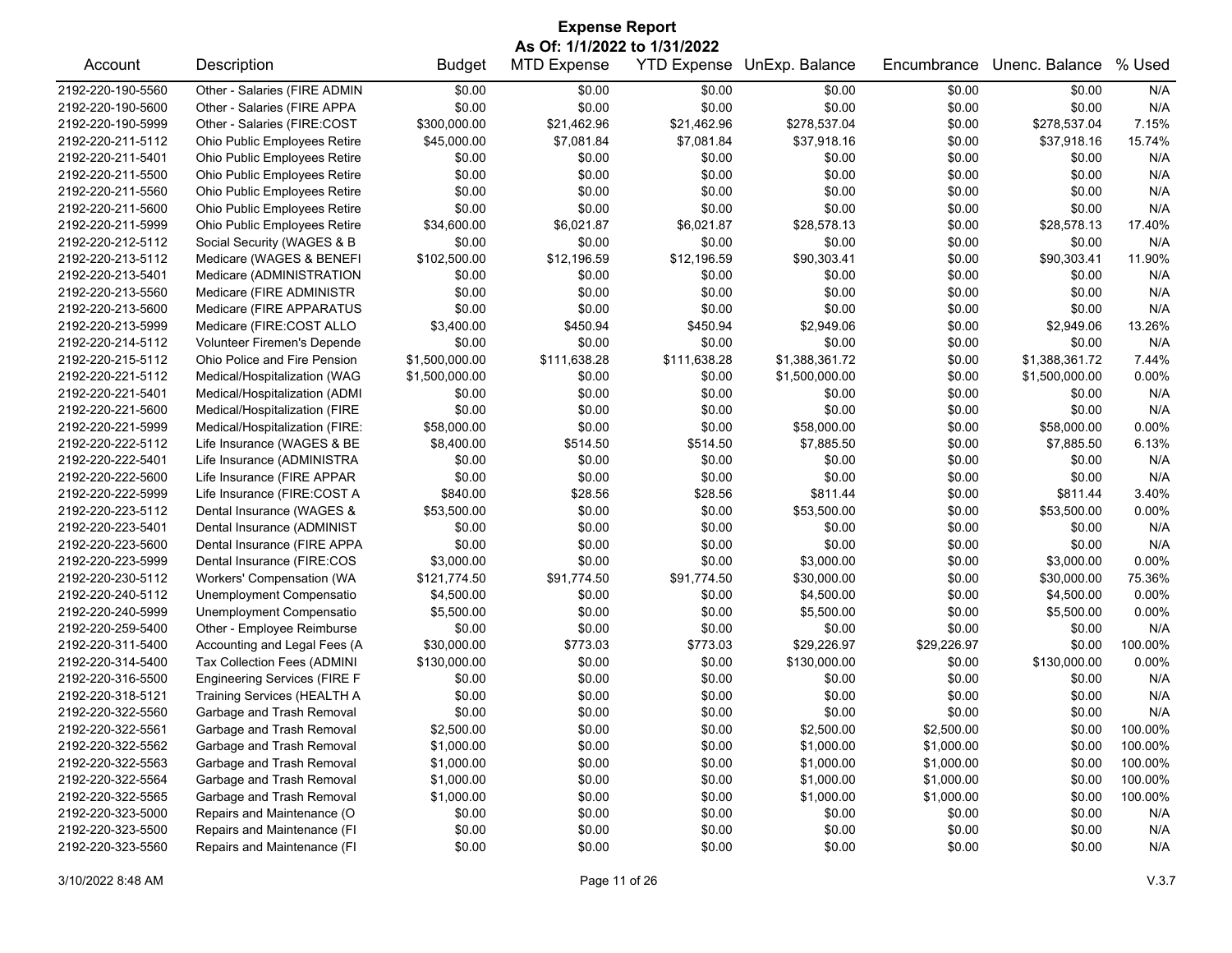| <b>Expense Report</b> |                                    |                |                              |                  |                            |              |                |          |  |  |
|-----------------------|------------------------------------|----------------|------------------------------|------------------|----------------------------|--------------|----------------|----------|--|--|
|                       |                                    |                | As Of: 1/1/2022 to 1/31/2022 |                  |                            |              |                |          |  |  |
| Account               | Description                        | <b>Budget</b>  | <b>MTD Expense</b>           |                  | YTD Expense UnExp. Balance | Encumbrance  | Unenc. Balance | % Used   |  |  |
| 2192-220-323-5561     | Repairs and Maintenance (ST        | \$0.00         | \$0.00                       | \$0.00           | \$0.00                     | \$0.00       | \$0.00         | N/A      |  |  |
| 2192-220-323-5562     | Repairs and Maintenance (ST        | \$0.00         | \$0.00                       | \$0.00           | \$0.00                     | \$0.00       | \$0.00         | N/A      |  |  |
| 2192-220-323-5563     | Repairs and Maintenance (ST        | \$0.00         | \$0.00                       | \$0.00           | \$0.00                     | \$0.00       | \$0.00         | N/A      |  |  |
| 2192-220-323-5564     | Repairs and Maintenance (ST        | \$0.00         | \$0.00                       | \$0.00           | \$0.00                     | \$0.00       | \$0.00         | N/A      |  |  |
| 2192-220-323-5565     | Repairs and Maintnenance (S        | \$0.00         | \$0.00                       | \$0.00           | \$0.00                     | \$0.00       | \$0.00         | N/A      |  |  |
| 2192-220-323-5600     | Repairs and Maintenance (FI        | \$0.00         | \$0.00                       | \$0.00           | \$0.00                     | \$0.00       | \$0.00         | N/A      |  |  |
| 2192-220-330-5400     | <b>Travel and Meeting Expenses</b> | \$0.00         | \$0.00                       | \$0.00           | \$0.00                     | \$0.00       | \$0.00         | N/A      |  |  |
| 2192-220-341-5350     | Telephone (DISPATCH/PSIS           | \$0.00         | \$0.00                       | \$0.00           | \$0.00                     | \$0.00       | \$0.00         | N/A      |  |  |
| 2192-220-341-5500     | Telephone (FIRE FACILITIES         | \$0.00         | \$0.00                       | \$0.00           | \$0.00                     | \$0.00       | \$0.00         | N/A      |  |  |
| 2192-220-341-5501     | Telephone (Utilities discontinu    | \$0.00         | \$0.00                       | \$0.00           | \$0.00                     | \$0.00       | \$0.00         | N/A      |  |  |
| 2192-220-342-5400     | Postage (ADMINISTRATION)           | \$0.00         | \$0.00                       | \$0.00           | \$0.00                     | \$0.00       | \$0.00         | N/A      |  |  |
| 2192-220-343-5400     | Postage Machine Rental (AD         | \$0.00         | \$0.00                       | \$0.00           | \$0.00                     | \$0.00       | \$0.00         | N/A      |  |  |
| 2192-220-344-5400     | Printing (ADMINISTRATION)          | \$0.00         | \$0.00                       | \$0.00           | \$0.00                     | \$0.00       | \$0.00         | N/A      |  |  |
| 2192-220-351-5560     | <b>Electricity (FIRE ADMINISTR</b> | \$5,600.00     | \$0.00                       | \$0.00           | \$5,600.00                 | \$5,600.00   | \$0.00         | 100.00%  |  |  |
| 2192-220-351-5561     | Electricity (STATION 61)           | \$26,500.00    | \$0.00                       | \$0.00           | \$26,500.00                | \$26,500.00  | \$0.00         | 100.00%  |  |  |
| 2192-220-351-5562     | Electricity (STATION 62)           | \$6,600.00     | \$0.00                       | \$0.00           | \$6,600.00                 | \$6,600.00   | \$0.00         | 100.00%  |  |  |
| 2192-220-351-5563     | Electricity (STATION 63)           | \$9,500.00     | \$0.00                       | \$0.00           | \$9,500.00                 | \$9,500.00   | \$0.00         | 100.00%  |  |  |
| 2192-220-351-5564     | Electricity (STATION 64)           | \$11,600.00    | \$0.00                       | \$0.00           | \$11,600.00                | \$11,600.00  | \$0.00         | 100.00%  |  |  |
| 2192-220-351-5565     | Electricity (STATION 65)           | \$7,028.31     | \$428.31                     | \$428.31         | \$6,600.00                 | \$6,600.00   | \$0.00         | 100.00%  |  |  |
| 2192-220-352-5560     | Sewage (FIRE ADMINISTRA            | \$1,400.00     | \$0.00                       | \$0.00           | \$1,400.00                 | \$1,400.00   | \$0.00         | 100.00%  |  |  |
| 2192-220-352-5561     | Sewage (STATION 61)                | \$5,700.00     | \$0.00                       | \$0.00           | \$5,700.00                 | \$5,700.00   | \$0.00         | 100.00%  |  |  |
| 2192-220-352-5562     | Sewage (STATION 62)                | \$2,700.00     | \$0.00                       | \$0.00           | \$2,700.00                 | \$2,700.00   | \$0.00         | 100.00%  |  |  |
| 2192-220-352-5563     | Sewage (STATION 63)                | \$5,200.00     | \$0.00                       | \$0.00           | \$5,200.00                 | \$5,200.00   | \$0.00         | 100.00%  |  |  |
| 2192-220-352-5564     | Sewage (STATION 64)                | \$7,000.00     | \$0.00                       | \$0.00           | \$7,000.00                 | \$7,000.00   | \$0.00         | 100.00%  |  |  |
| 2192-220-352-5565     | Sewage (STATION 65)                | \$8,500.00     | \$0.00                       | \$0.00           | \$8,500.00                 | \$8,500.00   | \$0.00         | 100.00%  |  |  |
| 2192-220-353-5560     | Natural Gas (FIRE ADMINIST         | \$1,100.00     | \$0.00                       | \$0.00           | \$1,100.00                 | \$1,100.00   | \$0.00         | 100.00%  |  |  |
| 2192-220-353-5561     | Natural Gas (STATION 61)           | \$13,500.00    | \$0.00                       | \$0.00           | \$13,500.00                | \$13,500.00  | \$0.00         | 100.00%  |  |  |
| 2192-220-353-5562     | Natural Gas (STATION 62)           | \$6,500.00     | \$595.12                     | \$595.12         | \$5,904.88                 | \$5,904.88   | \$0.00         | 100.00%  |  |  |
| 2192-220-353-5563     | Natural Gas (STATION 63)           | \$15,600.00    | \$1,646.88                   | \$1,646.88       | \$13,953.12                | \$13,953.12  | \$0.00         | 100.00%  |  |  |
| 2192-220-353-5564     | Natural Gas (STATION 64)           | \$10,790.00    | \$1,424.25                   | \$1,424.25       | \$9,365.75                 | \$9,365.75   | \$0.00         | 100.00%  |  |  |
| 2192-220-353-5565     | Natural Gas (STATION 65)           | \$5,000.00     | \$1,314.62                   | \$1,314.62       | \$3,685.38                 | \$3,685.38   | \$0.00         | 100.00%  |  |  |
| 2192-220-360-5121     | Contracted Services (Health a      | \$0.00         | \$0.00                       | \$0.00           | \$0.00                     | \$0.00       | \$0.00         | N/A      |  |  |
| 2192-220-360-5130     | Contracted Services (FIRE: H       | \$0.00         | \$0.00                       | \$0.00           | \$0.00                     | \$0.00       | \$0.00         | N/A      |  |  |
| 2192-220-360-5310     | <b>Contracted Services (TECHN</b>  | \$77,705.00    | \$1,817.07                   | \$1,817.07       | \$75,887.93                | \$23,876.83  | \$52,011.10    | 33.07%   |  |  |
| 2192-220-360-5320     | <b>Contracted Services (COMM</b>   | \$138,181.00   | \$4,194.00                   | \$4,194.00       | \$133,987.00               | \$127,987.00 | \$6,000.00     | 95.66%   |  |  |
| 2192-220-360-5340     | <b>Contracted Services (INTERO</b> | \$2,400.00     | \$0.00                       | \$0.00           | \$2,400.00                 | \$0.00       | \$2,400.00     | 0.00%    |  |  |
| 2192-220-360-5350     | <b>Contracted Services (DISPAT</b> | \$318,764.00   | \$0.00                       | \$0.00           | \$318,764.00               | \$278,764.00 | \$40,000.00    | 87.45%   |  |  |
| 2192-220-360-5400     | <b>Contracted Services (ADMINI</b> | \$0.00         | \$0.00                       | \$0.00           | \$0.00                     | \$0.00       | \$0.00         | N/A      |  |  |
| 2192-220-360-5500     | Contracted Services (FIRE F        | \$0.00         | \$0.00                       |                  |                            | \$0.00       | \$0.00         | N/A      |  |  |
| 2192-220-360-5561     | <b>Contracted Services (STATIO</b> | \$0.00         | \$0.00                       | \$0.00<br>\$0.00 | \$0.00                     |              |                |          |  |  |
| 2192-220-360-5562     | <b>Contracted Services (STATIO</b> |                |                              |                  | \$0.00                     | \$0.00       | \$0.00         | N/A      |  |  |
|                       |                                    | \$0.00         | \$0.00                       | \$0.00           | \$0.00                     | \$0.00       | \$0.00         | N/A      |  |  |
| 2192-220-360-5564     | <b>Contracted Services (STATIO</b> | \$0.00         | \$0.00                       | \$0.00           | \$0.00                     | \$0.00       | \$0.00         | N/A      |  |  |
| 2192-220-360-5720     | Contracted Services (EMS O         | \$0.00         | \$0.00                       | \$0.00           | \$0.00                     | \$0.00       | \$0.00         | N/A      |  |  |
| 2192-220-360-5999     | Contracted Services (FIRE:C        | \$1,557,306.41 | \$259,116.00                 | \$259,116.00     | \$1,298,190.41             | \$326,286.64 | \$971,903.77   | 37.59%   |  |  |
| 2192-220-361-5999     | Software As A Service (FIRE:       | \$54,295.00    | \$940.71                     | \$940.71         | \$53,354.29                | \$43,078.97  | \$10,275.32    | 81.08%   |  |  |
| 2192-220-382-5400     | Liability Insurance Premiums (     | \$95,000.00    | \$0.00                       | \$0.00           | \$95,000.00                | \$0.00       | \$95,000.00    | $0.00\%$ |  |  |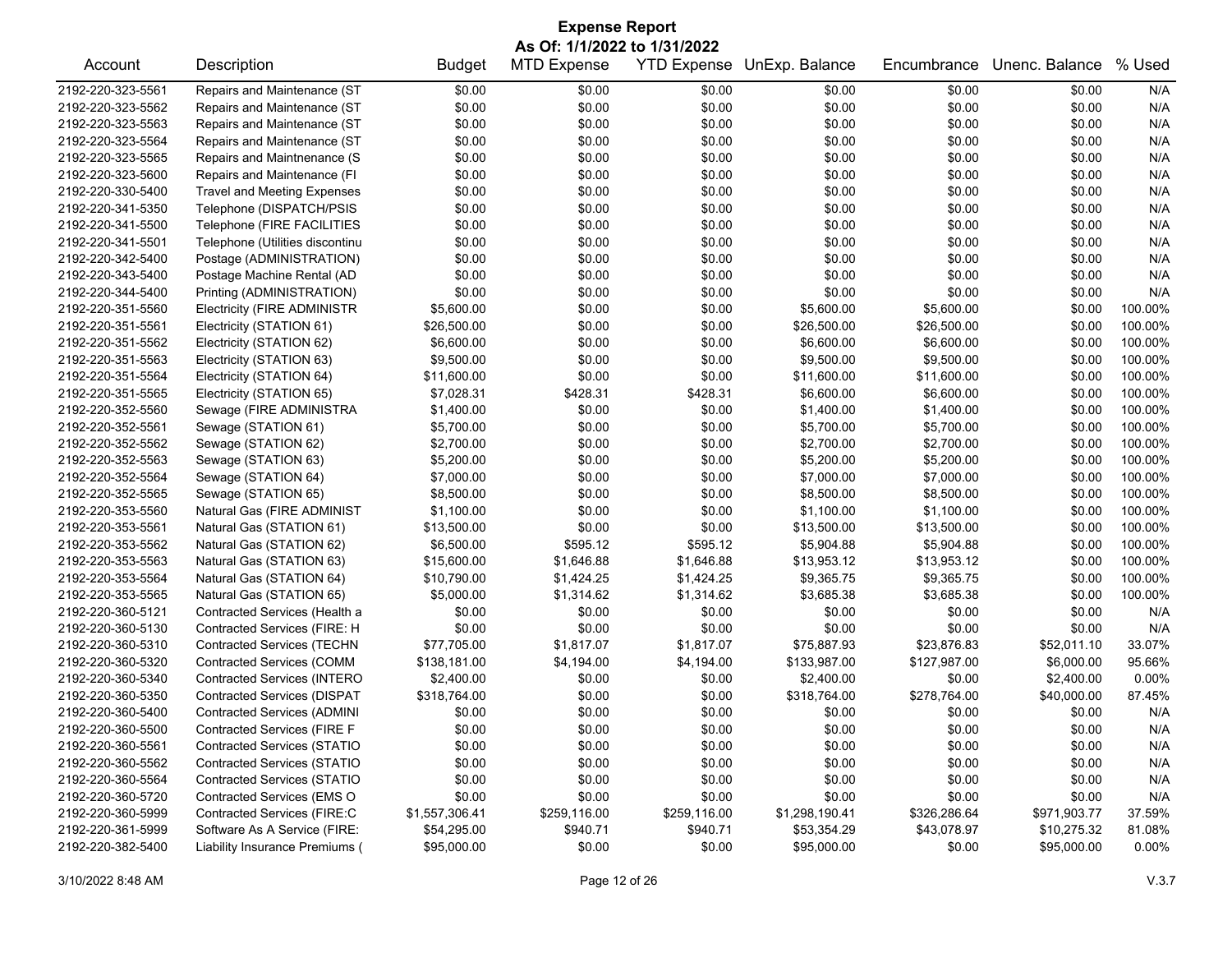| <b>Expense Report</b>                                                                  |                                    |                 |                    |                |                 |                |                 |          |  |
|----------------------------------------------------------------------------------------|------------------------------------|-----------------|--------------------|----------------|-----------------|----------------|-----------------|----------|--|
| As Of: 1/1/2022 to 1/31/2022<br>YTD Expense UnExp. Balance<br>Unenc. Balance<br>% Used |                                    |                 |                    |                |                 |                |                 |          |  |
| Account                                                                                | Description                        | <b>Budget</b>   | <b>MTD Expense</b> |                |                 | Encumbrance    |                 |          |  |
| 2192-220-410-5400                                                                      | Office Supplies (ADMINISTR         | \$0.00          | \$0.00             | \$0.00         | \$0.00          | \$0.00         | \$0.00          | N/A      |  |
| 2192-220-420-5000                                                                      | <b>Operating Supplies (OPERAT</b>  | \$0.00          | \$0.00             | \$0.00         | \$0.00          | \$0.00         | \$0.00          | N/A      |  |
| 2192-220-420-5400                                                                      | <b>Operating Supplies (ADMINIS</b> | \$0.00          | \$0.00             | \$0.00         | \$0.00          | \$0.00         | \$0.00          | N/A      |  |
| 2192-220-420-5500                                                                      | <b>Operating Supplies (FIRE FA</b> | \$0.00          | \$0.00             | \$0.00         | \$0.00          | \$0.00         | \$0.00          | N/A      |  |
| 2192-220-420-5600                                                                      | <b>Operating Supplies (FIRE AP</b> | \$0.00          | \$0.00             | \$0.00         | \$0.00          | \$0.00         | \$0.00          | N/A      |  |
| 2192-220-420-5710                                                                      | Operating Supplies (FIRE OP        | \$0.00          | \$0.00             | \$0.00         | \$0.00          | \$0.00         | \$0.00          | N/A      |  |
| 2192-220-420-5750                                                                      | <b>Operating Supplies (HONOR</b>   | \$212.00        | \$0.00             | \$0.00         | \$212.00        | \$212.00       | \$0.00          | 100.00%  |  |
| 2192-220-421-5600                                                                      | Fuel (FIRE APPARATUS)              | \$117,000.00    | \$7,575.79         | \$7,575.79     | \$109,424.21    | \$92,424.21    | \$17,000.00     | 85.47%   |  |
| 2192-220-430-5710                                                                      | Small Tools and Minor Equip        | \$0.00          | \$0.00             | \$0.00         | \$0.00          | \$0.00         | \$0.00          | N/A      |  |
| 2192-220-440-5999                                                                      | Software (FIRE:COST ALLO           | \$0.00          | \$0.00             | \$0.00         | \$0.00          | \$0.00         | \$0.00          | N/A      |  |
| 2192-220-599-5400                                                                      | Other - Other Expenses (ADM        | \$0.00          | \$0.00             | \$0.00         | \$0.00          | \$0.00         | \$0.00          | N/A      |  |
| 2192-220-720-5500                                                                      | <b>Buildings (FIRE FACILITIES)</b> | \$0.00          | \$0.00             | \$0.00         | \$0.00          | \$0.00         | \$0.00          | N/A      |  |
| 2192-220-720-5560                                                                      | <b>Buildings (FIRE ADMINISTRA</b>  | \$0.00          | \$0.00             | \$0.00         | \$0.00          | \$0.00         | \$0.00          | N/A      |  |
| 2192-220-720-5561                                                                      | Buildings (STATION 61)             | \$0.00          | \$0.00             | \$0.00         | \$0.00          | \$0.00         | \$0.00          | N/A      |  |
| 2192-220-720-5563                                                                      | Buildings (STATION 63)             | \$0.00          | \$0.00             | \$0.00         | \$0.00          | \$0.00         | \$0.00          | N/A      |  |
| 2192-220-730-5500                                                                      | Improvement of Sites (FIRE F       | \$0.00          | \$0.00             | \$0.00         | \$0.00          | \$0.00         | \$0.00          | N/A      |  |
| 2192-220-730-5560                                                                      | Improvement of Sites (FIRE A       | \$0.00          | \$0.00             | \$0.00         | \$0.00          | \$0.00         | \$0.00          | N/A      |  |
| 2192-220-730-5561                                                                      | Improvement of Sites (STATI        | \$540,000.00    | \$0.00             | \$0.00         | \$540,000.00    | \$0.00         | \$540,000.00    | 0.00%    |  |
| 2192-220-730-5562                                                                      | Improvement of Sites (STATI        | \$155,000.00    | \$0.00             | \$0.00         | \$155,000.00    | \$0.00         | \$155,000.00    | 0.00%    |  |
| 2192-220-730-5563                                                                      | Improvement of Sites (STATI        | \$429,524.00    | \$0.00             | \$0.00         | \$429,524.00    | \$5,524.00     | \$424,000.00    | 1.29%    |  |
| 2192-220-730-5564                                                                      | Improvement of Sites (STATI        | \$82,000.00     | \$0.00             | \$0.00         | \$82,000.00     | \$0.00         | \$82,000.00     | 0.00%    |  |
| 2192-220-730-5565                                                                      | Improvement of Sites (STATI        | \$0.00          | \$0.00             | \$0.00         | \$0.00          | \$0.00         | \$0.00          | N/A      |  |
| 2192-220-740-5121                                                                      | Machinery, Equipment and Fu        | \$22,150.00     | \$0.00             | \$0.00         | \$22,150.00     | \$0.00         | \$22,150.00     | 0.00%    |  |
| 2192-220-740-5160                                                                      | Machinery, Equipment and Fu        | \$20,477.59     | \$1,227.59         | \$1,227.59     | \$19,250.00     | \$0.00         | \$19,250.00     | 5.99%    |  |
| 2192-220-740-5200                                                                      | Machinery, Equipment and Fu        | \$6,777.00      | \$0.00             | \$0.00         | \$6,777.00      | \$0.00         | \$6,777.00      | 0.00%    |  |
| 2192-220-740-5310                                                                      | Machinery, Equipment and Fu        | \$144,640.92    | \$1,734.58         | \$1,734.58     | \$142,906.34    | \$13,717.41    | \$129,188.93    | 10.68%   |  |
| 2192-220-740-5320                                                                      | Machinery, Equipment and Fu        | \$22,307.74     | \$0.00             | \$0.00         | \$22,307.74     | \$5,307.74     | \$17,000.00     | 23.79%   |  |
| 2192-220-740-5340                                                                      | Machinery, Equipment and Fu        | \$0.00          | \$0.00             | \$0.00         | \$0.00          | \$0.00         | \$0.00          | N/A      |  |
| 2192-220-740-5350                                                                      | Machinery, Equipment and Fu        | \$0.00          | \$0.00             | \$0.00         | \$0.00          | \$0.00         | \$0.00          | N/A      |  |
| 2192-220-740-5400                                                                      | Machinery, Equipment and Fu        | \$0.00          | \$0.00             | \$0.00         | \$0.00          | \$0.00         | \$0.00          | N/A      |  |
| 2192-220-740-5460                                                                      | Machinery, Equipment and Fu        | \$500.00        | \$0.00             | \$0.00         | \$500.00        | \$0.00         | \$500.00        | 0.00%    |  |
| 2192-220-740-5561                                                                      | Machinery, Equipment and Fu        | \$0.00          | \$0.00             | \$0.00         | \$0.00          | \$0.00         | \$0.00          | N/A      |  |
| 2192-220-740-5600                                                                      | Machinery, Equipment and Fu        | \$298,127.46    | \$0.00             | \$0.00         | \$298,127.46    | \$212,827.46   | \$85,300.00     | 71.39%   |  |
| 2192-220-740-5710                                                                      | Machinery, Equipment and Fu        | \$56,853.00     | \$302.55           | \$302.55       | \$56,550.45     | \$339.45       | \$56,211.00     | 1.13%    |  |
| 2192-220-740-5712                                                                      | Machinery, Equipment and Fu        | \$60,911.90     | \$0.00             | \$0.00         | \$60,911.90     | \$3,661.90     | \$57,250.00     | 6.01%    |  |
| 2192-220-740-5714                                                                      | Machinery, Equipment and Fu        | \$402,275.25    | \$0.00             | \$0.00         | \$402,275.25    | \$402,275.25   | \$0.00          | 100.00%  |  |
| 2192-220-740-5720                                                                      | Machinery, Equipment and Fu        | \$26,200.00     | \$0.00             | \$0.00         | \$26,200.00     | \$0.00         | \$26,200.00     | $0.00\%$ |  |
| 2192-220-740-5730                                                                      | Machinery, Equipment and Fu        | \$0.00          | \$0.00             | \$0.00         | \$0.00          | \$0.00         | \$0.00          | N/A      |  |
| 2192-220-740-5740                                                                      | Machinery, Equipment and Fu        | \$15,000.00     | \$0.00             | \$0.00         | \$15,000.00     | \$0.00         | \$15,000.00     | $0.00\%$ |  |
| 2192-220-740-5810                                                                      | Machinery, Equipment, and F        | \$0.00          | \$0.00             | \$0.00         | \$0.00          | \$0.00         | \$0.00          | N/A      |  |
| 2192-220-740-5900                                                                      | Machinery, Equipment, and F        | \$0.00          | \$0.00             | \$0.00         | \$0.00          | \$0.00         | \$0.00          | N/A      |  |
| 2192-220-750-5600                                                                      | Motor Vehicles (FIRE APPAR         | \$286,000.00    | \$0.00             | \$0.00         | \$286,000.00    | \$0.00         | \$286,000.00    | 0.00%    |  |
| 2192-220-750-5900                                                                      | Motor Vehicles (CAPITAL)           | \$0.00          | \$0.00             | \$0.00         | \$0.00          | \$0.00         | \$0.00          | N/A      |  |
|                                                                                        | Fire Totals:                       | \$15,096,941.08 | \$1,154,999.14     | \$1,154,999.14 | \$13,941,941.94 | \$1,716,418.96 | \$12,225,522.98 | 19.02%   |  |
| <b>Transfers</b>                                                                       |                                    |                 |                    |                |                 |                |                 |          |  |
| 2192-910-910-5000                                                                      | Transfers - Out (OPERATION         | \$1,988,300.00  | \$0.00             | \$0.00         | \$1,988,300.00  | \$0.00         | \$1,988,300.00  | 0.00%    |  |

3/10/2022 8:48 AM Page 13 of 26 V.3.7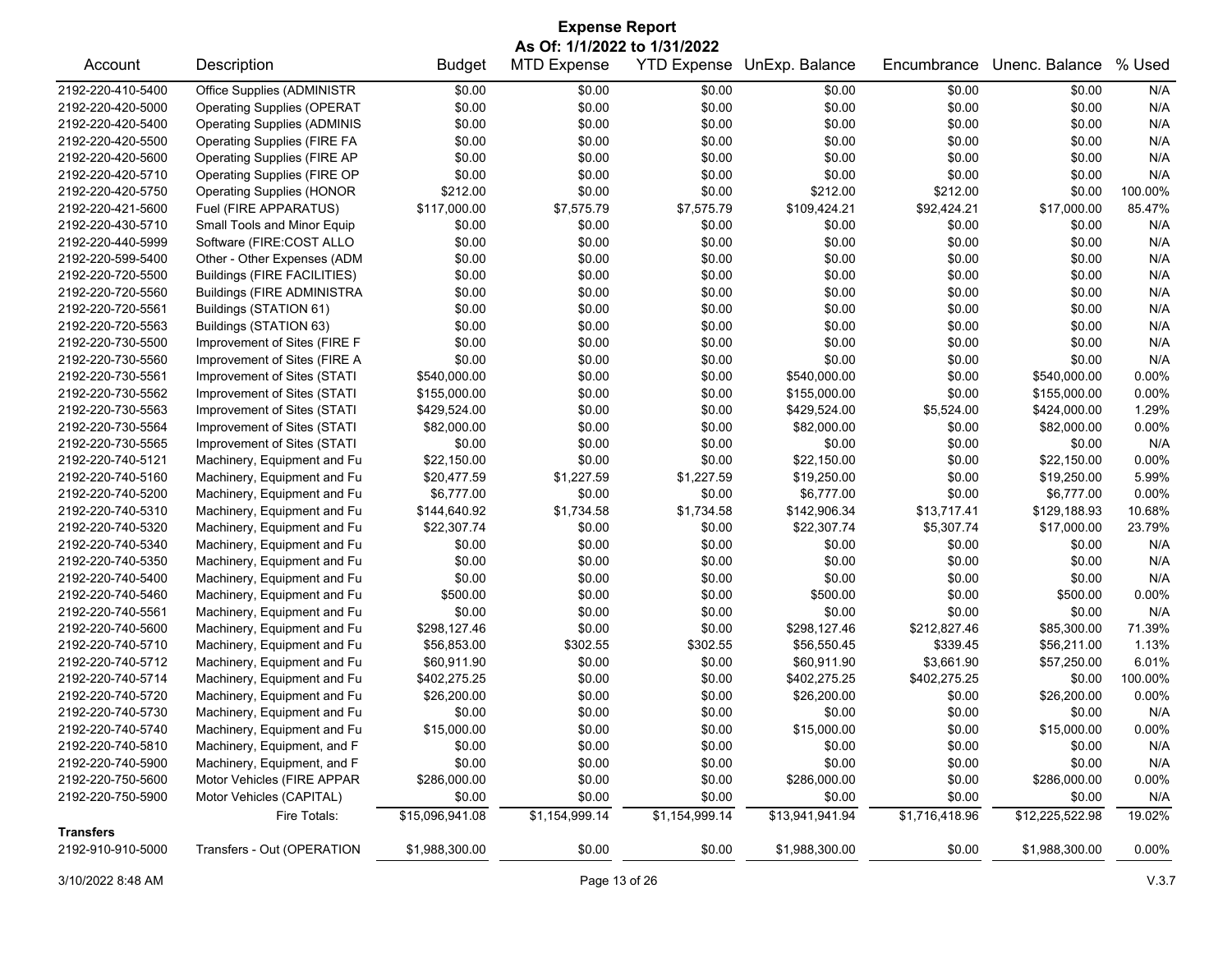|                             |                                     |                 | <b>Expense Report</b>        |                    |                 |                 |                 |         |
|-----------------------------|-------------------------------------|-----------------|------------------------------|--------------------|-----------------|-----------------|-----------------|---------|
|                             |                                     |                 | As Of: 1/1/2022 to 1/31/2022 |                    |                 |                 |                 |         |
| Account                     | Description                         | <b>Budget</b>   | MTD Expense                  | <b>YTD Expense</b> | UnExp. Balance  | Encumbrance     | Unenc. Balance  | % Used  |
|                             | <b>Transfers Totals:</b>            | \$1,988,300.00  | \$0.00                       | \$0.00             | \$1,988,300.00  | \$0.00          | \$1,988,300.00  | 0.00%   |
| <b>Advances</b>             |                                     |                 |                              |                    |                 |                 |                 |         |
| 2192-920-920-0000           | Advances - Out                      | \$773,400.00    | \$0.00                       | \$0.00             | \$773,400.00    | \$0.00          | \$773,400.00    | 0.00%   |
| <b>Contingencies</b>        | <b>Advances Totals:</b>             | \$773,400.00    | \$0.00                       | \$0.00             | \$773,400.00    | \$0.00          | \$773,400.00    | 0.00%   |
| 2192-930-930-5999           | Contingencies (FIRE:COST A          | \$0.00          | \$0.00                       | \$0.00             | \$0.00          | \$0.00          | \$0.00          | N/A     |
|                             | <b>Contingencies Totals:</b>        | \$0.00          | \$0.00                       | \$0.00             | \$0.00          | \$0.00          | \$0.00          | N/A     |
| <b>Other Financing Uses</b> |                                     |                 |                              |                    |                 |                 |                 |         |
| 2192-990-990-5999           | <b>Budget Stabilization (FIRE:C</b> | \$0.00          | \$0.00                       | \$0.00             | \$0.00          | \$0.00          | \$0.00          | N/A     |
|                             | Other Financing Uses Totals:        | \$0.00          | \$0.00                       | \$0.00             | \$0.00          | \$0.00          | \$0.00          | N/A     |
| 2192 Total:                 |                                     | \$17,858,641.08 | \$1,154,999.14               | \$1,154,999.14     | \$16,703,641.94 | \$1,716,418.96  | \$14,987,222.98 | 16.08%  |
| 2231                        | Permissive Motor Vehicle            |                 |                              |                    |                 | Target Percent: | 8.33%           |         |
| <b>Highways</b>             |                                     |                 |                              |                    |                 |                 |                 |         |
| 2231-330-360-4800           | Contracted Services (PAVING         | \$150,000.00    | \$0.00                       | \$0.00             | \$150,000.00    | \$0.00          | \$150,000.00    | 0.00%   |
| 2231-330-360-4852           | <b>Contracted Services (PROJE</b>   | \$150,000.00    | \$0.00                       | \$0.00             | \$150,000.00    | \$0.00          | \$150,000.00    | 0.00%   |
| 2231-330-420-4600           | Operating Supplies (ROAD M          | \$0.00          | \$0.00                       | \$0.00             | \$0.00          | \$0.00          | \$0.00          | N/A     |
|                             | Highways Totals:                    | \$300,000.00    | \$0.00                       | \$0.00             | \$300,000.00    | \$0.00          | \$300,000.00    | 0.00%   |
| <b>Contingencies</b>        |                                     |                 |                              |                    |                 |                 |                 |         |
| 2231-930-930-0000           | Contingencies                       | \$0.00          | \$0.00                       | \$0.00             | \$0.00          | \$0.00          | \$0.00          | N/A     |
|                             | <b>Contingencies Totals:</b>        | \$0.00          | \$0.00                       | \$0.00             | \$0.00          | \$0.00          | \$0.00          | N/A     |
| <b>Other Financing Uses</b> |                                     |                 |                              |                    |                 |                 |                 |         |
| 2231-990-990-0000           | <b>Budget Stabilization</b>         | \$7,700.00      | \$0.00                       | \$0.00             | \$7,700.00      | \$0.00          | \$7,700.00      | 0.00%   |
|                             | Other Financing Uses Totals:        | \$7,700.00      | \$0.00                       | \$0.00             | \$7,700.00      | \$0.00          | \$7,700.00      | 0.00%   |
| 2231 Total:                 |                                     | \$307,700.00    | \$0.00                       | \$0.00             | \$307,700.00    | \$0.00          | \$307,700.00    | 0.00%   |
| 2281                        | <b>EMS</b>                          |                 |                              |                    |                 | Target Percent: | 8.33%           |         |
|                             |                                     |                 |                              |                    |                 |                 |                 |         |
| <b>EMS</b>                  |                                     |                 |                              |                    |                 |                 |                 |         |
| 2281-230-259-5350           | Other - Employee Reimburse          | \$0.00          | \$0.00                       | \$0.00             | \$0.00          | \$0.00          | \$0.00          | N/A     |
| 2281-230-259-5400           | Other - Employee Reimburse          | \$250.00        | \$0.00                       | \$0.00             | \$250.00        | \$0.00          | \$250.00        | 0.00%   |
| 2281-230-259-5401           | Other - Employee Reimburse          | \$3,965.00      | \$0.00                       | \$0.00             | \$3,965.00      | \$0.00          | \$3,965.00      | 0.00%   |
| 2281-230-259-5460           | Other - Employee Reimburse          | \$300.00        | \$0.00                       | \$0.00             | \$300.00        | \$0.00          | \$300.00        | 0.00%   |
| 2281-230-259-5710           | Other - Employee Reimburse          | \$300.00        | \$0.00                       | \$0.00             | \$300.00        | \$0.00          | \$300.00        | 0.00%   |
| 2281-230-259-5714           | Other - Employee Reimburse          | \$200.00        | \$0.00                       | \$0.00             | \$200.00        | \$0.00          | \$200.00        | 0.00%   |
| 2281-230-259-5720           | Other - Employee Reimburse          | \$2,254.00      | \$0.00                       | \$0.00             | \$2,254.00      | \$0.00          | \$2,254.00      | 0.00%   |
| 2281-230-259-5740           | Other - Employee Reimburse          | \$5,000.00      | \$0.00                       | \$0.00             | \$5,000.00      | \$0.00          | \$5,000.00      | 0.00%   |
| 2281-230-311-5400           | Accounting and Legal Fees (A        | \$0.00          | \$0.00                       | \$0.00             | \$0.00          | \$0.00          | \$0.00          | N/A     |
| 2281-230-314-5400           | Tax Collection Fees (ADMINI         | \$0.00          | \$0.00                       | \$0.00             | \$0.00          | \$0.00          | \$0.00          | N/A     |
| 2281-230-318-5200           | <b>Training Services (PREVENTI</b>  | \$3,250.00      | \$0.00                       | \$0.00             | \$3,250.00      | \$465.00        | \$2,785.00      | 14.31%  |
| 2281-230-318-5220           | Training Services (Public Edu       | \$390.00        | \$0.00                       | \$0.00             | \$390.00        | \$0.00          | \$390.00        | 0.00%   |
| 2281-230-318-5320           | Training Services (COMMUN           | \$0.00          | \$0.00                       | \$0.00             | \$0.00          | \$0.00          | \$0.00          | N/A     |
| 2281-230-318-5350           | Training Services (DISPATCH         | \$11,818.00     | \$0.00                       | \$0.00             | \$11,818.00     | \$5,600.00      | \$6,218.00      | 47.39%  |
| 2281-230-318-5400           | <b>Training Services (ADMINIST</b>  | \$11,445.00     | \$0.00                       | \$0.00             | \$11,445.00     | \$0.00          | \$11,445.00     | 0.00%   |
| 2281-230-318-5401           | <b>Training Services (ADMINIST</b>  | \$2,400.00      | \$1,390.00                   | \$1,390.00         | \$1,010.00      | \$1,010.00      | \$0.00          | 100.00% |
| 2281-230-318-5460           | <b>Training Services (AUXILIAR</b>  | \$2,300.00      | \$0.00                       | \$0.00             | \$2,300.00      | \$0.00          | \$2,300.00      | 0.00%   |
| 3/10/2022 8:48 AM           |                                     |                 |                              | Page 14 of 26      |                 |                 |                 | V.3.7   |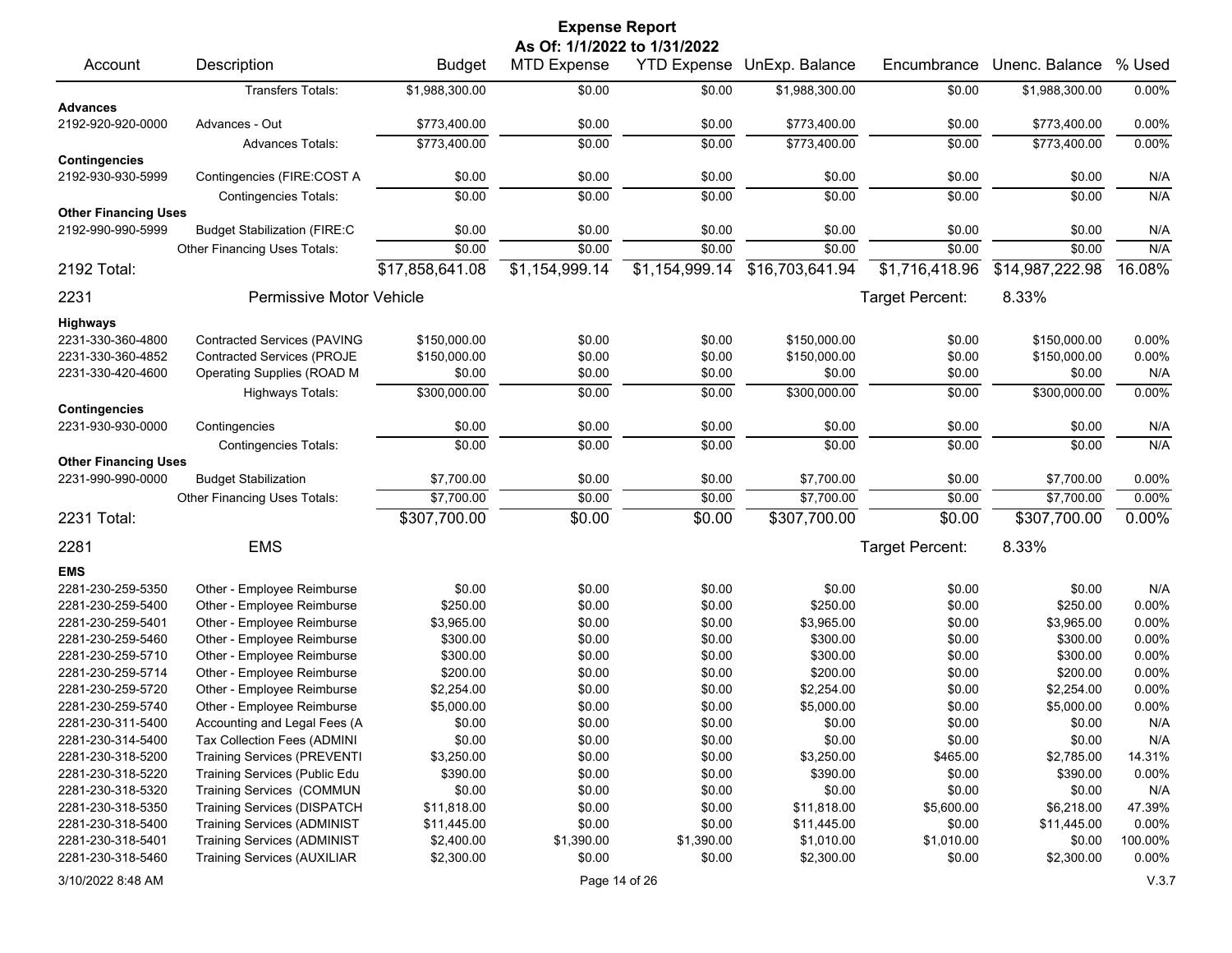| As Of: 1/1/2022 to 1/31/2022<br>Description<br><b>MTD Expense</b><br>YTD Expense UnExp. Balance<br>Unenc. Balance<br>% Used<br>Account<br><b>Budget</b><br>Encumbrance<br>\$32,591.00<br>\$0.00<br>\$32,591.00<br>\$9,500.00<br>\$23,091.00<br>29.15%<br>2281-230-318-5710<br><b>Training Services (FIRE OPE</b><br>\$0.00<br>\$0.00<br>2281-230-318-5712<br><b>Training Services (FIRE GEA</b><br>\$0.00<br>\$0.00<br>\$0.00<br>\$0.00<br>\$0.00<br>N/A<br>\$2,500.00<br>\$0.00<br>\$0.00<br>\$0.00<br>0.00%<br><b>Training Services (SCBA)</b><br>\$2,500.00<br>\$2,500.00<br>\$0.00<br>\$0.00<br>\$0.00<br>\$0.00<br>N/A<br>Training Services (SAFETY &<br>\$0.00<br>\$0.00<br>\$4,500.00<br>\$0.00<br>\$0.00<br>\$4,500.00<br>0.00%<br>2281-230-318-5720<br>Training Services (EMS OPE<br>\$0.00<br>\$4,500.00<br>\$1,600.00<br>\$0.00<br>\$0.00<br>\$1,600.00<br>\$0.00<br>\$1,600.00<br>0.00%<br>Training Services (HAZ MAT)<br>2281-230-318-5730<br>3.00%<br>2281-230-318-5740<br><b>Training Services (TECHNIC</b><br>\$5,000.00<br>\$0.00<br>\$0.00<br>\$5,000.00<br>\$150.00<br>\$4,850.00<br>\$0.00<br>\$0.00<br>\$1,000.00<br>\$1,000.00<br>0.00%<br><b>Training Services (HONORS</b><br>\$1,000.00<br>\$0.00<br>\$0.00<br>\$0.00<br>\$0.00<br>\$0.00<br>\$0.00<br>N/A<br>2281-230-318-5810<br><b>Training Services (FIRE TRAI</b><br>\$0.00<br>\$0.00<br>N/A<br>2281-230-318-5820<br><b>Training Services (EMS TRAI</b><br>\$0.00<br>\$0.00<br>\$0.00<br>\$0.00<br>\$0.00<br>\$0.00<br>\$0.00<br>N/A<br>Rents and Leases (PUBLIC E<br>\$0.00<br>\$0.00<br>\$0.00<br>\$0.00<br>2281-230-321-5220<br>2281-230-321-5560<br>Rents and Leases (FIRE AD<br>\$600.00<br>\$0.00<br>\$0.00<br>\$600.00<br>\$600.00<br>\$0.00<br>100.00%<br>\$0.00<br>\$0.00<br>\$1,600.00<br>\$0.00<br>100.00%<br>2281-230-321-5561<br>Rents and Leases (STATION<br>\$1,600.00<br>\$1,600.00<br>2281-230-321-5562<br>\$600.00<br>\$0.00<br>\$0.00<br>\$600.00<br>\$600.00<br>100.00%<br>Rents and Leases (STATION<br>\$0.00<br>\$600.00<br>\$0.00<br>\$0.00<br>\$600.00<br>\$600.00<br>100.00%<br>2281-230-321-5563<br>Rents and Leases (STATION<br>\$0.00<br>\$600.00<br>\$0.00<br>\$0.00<br>\$600.00<br>\$600.00<br>100.00%<br>Rents and Leases (STATION<br>\$0.00<br>2281-230-321-5564<br>2281-230-321-5565<br>Rents and Leases (STATION<br>\$1,500.00<br>\$62.89<br>\$62.89<br>\$1,437.11<br>\$1,437.11<br>\$0.00<br>100.00%<br>Rents and Leases (FIRE APP<br>\$2,504.27<br>72.73%<br>2281-230-321-5600<br>\$110,000.00<br>\$2,504.27<br>\$107,495.73<br>\$77,495.73<br>\$30,000.00<br>Rents and Leases (FIRE OPE<br>\$0.00<br>\$0.00<br>\$0.00<br>N/A<br>2281-230-321-5710<br>\$0.00<br>\$0.00<br>\$0.00<br>\$1,800.00<br>\$0.00<br>0.00%<br>2281-230-321-5714<br>Rentals and Leases (SCBA)<br>\$0.00<br>\$1,800.00<br>\$0.00<br>\$1,800.00<br>\$0.00<br>\$0.00<br>N/A<br>2281-230-321-5720<br>Rents and Leases (EMS OPE<br>\$0.00<br>\$0.00<br>\$0.00<br>\$0.00<br>2281-230-322-5560<br>Garbage and Trash Removal<br>\$0.00<br>\$0.00<br>\$0.00<br>\$0.00<br>\$0.00<br>\$0.00<br>N/A<br>N/A<br>\$0.00<br>\$0.00<br>\$0.00<br>2281-230-322-5561<br>Garbage and Trash Removal<br>\$0.00<br>\$0.00<br>\$0.00<br>2281-230-322-5562<br>Garbage and Trash Removal<br>\$0.00<br>\$0.00<br>\$0.00<br>\$0.00<br>N/A<br>\$0.00<br>\$0.00<br>Garbage and Trash Removal<br>\$0.00<br>\$0.00<br>\$0.00<br>N/A<br>2281-230-322-5563<br>\$0.00<br>\$0.00<br>\$0.00<br>\$0.00<br>\$0.00<br>N/A<br>2281-230-322-5564<br>Garbage and Trash Removal<br>\$0.00<br>\$0.00<br>\$0.00<br>\$0.00<br>\$76.69<br>2281-230-322-5565<br>Garbage & Trash Removal (S<br>\$76.69<br>\$76.69<br>\$0.00<br>\$0.00<br>\$0.00<br>100.00%<br>\$0.00<br>\$0.00<br>0.00%<br>2281-230-323-5121<br>Repairs and Maintenance (HE<br>\$1,000.00<br>\$1,000.00<br>\$0.00<br>\$1,000.00<br>2281-230-323-5160<br>Repairs and Maintenance (H<br>\$0.00<br>\$0.00<br>\$0.00<br>N/A<br>\$0.00<br>\$0.00<br>\$0.00<br>\$450.00<br>\$450.00<br>0.00%<br>2281-230-323-5200<br>Repairs and Maintenance (PR<br>\$0.00<br>\$0.00<br>\$0.00<br>\$450.00<br>\$3,500.00<br>\$0.00<br>0.00%<br>2281-230-323-5220<br>Repairs and Maintenance (PU<br>\$3,500.00<br>\$0.00<br>\$0.00<br>\$3,500.00<br>2281-230-323-5310<br>Repairs and Maintenance (TE<br>\$3,463.92<br>\$0.00<br>\$0.00<br>\$3,463.92<br>\$3,463.92<br>\$0.00<br>100.00%<br>Repairs and Maintenance (C<br>\$0.00<br>\$0.00<br>0.00%<br>2281-230-323-5320<br>\$5,000.00<br>\$5,000.00<br>\$0.00<br>\$5,000.00<br>2281-230-323-5340<br>Repairs and Maintenance (IN<br>\$0.00<br>\$0.00<br>\$0.00<br>\$0.00<br>N/A<br>\$0.00<br>\$0.00<br>\$1,000.00<br>0.00%<br>2281-230-323-5350<br>Repairs and Maintenance (DI<br>\$0.00<br>\$0.00<br>\$1,000.00<br>\$0.00<br>\$1,000.00<br>\$0.00<br>N/A<br>Repairs and Maintenance (AD<br>\$0.00<br>\$0.00<br>\$0.00<br>\$0.00<br>\$0.00<br>2281-230-323-5400<br>\$0.00<br>2281-230-323-5460<br>Repairs and Maintenance (AU<br>\$0.00<br>\$0.00<br>\$0.00<br>\$0.00<br>\$0.00<br>N/A<br>2281-230-323-5560<br>\$6,400.00<br>\$53.54<br>\$53.54<br>\$6,346.46<br>\$2,285.00<br>64.30%<br>Repairs and Maintenance (FI<br>\$4,061.46<br>2281-230-323-5561<br>Repairs and Maintenance (ST<br>\$19,100.00<br>\$250.38<br>\$250.38<br>\$18,849.62<br>\$9,529.62<br>\$9,320.00<br>51.20%<br>\$45.00<br>2281-230-323-5562<br>Repairs and Maintenance (ST<br>\$10,200.00<br>\$45.00<br>\$10,155.00<br>\$6,170.00<br>\$3,985.00<br>60.93%<br>2281-230-323-5563<br>Repairs and Maintenance (ST<br>\$21,700.00<br>\$820.69<br>\$820.69<br>\$20,879.31<br>\$13,194.31<br>\$7,685.00<br>64.59%<br>2281-230-323-5564<br>Repairs and Maintenance (ST<br>\$19,200.00<br>\$2,134.49<br>\$2,134.49<br>\$9,920.00<br>48.33%<br>\$17,065.51<br>\$7,145.51<br>2281-230-323-5565<br>Repairs & Maintenance (STA<br>\$5,000.00<br>\$66.39<br>\$66.39<br>\$4,933.61<br>\$3,213.61<br>\$1,720.00<br>65.60%<br>\$470.95<br>\$470.95<br>2281-230-323-5600<br>Repairs and Maintenance (FI<br>\$75,500.00<br>\$75,029.05<br>\$34,293.37<br>\$40,735.68<br>46.05%<br>Repairs and Maintenance (FI<br>2281-230-323-5710<br>\$8,000.00<br>\$0.00<br>\$0.00<br>\$8,000.00<br>\$0.00<br>\$8,000.00<br>0.00% | <b>Expense Report</b> |                             |             |        |        |             |            |            |        |  |  |
|------------------------------------------------------------------------------------------------------------------------------------------------------------------------------------------------------------------------------------------------------------------------------------------------------------------------------------------------------------------------------------------------------------------------------------------------------------------------------------------------------------------------------------------------------------------------------------------------------------------------------------------------------------------------------------------------------------------------------------------------------------------------------------------------------------------------------------------------------------------------------------------------------------------------------------------------------------------------------------------------------------------------------------------------------------------------------------------------------------------------------------------------------------------------------------------------------------------------------------------------------------------------------------------------------------------------------------------------------------------------------------------------------------------------------------------------------------------------------------------------------------------------------------------------------------------------------------------------------------------------------------------------------------------------------------------------------------------------------------------------------------------------------------------------------------------------------------------------------------------------------------------------------------------------------------------------------------------------------------------------------------------------------------------------------------------------------------------------------------------------------------------------------------------------------------------------------------------------------------------------------------------------------------------------------------------------------------------------------------------------------------------------------------------------------------------------------------------------------------------------------------------------------------------------------------------------------------------------------------------------------------------------------------------------------------------------------------------------------------------------------------------------------------------------------------------------------------------------------------------------------------------------------------------------------------------------------------------------------------------------------------------------------------------------------------------------------------------------------------------------------------------------------------------------------------------------------------------------------------------------------------------------------------------------------------------------------------------------------------------------------------------------------------------------------------------------------------------------------------------------------------------------------------------------------------------------------------------------------------------------------------------------------------------------------------------------------------------------------------------------------------------------------------------------------------------------------------------------------------------------------------------------------------------------------------------------------------------------------------------------------------------------------------------------------------------------------------------------------------------------------------------------------------------------------------------------------------------------------------------------------------------------------------------------------------------------------------------------------------------------------------------------------------------------------------------------------------------------------------------------------------------------------------------------------------------------------------------------------------------------------------------------------------------------------------------------------------------------------------------------------------------------------------------------------------------------------------------------------------------------------------------------------------------------------------------------------------------------------------------------------------------------------------------------------------------------------------------------------------------------------------------------------------------------------------------------------------------------------------------------------------------------------------------------------------------------------------------------------------------------------------------------------------------------------------------------------------------------------------------------------------------------------------------------------------------------------------------------------------------------------------------------------------------------------------------------------------------------------------------------------------------------------------------------------------------------------------------------------------------------------------------------------------------------------------------------------------------------------------------------------------------------------------------------------------------------------------------------------------------------------------------------------------------------------------------------------|-----------------------|-----------------------------|-------------|--------|--------|-------------|------------|------------|--------|--|--|
|                                                                                                                                                                                                                                                                                                                                                                                                                                                                                                                                                                                                                                                                                                                                                                                                                                                                                                                                                                                                                                                                                                                                                                                                                                                                                                                                                                                                                                                                                                                                                                                                                                                                                                                                                                                                                                                                                                                                                                                                                                                                                                                                                                                                                                                                                                                                                                                                                                                                                                                                                                                                                                                                                                                                                                                                                                                                                                                                                                                                                                                                                                                                                                                                                                                                                                                                                                                                                                                                                                                                                                                                                                                                                                                                                                                                                                                                                                                                                                                                                                                                                                                                                                                                                                                                                                                                                                                                                                                                                                                                                                                                                                                                                                                                                                                                                                                                                                                                                                                                                                                                                                                                                                                                                                                                                                                                                                                                                                                                                                                                                                                                                                                                                                                                                                                                                                                                                                                                                                                                                                                                                                                                                                                                      |                       |                             |             |        |        |             |            |            |        |  |  |
|                                                                                                                                                                                                                                                                                                                                                                                                                                                                                                                                                                                                                                                                                                                                                                                                                                                                                                                                                                                                                                                                                                                                                                                                                                                                                                                                                                                                                                                                                                                                                                                                                                                                                                                                                                                                                                                                                                                                                                                                                                                                                                                                                                                                                                                                                                                                                                                                                                                                                                                                                                                                                                                                                                                                                                                                                                                                                                                                                                                                                                                                                                                                                                                                                                                                                                                                                                                                                                                                                                                                                                                                                                                                                                                                                                                                                                                                                                                                                                                                                                                                                                                                                                                                                                                                                                                                                                                                                                                                                                                                                                                                                                                                                                                                                                                                                                                                                                                                                                                                                                                                                                                                                                                                                                                                                                                                                                                                                                                                                                                                                                                                                                                                                                                                                                                                                                                                                                                                                                                                                                                                                                                                                                                                      |                       |                             |             |        |        |             |            |            |        |  |  |
|                                                                                                                                                                                                                                                                                                                                                                                                                                                                                                                                                                                                                                                                                                                                                                                                                                                                                                                                                                                                                                                                                                                                                                                                                                                                                                                                                                                                                                                                                                                                                                                                                                                                                                                                                                                                                                                                                                                                                                                                                                                                                                                                                                                                                                                                                                                                                                                                                                                                                                                                                                                                                                                                                                                                                                                                                                                                                                                                                                                                                                                                                                                                                                                                                                                                                                                                                                                                                                                                                                                                                                                                                                                                                                                                                                                                                                                                                                                                                                                                                                                                                                                                                                                                                                                                                                                                                                                                                                                                                                                                                                                                                                                                                                                                                                                                                                                                                                                                                                                                                                                                                                                                                                                                                                                                                                                                                                                                                                                                                                                                                                                                                                                                                                                                                                                                                                                                                                                                                                                                                                                                                                                                                                                                      |                       |                             |             |        |        |             |            |            |        |  |  |
|                                                                                                                                                                                                                                                                                                                                                                                                                                                                                                                                                                                                                                                                                                                                                                                                                                                                                                                                                                                                                                                                                                                                                                                                                                                                                                                                                                                                                                                                                                                                                                                                                                                                                                                                                                                                                                                                                                                                                                                                                                                                                                                                                                                                                                                                                                                                                                                                                                                                                                                                                                                                                                                                                                                                                                                                                                                                                                                                                                                                                                                                                                                                                                                                                                                                                                                                                                                                                                                                                                                                                                                                                                                                                                                                                                                                                                                                                                                                                                                                                                                                                                                                                                                                                                                                                                                                                                                                                                                                                                                                                                                                                                                                                                                                                                                                                                                                                                                                                                                                                                                                                                                                                                                                                                                                                                                                                                                                                                                                                                                                                                                                                                                                                                                                                                                                                                                                                                                                                                                                                                                                                                                                                                                                      |                       |                             |             |        |        |             |            |            |        |  |  |
|                                                                                                                                                                                                                                                                                                                                                                                                                                                                                                                                                                                                                                                                                                                                                                                                                                                                                                                                                                                                                                                                                                                                                                                                                                                                                                                                                                                                                                                                                                                                                                                                                                                                                                                                                                                                                                                                                                                                                                                                                                                                                                                                                                                                                                                                                                                                                                                                                                                                                                                                                                                                                                                                                                                                                                                                                                                                                                                                                                                                                                                                                                                                                                                                                                                                                                                                                                                                                                                                                                                                                                                                                                                                                                                                                                                                                                                                                                                                                                                                                                                                                                                                                                                                                                                                                                                                                                                                                                                                                                                                                                                                                                                                                                                                                                                                                                                                                                                                                                                                                                                                                                                                                                                                                                                                                                                                                                                                                                                                                                                                                                                                                                                                                                                                                                                                                                                                                                                                                                                                                                                                                                                                                                                                      | 2281-230-318-5714     |                             |             |        |        |             |            |            |        |  |  |
|                                                                                                                                                                                                                                                                                                                                                                                                                                                                                                                                                                                                                                                                                                                                                                                                                                                                                                                                                                                                                                                                                                                                                                                                                                                                                                                                                                                                                                                                                                                                                                                                                                                                                                                                                                                                                                                                                                                                                                                                                                                                                                                                                                                                                                                                                                                                                                                                                                                                                                                                                                                                                                                                                                                                                                                                                                                                                                                                                                                                                                                                                                                                                                                                                                                                                                                                                                                                                                                                                                                                                                                                                                                                                                                                                                                                                                                                                                                                                                                                                                                                                                                                                                                                                                                                                                                                                                                                                                                                                                                                                                                                                                                                                                                                                                                                                                                                                                                                                                                                                                                                                                                                                                                                                                                                                                                                                                                                                                                                                                                                                                                                                                                                                                                                                                                                                                                                                                                                                                                                                                                                                                                                                                                                      | 2281-230-318-5717     |                             |             |        |        |             |            |            |        |  |  |
|                                                                                                                                                                                                                                                                                                                                                                                                                                                                                                                                                                                                                                                                                                                                                                                                                                                                                                                                                                                                                                                                                                                                                                                                                                                                                                                                                                                                                                                                                                                                                                                                                                                                                                                                                                                                                                                                                                                                                                                                                                                                                                                                                                                                                                                                                                                                                                                                                                                                                                                                                                                                                                                                                                                                                                                                                                                                                                                                                                                                                                                                                                                                                                                                                                                                                                                                                                                                                                                                                                                                                                                                                                                                                                                                                                                                                                                                                                                                                                                                                                                                                                                                                                                                                                                                                                                                                                                                                                                                                                                                                                                                                                                                                                                                                                                                                                                                                                                                                                                                                                                                                                                                                                                                                                                                                                                                                                                                                                                                                                                                                                                                                                                                                                                                                                                                                                                                                                                                                                                                                                                                                                                                                                                                      |                       |                             |             |        |        |             |            |            |        |  |  |
|                                                                                                                                                                                                                                                                                                                                                                                                                                                                                                                                                                                                                                                                                                                                                                                                                                                                                                                                                                                                                                                                                                                                                                                                                                                                                                                                                                                                                                                                                                                                                                                                                                                                                                                                                                                                                                                                                                                                                                                                                                                                                                                                                                                                                                                                                                                                                                                                                                                                                                                                                                                                                                                                                                                                                                                                                                                                                                                                                                                                                                                                                                                                                                                                                                                                                                                                                                                                                                                                                                                                                                                                                                                                                                                                                                                                                                                                                                                                                                                                                                                                                                                                                                                                                                                                                                                                                                                                                                                                                                                                                                                                                                                                                                                                                                                                                                                                                                                                                                                                                                                                                                                                                                                                                                                                                                                                                                                                                                                                                                                                                                                                                                                                                                                                                                                                                                                                                                                                                                                                                                                                                                                                                                                                      |                       |                             |             |        |        |             |            |            |        |  |  |
|                                                                                                                                                                                                                                                                                                                                                                                                                                                                                                                                                                                                                                                                                                                                                                                                                                                                                                                                                                                                                                                                                                                                                                                                                                                                                                                                                                                                                                                                                                                                                                                                                                                                                                                                                                                                                                                                                                                                                                                                                                                                                                                                                                                                                                                                                                                                                                                                                                                                                                                                                                                                                                                                                                                                                                                                                                                                                                                                                                                                                                                                                                                                                                                                                                                                                                                                                                                                                                                                                                                                                                                                                                                                                                                                                                                                                                                                                                                                                                                                                                                                                                                                                                                                                                                                                                                                                                                                                                                                                                                                                                                                                                                                                                                                                                                                                                                                                                                                                                                                                                                                                                                                                                                                                                                                                                                                                                                                                                                                                                                                                                                                                                                                                                                                                                                                                                                                                                                                                                                                                                                                                                                                                                                                      |                       |                             |             |        |        |             |            |            |        |  |  |
|                                                                                                                                                                                                                                                                                                                                                                                                                                                                                                                                                                                                                                                                                                                                                                                                                                                                                                                                                                                                                                                                                                                                                                                                                                                                                                                                                                                                                                                                                                                                                                                                                                                                                                                                                                                                                                                                                                                                                                                                                                                                                                                                                                                                                                                                                                                                                                                                                                                                                                                                                                                                                                                                                                                                                                                                                                                                                                                                                                                                                                                                                                                                                                                                                                                                                                                                                                                                                                                                                                                                                                                                                                                                                                                                                                                                                                                                                                                                                                                                                                                                                                                                                                                                                                                                                                                                                                                                                                                                                                                                                                                                                                                                                                                                                                                                                                                                                                                                                                                                                                                                                                                                                                                                                                                                                                                                                                                                                                                                                                                                                                                                                                                                                                                                                                                                                                                                                                                                                                                                                                                                                                                                                                                                      | 2281-230-318-5750     |                             |             |        |        |             |            |            |        |  |  |
|                                                                                                                                                                                                                                                                                                                                                                                                                                                                                                                                                                                                                                                                                                                                                                                                                                                                                                                                                                                                                                                                                                                                                                                                                                                                                                                                                                                                                                                                                                                                                                                                                                                                                                                                                                                                                                                                                                                                                                                                                                                                                                                                                                                                                                                                                                                                                                                                                                                                                                                                                                                                                                                                                                                                                                                                                                                                                                                                                                                                                                                                                                                                                                                                                                                                                                                                                                                                                                                                                                                                                                                                                                                                                                                                                                                                                                                                                                                                                                                                                                                                                                                                                                                                                                                                                                                                                                                                                                                                                                                                                                                                                                                                                                                                                                                                                                                                                                                                                                                                                                                                                                                                                                                                                                                                                                                                                                                                                                                                                                                                                                                                                                                                                                                                                                                                                                                                                                                                                                                                                                                                                                                                                                                                      |                       |                             |             |        |        |             |            |            |        |  |  |
|                                                                                                                                                                                                                                                                                                                                                                                                                                                                                                                                                                                                                                                                                                                                                                                                                                                                                                                                                                                                                                                                                                                                                                                                                                                                                                                                                                                                                                                                                                                                                                                                                                                                                                                                                                                                                                                                                                                                                                                                                                                                                                                                                                                                                                                                                                                                                                                                                                                                                                                                                                                                                                                                                                                                                                                                                                                                                                                                                                                                                                                                                                                                                                                                                                                                                                                                                                                                                                                                                                                                                                                                                                                                                                                                                                                                                                                                                                                                                                                                                                                                                                                                                                                                                                                                                                                                                                                                                                                                                                                                                                                                                                                                                                                                                                                                                                                                                                                                                                                                                                                                                                                                                                                                                                                                                                                                                                                                                                                                                                                                                                                                                                                                                                                                                                                                                                                                                                                                                                                                                                                                                                                                                                                                      |                       |                             |             |        |        |             |            |            |        |  |  |
|                                                                                                                                                                                                                                                                                                                                                                                                                                                                                                                                                                                                                                                                                                                                                                                                                                                                                                                                                                                                                                                                                                                                                                                                                                                                                                                                                                                                                                                                                                                                                                                                                                                                                                                                                                                                                                                                                                                                                                                                                                                                                                                                                                                                                                                                                                                                                                                                                                                                                                                                                                                                                                                                                                                                                                                                                                                                                                                                                                                                                                                                                                                                                                                                                                                                                                                                                                                                                                                                                                                                                                                                                                                                                                                                                                                                                                                                                                                                                                                                                                                                                                                                                                                                                                                                                                                                                                                                                                                                                                                                                                                                                                                                                                                                                                                                                                                                                                                                                                                                                                                                                                                                                                                                                                                                                                                                                                                                                                                                                                                                                                                                                                                                                                                                                                                                                                                                                                                                                                                                                                                                                                                                                                                                      |                       |                             |             |        |        |             |            |            |        |  |  |
|                                                                                                                                                                                                                                                                                                                                                                                                                                                                                                                                                                                                                                                                                                                                                                                                                                                                                                                                                                                                                                                                                                                                                                                                                                                                                                                                                                                                                                                                                                                                                                                                                                                                                                                                                                                                                                                                                                                                                                                                                                                                                                                                                                                                                                                                                                                                                                                                                                                                                                                                                                                                                                                                                                                                                                                                                                                                                                                                                                                                                                                                                                                                                                                                                                                                                                                                                                                                                                                                                                                                                                                                                                                                                                                                                                                                                                                                                                                                                                                                                                                                                                                                                                                                                                                                                                                                                                                                                                                                                                                                                                                                                                                                                                                                                                                                                                                                                                                                                                                                                                                                                                                                                                                                                                                                                                                                                                                                                                                                                                                                                                                                                                                                                                                                                                                                                                                                                                                                                                                                                                                                                                                                                                                                      |                       |                             |             |        |        |             |            |            |        |  |  |
|                                                                                                                                                                                                                                                                                                                                                                                                                                                                                                                                                                                                                                                                                                                                                                                                                                                                                                                                                                                                                                                                                                                                                                                                                                                                                                                                                                                                                                                                                                                                                                                                                                                                                                                                                                                                                                                                                                                                                                                                                                                                                                                                                                                                                                                                                                                                                                                                                                                                                                                                                                                                                                                                                                                                                                                                                                                                                                                                                                                                                                                                                                                                                                                                                                                                                                                                                                                                                                                                                                                                                                                                                                                                                                                                                                                                                                                                                                                                                                                                                                                                                                                                                                                                                                                                                                                                                                                                                                                                                                                                                                                                                                                                                                                                                                                                                                                                                                                                                                                                                                                                                                                                                                                                                                                                                                                                                                                                                                                                                                                                                                                                                                                                                                                                                                                                                                                                                                                                                                                                                                                                                                                                                                                                      |                       |                             |             |        |        |             |            |            |        |  |  |
|                                                                                                                                                                                                                                                                                                                                                                                                                                                                                                                                                                                                                                                                                                                                                                                                                                                                                                                                                                                                                                                                                                                                                                                                                                                                                                                                                                                                                                                                                                                                                                                                                                                                                                                                                                                                                                                                                                                                                                                                                                                                                                                                                                                                                                                                                                                                                                                                                                                                                                                                                                                                                                                                                                                                                                                                                                                                                                                                                                                                                                                                                                                                                                                                                                                                                                                                                                                                                                                                                                                                                                                                                                                                                                                                                                                                                                                                                                                                                                                                                                                                                                                                                                                                                                                                                                                                                                                                                                                                                                                                                                                                                                                                                                                                                                                                                                                                                                                                                                                                                                                                                                                                                                                                                                                                                                                                                                                                                                                                                                                                                                                                                                                                                                                                                                                                                                                                                                                                                                                                                                                                                                                                                                                                      |                       |                             |             |        |        |             |            |            |        |  |  |
|                                                                                                                                                                                                                                                                                                                                                                                                                                                                                                                                                                                                                                                                                                                                                                                                                                                                                                                                                                                                                                                                                                                                                                                                                                                                                                                                                                                                                                                                                                                                                                                                                                                                                                                                                                                                                                                                                                                                                                                                                                                                                                                                                                                                                                                                                                                                                                                                                                                                                                                                                                                                                                                                                                                                                                                                                                                                                                                                                                                                                                                                                                                                                                                                                                                                                                                                                                                                                                                                                                                                                                                                                                                                                                                                                                                                                                                                                                                                                                                                                                                                                                                                                                                                                                                                                                                                                                                                                                                                                                                                                                                                                                                                                                                                                                                                                                                                                                                                                                                                                                                                                                                                                                                                                                                                                                                                                                                                                                                                                                                                                                                                                                                                                                                                                                                                                                                                                                                                                                                                                                                                                                                                                                                                      |                       |                             |             |        |        |             |            |            |        |  |  |
|                                                                                                                                                                                                                                                                                                                                                                                                                                                                                                                                                                                                                                                                                                                                                                                                                                                                                                                                                                                                                                                                                                                                                                                                                                                                                                                                                                                                                                                                                                                                                                                                                                                                                                                                                                                                                                                                                                                                                                                                                                                                                                                                                                                                                                                                                                                                                                                                                                                                                                                                                                                                                                                                                                                                                                                                                                                                                                                                                                                                                                                                                                                                                                                                                                                                                                                                                                                                                                                                                                                                                                                                                                                                                                                                                                                                                                                                                                                                                                                                                                                                                                                                                                                                                                                                                                                                                                                                                                                                                                                                                                                                                                                                                                                                                                                                                                                                                                                                                                                                                                                                                                                                                                                                                                                                                                                                                                                                                                                                                                                                                                                                                                                                                                                                                                                                                                                                                                                                                                                                                                                                                                                                                                                                      |                       |                             |             |        |        |             |            |            |        |  |  |
|                                                                                                                                                                                                                                                                                                                                                                                                                                                                                                                                                                                                                                                                                                                                                                                                                                                                                                                                                                                                                                                                                                                                                                                                                                                                                                                                                                                                                                                                                                                                                                                                                                                                                                                                                                                                                                                                                                                                                                                                                                                                                                                                                                                                                                                                                                                                                                                                                                                                                                                                                                                                                                                                                                                                                                                                                                                                                                                                                                                                                                                                                                                                                                                                                                                                                                                                                                                                                                                                                                                                                                                                                                                                                                                                                                                                                                                                                                                                                                                                                                                                                                                                                                                                                                                                                                                                                                                                                                                                                                                                                                                                                                                                                                                                                                                                                                                                                                                                                                                                                                                                                                                                                                                                                                                                                                                                                                                                                                                                                                                                                                                                                                                                                                                                                                                                                                                                                                                                                                                                                                                                                                                                                                                                      |                       |                             |             |        |        |             |            |            |        |  |  |
|                                                                                                                                                                                                                                                                                                                                                                                                                                                                                                                                                                                                                                                                                                                                                                                                                                                                                                                                                                                                                                                                                                                                                                                                                                                                                                                                                                                                                                                                                                                                                                                                                                                                                                                                                                                                                                                                                                                                                                                                                                                                                                                                                                                                                                                                                                                                                                                                                                                                                                                                                                                                                                                                                                                                                                                                                                                                                                                                                                                                                                                                                                                                                                                                                                                                                                                                                                                                                                                                                                                                                                                                                                                                                                                                                                                                                                                                                                                                                                                                                                                                                                                                                                                                                                                                                                                                                                                                                                                                                                                                                                                                                                                                                                                                                                                                                                                                                                                                                                                                                                                                                                                                                                                                                                                                                                                                                                                                                                                                                                                                                                                                                                                                                                                                                                                                                                                                                                                                                                                                                                                                                                                                                                                                      |                       |                             |             |        |        |             |            |            |        |  |  |
|                                                                                                                                                                                                                                                                                                                                                                                                                                                                                                                                                                                                                                                                                                                                                                                                                                                                                                                                                                                                                                                                                                                                                                                                                                                                                                                                                                                                                                                                                                                                                                                                                                                                                                                                                                                                                                                                                                                                                                                                                                                                                                                                                                                                                                                                                                                                                                                                                                                                                                                                                                                                                                                                                                                                                                                                                                                                                                                                                                                                                                                                                                                                                                                                                                                                                                                                                                                                                                                                                                                                                                                                                                                                                                                                                                                                                                                                                                                                                                                                                                                                                                                                                                                                                                                                                                                                                                                                                                                                                                                                                                                                                                                                                                                                                                                                                                                                                                                                                                                                                                                                                                                                                                                                                                                                                                                                                                                                                                                                                                                                                                                                                                                                                                                                                                                                                                                                                                                                                                                                                                                                                                                                                                                                      |                       |                             |             |        |        |             |            |            |        |  |  |
|                                                                                                                                                                                                                                                                                                                                                                                                                                                                                                                                                                                                                                                                                                                                                                                                                                                                                                                                                                                                                                                                                                                                                                                                                                                                                                                                                                                                                                                                                                                                                                                                                                                                                                                                                                                                                                                                                                                                                                                                                                                                                                                                                                                                                                                                                                                                                                                                                                                                                                                                                                                                                                                                                                                                                                                                                                                                                                                                                                                                                                                                                                                                                                                                                                                                                                                                                                                                                                                                                                                                                                                                                                                                                                                                                                                                                                                                                                                                                                                                                                                                                                                                                                                                                                                                                                                                                                                                                                                                                                                                                                                                                                                                                                                                                                                                                                                                                                                                                                                                                                                                                                                                                                                                                                                                                                                                                                                                                                                                                                                                                                                                                                                                                                                                                                                                                                                                                                                                                                                                                                                                                                                                                                                                      |                       |                             |             |        |        |             |            |            |        |  |  |
|                                                                                                                                                                                                                                                                                                                                                                                                                                                                                                                                                                                                                                                                                                                                                                                                                                                                                                                                                                                                                                                                                                                                                                                                                                                                                                                                                                                                                                                                                                                                                                                                                                                                                                                                                                                                                                                                                                                                                                                                                                                                                                                                                                                                                                                                                                                                                                                                                                                                                                                                                                                                                                                                                                                                                                                                                                                                                                                                                                                                                                                                                                                                                                                                                                                                                                                                                                                                                                                                                                                                                                                                                                                                                                                                                                                                                                                                                                                                                                                                                                                                                                                                                                                                                                                                                                                                                                                                                                                                                                                                                                                                                                                                                                                                                                                                                                                                                                                                                                                                                                                                                                                                                                                                                                                                                                                                                                                                                                                                                                                                                                                                                                                                                                                                                                                                                                                                                                                                                                                                                                                                                                                                                                                                      |                       |                             |             |        |        |             |            |            |        |  |  |
|                                                                                                                                                                                                                                                                                                                                                                                                                                                                                                                                                                                                                                                                                                                                                                                                                                                                                                                                                                                                                                                                                                                                                                                                                                                                                                                                                                                                                                                                                                                                                                                                                                                                                                                                                                                                                                                                                                                                                                                                                                                                                                                                                                                                                                                                                                                                                                                                                                                                                                                                                                                                                                                                                                                                                                                                                                                                                                                                                                                                                                                                                                                                                                                                                                                                                                                                                                                                                                                                                                                                                                                                                                                                                                                                                                                                                                                                                                                                                                                                                                                                                                                                                                                                                                                                                                                                                                                                                                                                                                                                                                                                                                                                                                                                                                                                                                                                                                                                                                                                                                                                                                                                                                                                                                                                                                                                                                                                                                                                                                                                                                                                                                                                                                                                                                                                                                                                                                                                                                                                                                                                                                                                                                                                      |                       |                             |             |        |        |             |            |            |        |  |  |
|                                                                                                                                                                                                                                                                                                                                                                                                                                                                                                                                                                                                                                                                                                                                                                                                                                                                                                                                                                                                                                                                                                                                                                                                                                                                                                                                                                                                                                                                                                                                                                                                                                                                                                                                                                                                                                                                                                                                                                                                                                                                                                                                                                                                                                                                                                                                                                                                                                                                                                                                                                                                                                                                                                                                                                                                                                                                                                                                                                                                                                                                                                                                                                                                                                                                                                                                                                                                                                                                                                                                                                                                                                                                                                                                                                                                                                                                                                                                                                                                                                                                                                                                                                                                                                                                                                                                                                                                                                                                                                                                                                                                                                                                                                                                                                                                                                                                                                                                                                                                                                                                                                                                                                                                                                                                                                                                                                                                                                                                                                                                                                                                                                                                                                                                                                                                                                                                                                                                                                                                                                                                                                                                                                                                      |                       |                             |             |        |        |             |            |            |        |  |  |
|                                                                                                                                                                                                                                                                                                                                                                                                                                                                                                                                                                                                                                                                                                                                                                                                                                                                                                                                                                                                                                                                                                                                                                                                                                                                                                                                                                                                                                                                                                                                                                                                                                                                                                                                                                                                                                                                                                                                                                                                                                                                                                                                                                                                                                                                                                                                                                                                                                                                                                                                                                                                                                                                                                                                                                                                                                                                                                                                                                                                                                                                                                                                                                                                                                                                                                                                                                                                                                                                                                                                                                                                                                                                                                                                                                                                                                                                                                                                                                                                                                                                                                                                                                                                                                                                                                                                                                                                                                                                                                                                                                                                                                                                                                                                                                                                                                                                                                                                                                                                                                                                                                                                                                                                                                                                                                                                                                                                                                                                                                                                                                                                                                                                                                                                                                                                                                                                                                                                                                                                                                                                                                                                                                                                      |                       |                             |             |        |        |             |            |            |        |  |  |
|                                                                                                                                                                                                                                                                                                                                                                                                                                                                                                                                                                                                                                                                                                                                                                                                                                                                                                                                                                                                                                                                                                                                                                                                                                                                                                                                                                                                                                                                                                                                                                                                                                                                                                                                                                                                                                                                                                                                                                                                                                                                                                                                                                                                                                                                                                                                                                                                                                                                                                                                                                                                                                                                                                                                                                                                                                                                                                                                                                                                                                                                                                                                                                                                                                                                                                                                                                                                                                                                                                                                                                                                                                                                                                                                                                                                                                                                                                                                                                                                                                                                                                                                                                                                                                                                                                                                                                                                                                                                                                                                                                                                                                                                                                                                                                                                                                                                                                                                                                                                                                                                                                                                                                                                                                                                                                                                                                                                                                                                                                                                                                                                                                                                                                                                                                                                                                                                                                                                                                                                                                                                                                                                                                                                      |                       |                             |             |        |        |             |            |            |        |  |  |
|                                                                                                                                                                                                                                                                                                                                                                                                                                                                                                                                                                                                                                                                                                                                                                                                                                                                                                                                                                                                                                                                                                                                                                                                                                                                                                                                                                                                                                                                                                                                                                                                                                                                                                                                                                                                                                                                                                                                                                                                                                                                                                                                                                                                                                                                                                                                                                                                                                                                                                                                                                                                                                                                                                                                                                                                                                                                                                                                                                                                                                                                                                                                                                                                                                                                                                                                                                                                                                                                                                                                                                                                                                                                                                                                                                                                                                                                                                                                                                                                                                                                                                                                                                                                                                                                                                                                                                                                                                                                                                                                                                                                                                                                                                                                                                                                                                                                                                                                                                                                                                                                                                                                                                                                                                                                                                                                                                                                                                                                                                                                                                                                                                                                                                                                                                                                                                                                                                                                                                                                                                                                                                                                                                                                      |                       |                             |             |        |        |             |            |            |        |  |  |
|                                                                                                                                                                                                                                                                                                                                                                                                                                                                                                                                                                                                                                                                                                                                                                                                                                                                                                                                                                                                                                                                                                                                                                                                                                                                                                                                                                                                                                                                                                                                                                                                                                                                                                                                                                                                                                                                                                                                                                                                                                                                                                                                                                                                                                                                                                                                                                                                                                                                                                                                                                                                                                                                                                                                                                                                                                                                                                                                                                                                                                                                                                                                                                                                                                                                                                                                                                                                                                                                                                                                                                                                                                                                                                                                                                                                                                                                                                                                                                                                                                                                                                                                                                                                                                                                                                                                                                                                                                                                                                                                                                                                                                                                                                                                                                                                                                                                                                                                                                                                                                                                                                                                                                                                                                                                                                                                                                                                                                                                                                                                                                                                                                                                                                                                                                                                                                                                                                                                                                                                                                                                                                                                                                                                      |                       |                             |             |        |        |             |            |            |        |  |  |
|                                                                                                                                                                                                                                                                                                                                                                                                                                                                                                                                                                                                                                                                                                                                                                                                                                                                                                                                                                                                                                                                                                                                                                                                                                                                                                                                                                                                                                                                                                                                                                                                                                                                                                                                                                                                                                                                                                                                                                                                                                                                                                                                                                                                                                                                                                                                                                                                                                                                                                                                                                                                                                                                                                                                                                                                                                                                                                                                                                                                                                                                                                                                                                                                                                                                                                                                                                                                                                                                                                                                                                                                                                                                                                                                                                                                                                                                                                                                                                                                                                                                                                                                                                                                                                                                                                                                                                                                                                                                                                                                                                                                                                                                                                                                                                                                                                                                                                                                                                                                                                                                                                                                                                                                                                                                                                                                                                                                                                                                                                                                                                                                                                                                                                                                                                                                                                                                                                                                                                                                                                                                                                                                                                                                      |                       |                             |             |        |        |             |            |            |        |  |  |
|                                                                                                                                                                                                                                                                                                                                                                                                                                                                                                                                                                                                                                                                                                                                                                                                                                                                                                                                                                                                                                                                                                                                                                                                                                                                                                                                                                                                                                                                                                                                                                                                                                                                                                                                                                                                                                                                                                                                                                                                                                                                                                                                                                                                                                                                                                                                                                                                                                                                                                                                                                                                                                                                                                                                                                                                                                                                                                                                                                                                                                                                                                                                                                                                                                                                                                                                                                                                                                                                                                                                                                                                                                                                                                                                                                                                                                                                                                                                                                                                                                                                                                                                                                                                                                                                                                                                                                                                                                                                                                                                                                                                                                                                                                                                                                                                                                                                                                                                                                                                                                                                                                                                                                                                                                                                                                                                                                                                                                                                                                                                                                                                                                                                                                                                                                                                                                                                                                                                                                                                                                                                                                                                                                                                      |                       |                             |             |        |        |             |            |            |        |  |  |
|                                                                                                                                                                                                                                                                                                                                                                                                                                                                                                                                                                                                                                                                                                                                                                                                                                                                                                                                                                                                                                                                                                                                                                                                                                                                                                                                                                                                                                                                                                                                                                                                                                                                                                                                                                                                                                                                                                                                                                                                                                                                                                                                                                                                                                                                                                                                                                                                                                                                                                                                                                                                                                                                                                                                                                                                                                                                                                                                                                                                                                                                                                                                                                                                                                                                                                                                                                                                                                                                                                                                                                                                                                                                                                                                                                                                                                                                                                                                                                                                                                                                                                                                                                                                                                                                                                                                                                                                                                                                                                                                                                                                                                                                                                                                                                                                                                                                                                                                                                                                                                                                                                                                                                                                                                                                                                                                                                                                                                                                                                                                                                                                                                                                                                                                                                                                                                                                                                                                                                                                                                                                                                                                                                                                      |                       |                             |             |        |        |             |            |            |        |  |  |
|                                                                                                                                                                                                                                                                                                                                                                                                                                                                                                                                                                                                                                                                                                                                                                                                                                                                                                                                                                                                                                                                                                                                                                                                                                                                                                                                                                                                                                                                                                                                                                                                                                                                                                                                                                                                                                                                                                                                                                                                                                                                                                                                                                                                                                                                                                                                                                                                                                                                                                                                                                                                                                                                                                                                                                                                                                                                                                                                                                                                                                                                                                                                                                                                                                                                                                                                                                                                                                                                                                                                                                                                                                                                                                                                                                                                                                                                                                                                                                                                                                                                                                                                                                                                                                                                                                                                                                                                                                                                                                                                                                                                                                                                                                                                                                                                                                                                                                                                                                                                                                                                                                                                                                                                                                                                                                                                                                                                                                                                                                                                                                                                                                                                                                                                                                                                                                                                                                                                                                                                                                                                                                                                                                                                      |                       |                             |             |        |        |             |            |            |        |  |  |
|                                                                                                                                                                                                                                                                                                                                                                                                                                                                                                                                                                                                                                                                                                                                                                                                                                                                                                                                                                                                                                                                                                                                                                                                                                                                                                                                                                                                                                                                                                                                                                                                                                                                                                                                                                                                                                                                                                                                                                                                                                                                                                                                                                                                                                                                                                                                                                                                                                                                                                                                                                                                                                                                                                                                                                                                                                                                                                                                                                                                                                                                                                                                                                                                                                                                                                                                                                                                                                                                                                                                                                                                                                                                                                                                                                                                                                                                                                                                                                                                                                                                                                                                                                                                                                                                                                                                                                                                                                                                                                                                                                                                                                                                                                                                                                                                                                                                                                                                                                                                                                                                                                                                                                                                                                                                                                                                                                                                                                                                                                                                                                                                                                                                                                                                                                                                                                                                                                                                                                                                                                                                                                                                                                                                      |                       |                             |             |        |        |             |            |            |        |  |  |
|                                                                                                                                                                                                                                                                                                                                                                                                                                                                                                                                                                                                                                                                                                                                                                                                                                                                                                                                                                                                                                                                                                                                                                                                                                                                                                                                                                                                                                                                                                                                                                                                                                                                                                                                                                                                                                                                                                                                                                                                                                                                                                                                                                                                                                                                                                                                                                                                                                                                                                                                                                                                                                                                                                                                                                                                                                                                                                                                                                                                                                                                                                                                                                                                                                                                                                                                                                                                                                                                                                                                                                                                                                                                                                                                                                                                                                                                                                                                                                                                                                                                                                                                                                                                                                                                                                                                                                                                                                                                                                                                                                                                                                                                                                                                                                                                                                                                                                                                                                                                                                                                                                                                                                                                                                                                                                                                                                                                                                                                                                                                                                                                                                                                                                                                                                                                                                                                                                                                                                                                                                                                                                                                                                                                      |                       |                             |             |        |        |             |            |            |        |  |  |
|                                                                                                                                                                                                                                                                                                                                                                                                                                                                                                                                                                                                                                                                                                                                                                                                                                                                                                                                                                                                                                                                                                                                                                                                                                                                                                                                                                                                                                                                                                                                                                                                                                                                                                                                                                                                                                                                                                                                                                                                                                                                                                                                                                                                                                                                                                                                                                                                                                                                                                                                                                                                                                                                                                                                                                                                                                                                                                                                                                                                                                                                                                                                                                                                                                                                                                                                                                                                                                                                                                                                                                                                                                                                                                                                                                                                                                                                                                                                                                                                                                                                                                                                                                                                                                                                                                                                                                                                                                                                                                                                                                                                                                                                                                                                                                                                                                                                                                                                                                                                                                                                                                                                                                                                                                                                                                                                                                                                                                                                                                                                                                                                                                                                                                                                                                                                                                                                                                                                                                                                                                                                                                                                                                                                      |                       |                             |             |        |        |             |            |            |        |  |  |
|                                                                                                                                                                                                                                                                                                                                                                                                                                                                                                                                                                                                                                                                                                                                                                                                                                                                                                                                                                                                                                                                                                                                                                                                                                                                                                                                                                                                                                                                                                                                                                                                                                                                                                                                                                                                                                                                                                                                                                                                                                                                                                                                                                                                                                                                                                                                                                                                                                                                                                                                                                                                                                                                                                                                                                                                                                                                                                                                                                                                                                                                                                                                                                                                                                                                                                                                                                                                                                                                                                                                                                                                                                                                                                                                                                                                                                                                                                                                                                                                                                                                                                                                                                                                                                                                                                                                                                                                                                                                                                                                                                                                                                                                                                                                                                                                                                                                                                                                                                                                                                                                                                                                                                                                                                                                                                                                                                                                                                                                                                                                                                                                                                                                                                                                                                                                                                                                                                                                                                                                                                                                                                                                                                                                      |                       |                             |             |        |        |             |            |            |        |  |  |
|                                                                                                                                                                                                                                                                                                                                                                                                                                                                                                                                                                                                                                                                                                                                                                                                                                                                                                                                                                                                                                                                                                                                                                                                                                                                                                                                                                                                                                                                                                                                                                                                                                                                                                                                                                                                                                                                                                                                                                                                                                                                                                                                                                                                                                                                                                                                                                                                                                                                                                                                                                                                                                                                                                                                                                                                                                                                                                                                                                                                                                                                                                                                                                                                                                                                                                                                                                                                                                                                                                                                                                                                                                                                                                                                                                                                                                                                                                                                                                                                                                                                                                                                                                                                                                                                                                                                                                                                                                                                                                                                                                                                                                                                                                                                                                                                                                                                                                                                                                                                                                                                                                                                                                                                                                                                                                                                                                                                                                                                                                                                                                                                                                                                                                                                                                                                                                                                                                                                                                                                                                                                                                                                                                                                      |                       |                             |             |        |        |             |            |            |        |  |  |
|                                                                                                                                                                                                                                                                                                                                                                                                                                                                                                                                                                                                                                                                                                                                                                                                                                                                                                                                                                                                                                                                                                                                                                                                                                                                                                                                                                                                                                                                                                                                                                                                                                                                                                                                                                                                                                                                                                                                                                                                                                                                                                                                                                                                                                                                                                                                                                                                                                                                                                                                                                                                                                                                                                                                                                                                                                                                                                                                                                                                                                                                                                                                                                                                                                                                                                                                                                                                                                                                                                                                                                                                                                                                                                                                                                                                                                                                                                                                                                                                                                                                                                                                                                                                                                                                                                                                                                                                                                                                                                                                                                                                                                                                                                                                                                                                                                                                                                                                                                                                                                                                                                                                                                                                                                                                                                                                                                                                                                                                                                                                                                                                                                                                                                                                                                                                                                                                                                                                                                                                                                                                                                                                                                                                      |                       |                             |             |        |        |             |            |            |        |  |  |
|                                                                                                                                                                                                                                                                                                                                                                                                                                                                                                                                                                                                                                                                                                                                                                                                                                                                                                                                                                                                                                                                                                                                                                                                                                                                                                                                                                                                                                                                                                                                                                                                                                                                                                                                                                                                                                                                                                                                                                                                                                                                                                                                                                                                                                                                                                                                                                                                                                                                                                                                                                                                                                                                                                                                                                                                                                                                                                                                                                                                                                                                                                                                                                                                                                                                                                                                                                                                                                                                                                                                                                                                                                                                                                                                                                                                                                                                                                                                                                                                                                                                                                                                                                                                                                                                                                                                                                                                                                                                                                                                                                                                                                                                                                                                                                                                                                                                                                                                                                                                                                                                                                                                                                                                                                                                                                                                                                                                                                                                                                                                                                                                                                                                                                                                                                                                                                                                                                                                                                                                                                                                                                                                                                                                      |                       |                             |             |        |        |             |            |            |        |  |  |
|                                                                                                                                                                                                                                                                                                                                                                                                                                                                                                                                                                                                                                                                                                                                                                                                                                                                                                                                                                                                                                                                                                                                                                                                                                                                                                                                                                                                                                                                                                                                                                                                                                                                                                                                                                                                                                                                                                                                                                                                                                                                                                                                                                                                                                                                                                                                                                                                                                                                                                                                                                                                                                                                                                                                                                                                                                                                                                                                                                                                                                                                                                                                                                                                                                                                                                                                                                                                                                                                                                                                                                                                                                                                                                                                                                                                                                                                                                                                                                                                                                                                                                                                                                                                                                                                                                                                                                                                                                                                                                                                                                                                                                                                                                                                                                                                                                                                                                                                                                                                                                                                                                                                                                                                                                                                                                                                                                                                                                                                                                                                                                                                                                                                                                                                                                                                                                                                                                                                                                                                                                                                                                                                                                                                      |                       |                             |             |        |        |             |            |            |        |  |  |
|                                                                                                                                                                                                                                                                                                                                                                                                                                                                                                                                                                                                                                                                                                                                                                                                                                                                                                                                                                                                                                                                                                                                                                                                                                                                                                                                                                                                                                                                                                                                                                                                                                                                                                                                                                                                                                                                                                                                                                                                                                                                                                                                                                                                                                                                                                                                                                                                                                                                                                                                                                                                                                                                                                                                                                                                                                                                                                                                                                                                                                                                                                                                                                                                                                                                                                                                                                                                                                                                                                                                                                                                                                                                                                                                                                                                                                                                                                                                                                                                                                                                                                                                                                                                                                                                                                                                                                                                                                                                                                                                                                                                                                                                                                                                                                                                                                                                                                                                                                                                                                                                                                                                                                                                                                                                                                                                                                                                                                                                                                                                                                                                                                                                                                                                                                                                                                                                                                                                                                                                                                                                                                                                                                                                      |                       |                             |             |        |        |             |            |            |        |  |  |
|                                                                                                                                                                                                                                                                                                                                                                                                                                                                                                                                                                                                                                                                                                                                                                                                                                                                                                                                                                                                                                                                                                                                                                                                                                                                                                                                                                                                                                                                                                                                                                                                                                                                                                                                                                                                                                                                                                                                                                                                                                                                                                                                                                                                                                                                                                                                                                                                                                                                                                                                                                                                                                                                                                                                                                                                                                                                                                                                                                                                                                                                                                                                                                                                                                                                                                                                                                                                                                                                                                                                                                                                                                                                                                                                                                                                                                                                                                                                                                                                                                                                                                                                                                                                                                                                                                                                                                                                                                                                                                                                                                                                                                                                                                                                                                                                                                                                                                                                                                                                                                                                                                                                                                                                                                                                                                                                                                                                                                                                                                                                                                                                                                                                                                                                                                                                                                                                                                                                                                                                                                                                                                                                                                                                      |                       |                             |             |        |        |             |            |            |        |  |  |
|                                                                                                                                                                                                                                                                                                                                                                                                                                                                                                                                                                                                                                                                                                                                                                                                                                                                                                                                                                                                                                                                                                                                                                                                                                                                                                                                                                                                                                                                                                                                                                                                                                                                                                                                                                                                                                                                                                                                                                                                                                                                                                                                                                                                                                                                                                                                                                                                                                                                                                                                                                                                                                                                                                                                                                                                                                                                                                                                                                                                                                                                                                                                                                                                                                                                                                                                                                                                                                                                                                                                                                                                                                                                                                                                                                                                                                                                                                                                                                                                                                                                                                                                                                                                                                                                                                                                                                                                                                                                                                                                                                                                                                                                                                                                                                                                                                                                                                                                                                                                                                                                                                                                                                                                                                                                                                                                                                                                                                                                                                                                                                                                                                                                                                                                                                                                                                                                                                                                                                                                                                                                                                                                                                                                      |                       |                             |             |        |        |             |            |            |        |  |  |
|                                                                                                                                                                                                                                                                                                                                                                                                                                                                                                                                                                                                                                                                                                                                                                                                                                                                                                                                                                                                                                                                                                                                                                                                                                                                                                                                                                                                                                                                                                                                                                                                                                                                                                                                                                                                                                                                                                                                                                                                                                                                                                                                                                                                                                                                                                                                                                                                                                                                                                                                                                                                                                                                                                                                                                                                                                                                                                                                                                                                                                                                                                                                                                                                                                                                                                                                                                                                                                                                                                                                                                                                                                                                                                                                                                                                                                                                                                                                                                                                                                                                                                                                                                                                                                                                                                                                                                                                                                                                                                                                                                                                                                                                                                                                                                                                                                                                                                                                                                                                                                                                                                                                                                                                                                                                                                                                                                                                                                                                                                                                                                                                                                                                                                                                                                                                                                                                                                                                                                                                                                                                                                                                                                                                      |                       |                             |             |        |        |             |            |            |        |  |  |
|                                                                                                                                                                                                                                                                                                                                                                                                                                                                                                                                                                                                                                                                                                                                                                                                                                                                                                                                                                                                                                                                                                                                                                                                                                                                                                                                                                                                                                                                                                                                                                                                                                                                                                                                                                                                                                                                                                                                                                                                                                                                                                                                                                                                                                                                                                                                                                                                                                                                                                                                                                                                                                                                                                                                                                                                                                                                                                                                                                                                                                                                                                                                                                                                                                                                                                                                                                                                                                                                                                                                                                                                                                                                                                                                                                                                                                                                                                                                                                                                                                                                                                                                                                                                                                                                                                                                                                                                                                                                                                                                                                                                                                                                                                                                                                                                                                                                                                                                                                                                                                                                                                                                                                                                                                                                                                                                                                                                                                                                                                                                                                                                                                                                                                                                                                                                                                                                                                                                                                                                                                                                                                                                                                                                      |                       |                             |             |        |        |             |            |            |        |  |  |
|                                                                                                                                                                                                                                                                                                                                                                                                                                                                                                                                                                                                                                                                                                                                                                                                                                                                                                                                                                                                                                                                                                                                                                                                                                                                                                                                                                                                                                                                                                                                                                                                                                                                                                                                                                                                                                                                                                                                                                                                                                                                                                                                                                                                                                                                                                                                                                                                                                                                                                                                                                                                                                                                                                                                                                                                                                                                                                                                                                                                                                                                                                                                                                                                                                                                                                                                                                                                                                                                                                                                                                                                                                                                                                                                                                                                                                                                                                                                                                                                                                                                                                                                                                                                                                                                                                                                                                                                                                                                                                                                                                                                                                                                                                                                                                                                                                                                                                                                                                                                                                                                                                                                                                                                                                                                                                                                                                                                                                                                                                                                                                                                                                                                                                                                                                                                                                                                                                                                                                                                                                                                                                                                                                                                      |                       |                             |             |        |        |             |            |            |        |  |  |
|                                                                                                                                                                                                                                                                                                                                                                                                                                                                                                                                                                                                                                                                                                                                                                                                                                                                                                                                                                                                                                                                                                                                                                                                                                                                                                                                                                                                                                                                                                                                                                                                                                                                                                                                                                                                                                                                                                                                                                                                                                                                                                                                                                                                                                                                                                                                                                                                                                                                                                                                                                                                                                                                                                                                                                                                                                                                                                                                                                                                                                                                                                                                                                                                                                                                                                                                                                                                                                                                                                                                                                                                                                                                                                                                                                                                                                                                                                                                                                                                                                                                                                                                                                                                                                                                                                                                                                                                                                                                                                                                                                                                                                                                                                                                                                                                                                                                                                                                                                                                                                                                                                                                                                                                                                                                                                                                                                                                                                                                                                                                                                                                                                                                                                                                                                                                                                                                                                                                                                                                                                                                                                                                                                                                      | 2281-230-323-5712     | Repairs and Maintenance (FI | \$10,020.75 | \$0.00 | \$0.00 | \$10,020.75 | \$6,420.75 | \$3,600.00 | 64.07% |  |  |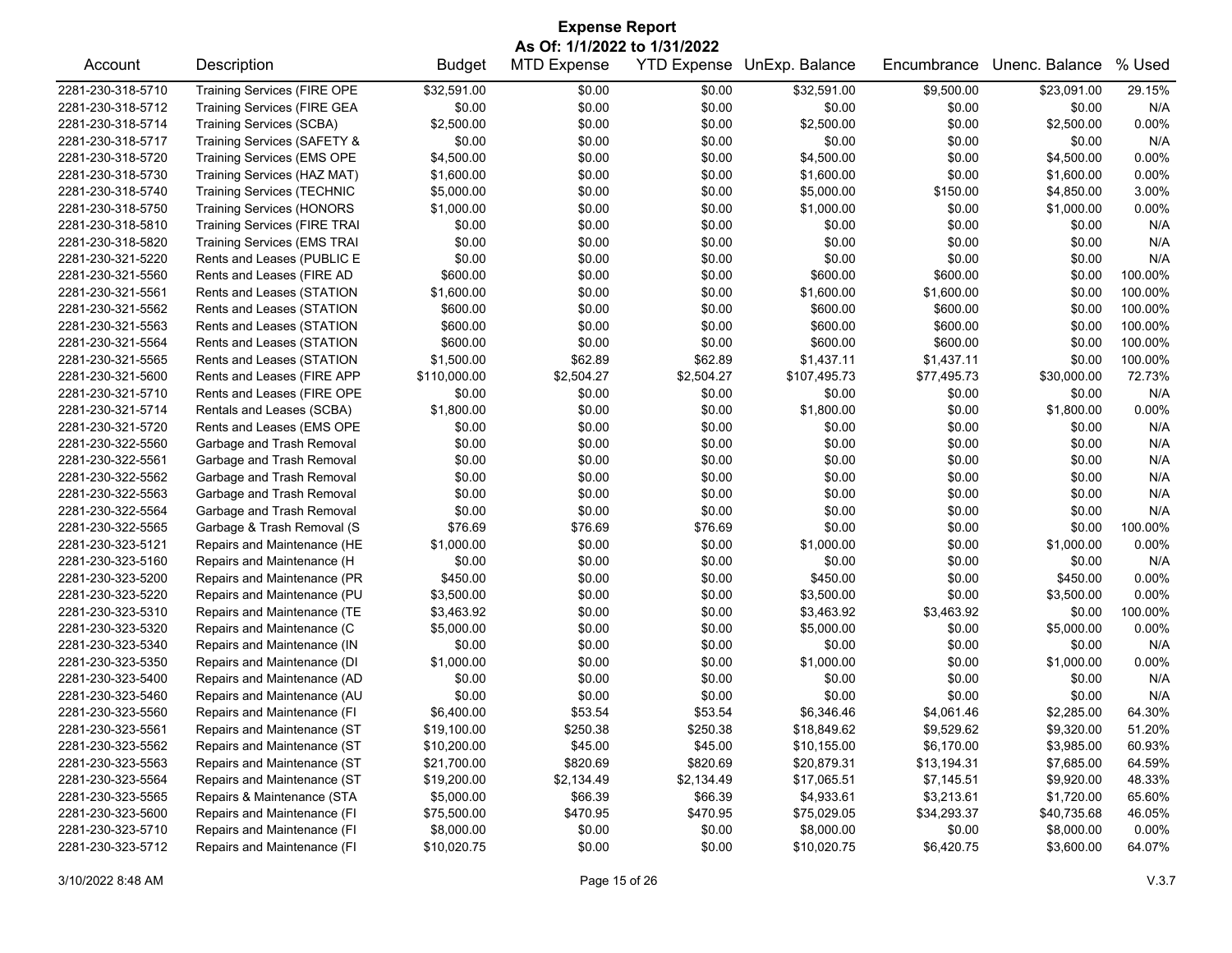| <b>Expense Report</b><br>As Of: 1/1/2022 to 1/31/2022 |                                    |               |                    |          |                            |             |                |         |
|-------------------------------------------------------|------------------------------------|---------------|--------------------|----------|----------------------------|-------------|----------------|---------|
| Account                                               | Description                        | <b>Budget</b> | <b>MTD Expense</b> |          | YTD Expense UnExp. Balance | Encumbrance | Unenc. Balance | % Used  |
| 2281-230-323-5714                                     | Repairs and Maintenance (SC        | \$4,000.00    | \$0.00             | \$0.00   | \$4,000.00                 | \$0.00      | \$4,000.00     | 0.00%   |
| 2281-230-323-5720                                     | Repairs and Maintenance (E         | \$5,000.00    | \$0.00             | \$0.00   | \$5,000.00                 | \$0.00      | \$5,000.00     | 0.00%   |
| 2281-230-323-5730                                     | Repairs and Maintenance (HA        | \$2,000.00    | \$0.00             | \$0.00   | \$2,000.00                 | \$0.00      | \$2,000.00     | 0.00%   |
| 2281-230-323-5740                                     | Repairs and Maintenance (TE        | \$4,500.00    | \$0.00             | \$0.00   | \$4,500.00                 | \$0.00      | \$4,500.00     | 0.00%   |
| 2281-230-330-5200                                     | Travel and Meeting Expense (       | \$1,100.00    | \$0.00             | \$0.00   | \$1,100.00                 | \$0.00      | \$1,100.00     | 0.00%   |
| 2281-230-330-5310                                     | Travel and Meeting Expense (       | \$0.00        | \$0.00             | \$0.00   | \$0.00                     | \$0.00      | \$0.00         | N/A     |
| 2281-230-330-5320                                     | Travel and Meeting Expense (       | \$0.00        | \$0.00             | \$0.00   | \$0.00                     | \$0.00      | \$0.00         | N/A     |
| 2281-230-330-5350                                     | Travel and Meeting Expense (       | \$0.00        | \$0.00             | \$0.00   | \$0.00                     | \$0.00      | \$0.00         | N/A     |
| 2281-230-330-5351                                     | Travel and Meeting Expense (       | \$0.00        | \$0.00             | \$0.00   | \$0.00                     | \$0.00      | \$0.00         | N/A     |
| 2281-230-330-5400                                     | Travel and Meeting Expense (       | \$0.00        | \$0.00             | \$0.00   | \$0.00                     | \$0.00      | \$0.00         | N/A     |
| 2281-230-330-5401                                     | Travel and Meeting Expense (       | \$22,820.00   | \$0.00             | \$0.00   | \$22,820.00                | \$4,570.00  | \$18,250.00    | 20.03%  |
| 2281-230-330-5600                                     | Travel and Meeting Expense (       | \$0.00        | \$0.00             | \$0.00   | \$0.00                     | \$0.00      | \$0.00         | N/A     |
| 2281-230-330-5710                                     | Travel and Meeting Expense (       | \$2,250.00    | \$0.00             | \$0.00   | \$2,250.00                 | \$0.00      | \$2,250.00     | 0.00%   |
| 2281-230-330-5712                                     | Travel and Meeting Expense (       | \$0.00        | \$0.00             | \$0.00   | \$0.00                     | \$0.00      | \$0.00         | N/A     |
| 2281-230-330-5714                                     | Travel and Meeting Expense (       | \$0.00        | \$0.00             | \$0.00   | \$0.00                     | \$0.00      | \$0.00         | N/A     |
| 2281-230-330-5720                                     | Travel and Meeting Expense (       | \$12,225.00   | \$0.00             | \$0.00   | \$12,225.00                | \$0.00      | \$12,225.00    | 0.00%   |
| 2281-230-330-5730                                     | Travel and Meeting Expense (       | \$750.00      | \$0.00             | \$0.00   | \$750.00                   | \$0.00      | \$750.00       | 0.00%   |
| 2281-230-330-5740                                     | Travel and Meeting Expense (       | \$1,000.00    | \$0.00             | \$0.00   | \$1,000.00                 | \$0.00      | \$1,000.00     | 0.00%   |
| 2281-230-330-5750                                     | <b>Travel and Meeting Expenses</b> | \$0.00        | \$0.00             | \$0.00   | \$0.00                     | \$0.00      | \$0.00         | N/A     |
| 2281-230-330-5810                                     | Travel and Meeting Expense (       | \$0.00        | \$0.00             | \$0.00   | \$0.00                     | \$0.00      | \$0.00         | N/A     |
| 2281-230-330-5820                                     | Travel and Meeting Expense (       | \$0.00        | \$0.00             | \$0.00   | \$0.00                     | \$0.00      | \$0.00         | N/A     |
| 2281-230-341-5200                                     | Telephone (PREVENTION)             | \$0.00        | \$0.00             | \$0.00   | \$0.00                     | \$0.00      | \$0.00         | N/A     |
|                                                       |                                    |               |                    |          |                            |             |                | N/A     |
| 2281-230-341-5320                                     | Telephone (COMMUNICATIO            | \$0.00        | \$0.00             | \$0.00   | \$0.00                     | \$0.00      | \$0.00         |         |
| 2281-230-341-5350                                     | Telephone (DISPATCH/PSIS           | \$0.00        | \$0.00             | \$0.00   | \$0.00                     | \$0.00      | \$0.00         | N/A     |
| 2281-230-341-5560                                     | Telephone (FIRE ADMINISTR          | \$1,500.00    | \$154.28           | \$154.28 | \$1,345.72                 | \$1,345.72  | \$0.00         | 100.00% |
| 2281-230-341-5561                                     | Telephone (STATION 61)             | \$0.00        | \$0.00             | \$0.00   | \$0.00                     | \$0.00      | \$0.00         | N/A     |
| 2281-230-341-5562                                     | Telephone (STATION 62)             | \$0.00        | \$0.00             | \$0.00   | \$0.00                     | \$0.00      | \$0.00         | N/A     |
| 2281-230-341-5563                                     | Telephone (STATION 63)             | \$0.00        | \$0.00             | \$0.00   | \$0.00                     | \$0.00      | \$0.00         | N/A     |
| 2281-230-341-5564                                     | Telephone (STATION 64)             | \$0.00        | \$0.00             | \$0.00   | \$0.00                     | \$0.00      | \$0.00         | N/A     |
| 2281-230-341-5565                                     | Telephone (STATION 65)             | \$0.00        | \$0.00             | \$0.00   | \$0.00                     | \$0.00      | \$0.00         | N/A     |
| 2281-230-341-5999                                     | Telephone (COST ALLOC/BU           | \$0.00        | \$0.00             | \$0.00   | \$0.00                     | \$0.00      | \$0.00         | N/A     |
| 2281-230-342-5400                                     | Postage (ADMINISTRATION)           | \$1,000.00    | \$0.00             | \$0.00   | \$1,000.00                 | \$1,000.00  | \$0.00         | 100.00% |
| 2281-230-342-5710                                     | Postage (FIRE OPERATIONS           | \$600.00      | \$0.00             | \$0.00   | \$600.00                   | \$0.00      | \$600.00       | 0.00%   |
| 2281-230-342-5714                                     | Postage (SCBA)                     | \$300.00      | \$0.00             | \$0.00   | \$300.00                   | \$0.00      | \$300.00       | 0.00%   |
| 2281-230-342-5720                                     | Postage (EMS OPERATIONS            | \$2,000.00    | \$0.00             | \$0.00   | \$2,000.00                 | \$0.00      | \$2,000.00     | 0.00%   |
| 2281-230-342-5730                                     | Postage (HAZ MAT)                  | \$75.00       | \$0.00             | \$0.00   | \$75.00                    | \$0.00      | \$75.00        | 0.00%   |
| 2281-230-343-5400                                     | Postage Machine Rental (AD         | \$750.00      | \$0.00             | \$0.00   | \$750.00                   | \$750.00    | \$0.00         | 100.00% |
| 2281-230-344-5220                                     | Printing (PUBLIC EDUCATIO          | \$0.00        | \$0.00             | \$0.00   | \$0.00                     | \$0.00      | \$0.00         | N/A     |
| 2281-230-344-5400                                     | Printing (ADMINISTRATION)          | \$1,000.00    | \$0.00             | \$0.00   | \$1,000.00                 | \$0.00      | \$1,000.00     | 0.00%   |
| 2281-230-344-5401                                     | Printing (ADMINISTRATION:          | \$1,500.00    | \$0.00             | \$0.00   | \$1,500.00                 | \$1,500.00  | \$0.00         | 100.00% |
| 2281-230-344-5460                                     | Printing (AUXILIARY)               | \$0.00        | \$0.00             | \$0.00   | \$0.00                     | \$0.00      | \$0.00         | N/A     |
| 2281-230-344-5720                                     | Printing (EMS OPERATIONS)          | \$2,050.00    | \$0.00             | \$0.00   | \$2,050.00                 | \$450.00    | \$1,600.00     | 21.95%  |
| 2281-230-344-5820                                     | Printing (EMS TRAINING)            | \$0.00        | \$0.00             | \$0.00   | \$0.00                     | \$0.00      | \$0.00         | N/A     |
| 2281-230-345-5130                                     | Advertising (FIRE: HUMAN R         | \$0.00        | \$0.00             | \$0.00   | \$0.00                     | \$0.00      | \$0.00         | N/A     |
| 2281-230-345-5220                                     | Advertising (PUBLIC EDUCA          | \$0.00        | \$0.00             | \$0.00   | \$0.00                     | \$0.00      | \$0.00         | N/A     |
| 2281-230-351-5560                                     | <b>Electricity (FIRE ADMINISTR</b> | \$412.47      | \$412.47           | \$412.47 | \$0.00                     | \$0.00      | \$0.00         | 100.00% |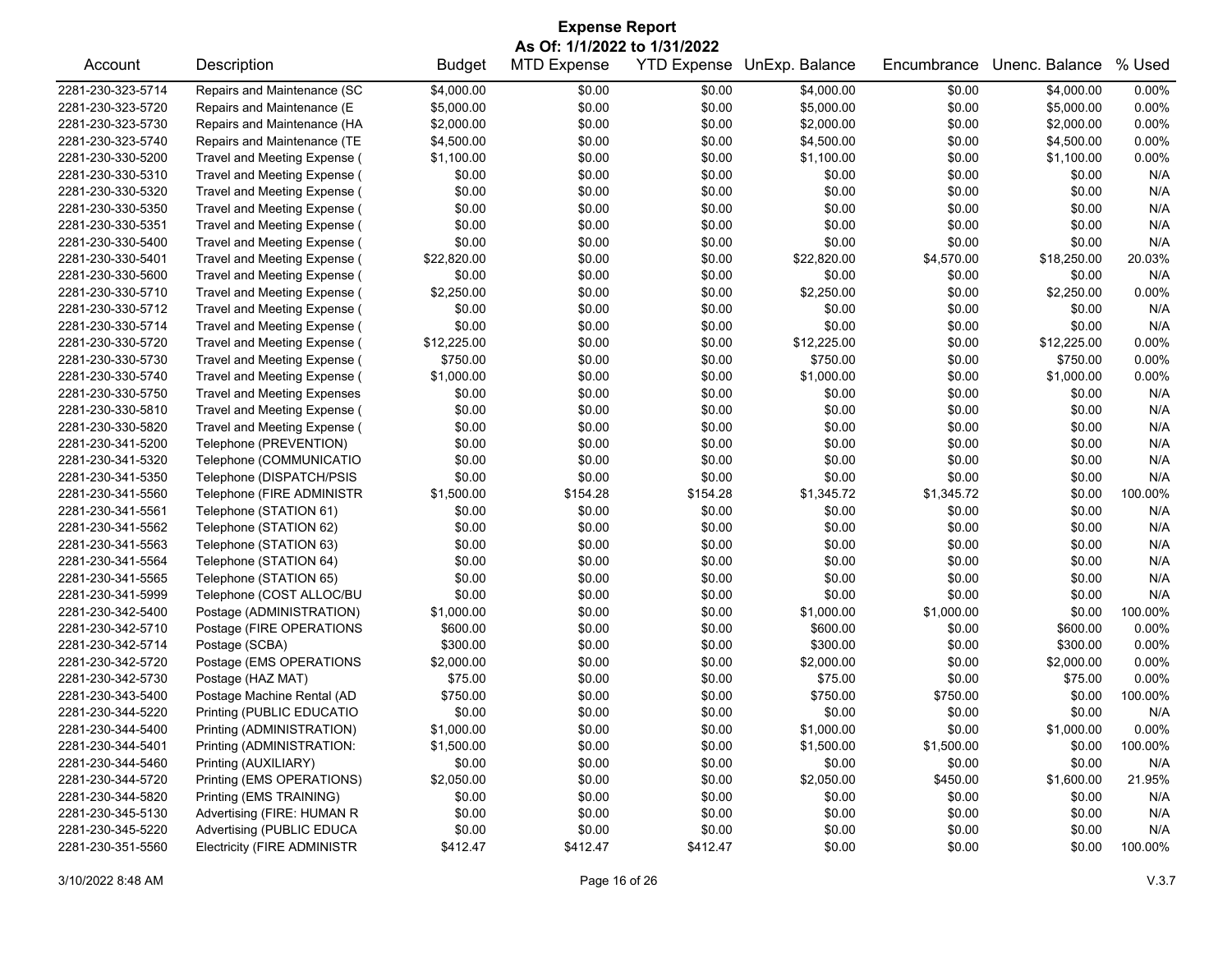| <b>Expense Report</b>        |                                    |               |                    |            |                            |             |                  |         |  |  |
|------------------------------|------------------------------------|---------------|--------------------|------------|----------------------------|-------------|------------------|---------|--|--|
| As Of: 1/1/2022 to 1/31/2022 |                                    |               |                    |            |                            |             |                  |         |  |  |
| Account                      | Description                        | <b>Budget</b> | <b>MTD Expense</b> |            | YTD Expense UnExp. Balance | Encumbrance | Unenc. Balance   | % Used  |  |  |
| 2281-230-351-5561            | Electricity (STATION 61)           | \$1,887.93    | \$1,887.93         | \$1,887.93 | \$0.00                     | \$0.00      | \$0.00           | 100.00% |  |  |
| 2281-230-351-5562            | Electricity (STATION 62)           | \$432.30      | \$432.30           | \$432.30   | \$0.00                     | \$0.00      | \$0.00           | 100.00% |  |  |
| 2281-230-351-5563            | Electricity (STATION 63)           | \$609.39      | \$609.39           | \$609.39   | \$0.00                     | \$0.00      | \$0.00           | 100.00% |  |  |
| 2281-230-351-5564            | Electricity (STATION 64)           | \$852.11      | \$852.11           | \$852.11   | \$0.00                     | \$0.00      | \$0.00           | 100.00% |  |  |
| 2281-230-351-5565            | Electricity (STATION 65)           | \$0.00        | \$0.00             | \$0.00     | \$0.00                     | \$0.00      | \$0.00           | N/A     |  |  |
| 2281-230-352-5560            | Water and Sewage (FIRE AD          | \$218.34      | \$97.03            | \$97.03    | \$121.31                   | \$121.31    | \$0.00           | 100.00% |  |  |
| 2281-230-352-5561            | Water and Sewage (STATIO           | \$750.85      | \$344.72           | \$344.72   | \$406.13                   | \$406.13    | \$0.00           | 100.00% |  |  |
| 2281-230-352-5562            | Water and Sewage (STATIO           | \$719.01      | \$178.89           | \$178.89   | \$540.12                   | \$540.12    | \$0.00           | 100.00% |  |  |
| 2281-230-352-5563            | Water and Sewage (STATIO           | \$581.55      | \$343.71           | \$343.71   | \$237.84                   | \$237.84    | \$0.00           | 100.00% |  |  |
| 2281-230-352-5564            | Water and Sewage (STATIO           | \$1,027.40    | \$423.08           | \$423.08   | \$604.32                   | \$604.32    | \$0.00           | 100.00% |  |  |
| 2281-230-352-5565            | Water & Sewage (STATION 6          | \$978.18      | \$392.89           | \$392.89   | \$585.29                   | \$585.29    | \$0.00           | 100.00% |  |  |
| 2281-230-353-5560            | Natural Gas (FIRE ADMINIST         | \$0.00        | \$0.00             | \$0.00     | \$0.00                     | \$0.00      | \$0.00           | N/A     |  |  |
| 2281-230-353-5561            | Natural Gas (STATION 61)           | \$882.48      | \$882.48           | \$882.48   | \$0.00                     | \$0.00      | \$0.00           | 100.00% |  |  |
| 2281-230-353-5562            | Natural Gas (STATION 62)           | \$0.00        | \$0.00             | \$0.00     | \$0.00                     | \$0.00      | \$0.00           | N/A     |  |  |
| 2281-230-353-5563            | Natural Gas (STATION 63)           | \$0.00        | \$0.00             | \$0.00     | \$0.00                     | \$0.00      | \$0.00           | N/A     |  |  |
| 2281-230-353-5564            | Natural Gas (STATION 64)           | \$0.00        | \$0.00             | \$0.00     | \$0.00                     | \$0.00      | \$0.00           | N/A     |  |  |
| 2281-230-353-5565            | Natural Gas (STATION 65)           | \$0.00        | \$0.00             | \$0.00     | \$0.00                     | \$0.00      | \$0.00           | N/A     |  |  |
| 2281-230-360-5000            | <b>Contracted Services (OPERA</b>  | \$0.00        | \$0.00             | \$0.00     | \$0.00                     | \$0.00      | \$0.00           | N/A     |  |  |
| 2281-230-360-5121            | <b>Contracted Services (HEALT</b>  | \$6,000.00    | \$0.00             | \$0.00     | \$6,000.00                 | \$0.00      | \$6,000.00       | 0.00%   |  |  |
|                              |                                    |               |                    |            |                            |             |                  |         |  |  |
| 2281-230-360-5130            | Contracted Services (FIRE: H       | \$45,501.76   | \$824.76           | \$824.76   | \$44,677.00                | \$44,677.00 | \$0.00<br>\$0.00 | 100.00% |  |  |
| 2281-230-360-5200            | <b>Contracted Services (PREVE</b>  | \$0.00        | \$0.00             | \$0.00     | \$0.00                     | \$0.00      |                  | N/A     |  |  |
| 2281-230-360-5310            | <b>Contracted Services (TECHN</b>  | \$1,474.07    | \$0.00             | \$0.00     | \$1,474.07                 | \$1,474.07  | \$0.00           | 100.00% |  |  |
| 2281-230-360-5320            | Contracted Services (COMM          | \$0.00        | \$0.00             | \$0.00     | \$0.00                     | \$0.00      | \$0.00           | N/A     |  |  |
| 2281-230-360-5340            | Contracted Services (INTERO        | \$0.00        | \$0.00             | \$0.00     | \$0.00                     | \$0.00      | \$0.00           | N/A     |  |  |
| 2281-230-360-5350            | <b>Contracted Services (DISPAT</b> | \$275.17      | \$0.00             | \$0.00     | \$275.17                   | \$275.17    | \$0.00           | 100.00% |  |  |
| 2281-230-360-5400            | <b>Contracted Services (ADMINI</b> | \$17,989.86   | \$1,634.31         | \$1,634.31 | \$16,355.55                | \$7,956.55  | \$8,399.00       | 53.31%  |  |  |
| 2281-230-360-5401            | <b>Contracted Services (ADMINI</b> | \$8,480.00    | \$0.00             | \$0.00     | \$8,480.00                 | \$8,480.00  | \$0.00           | 100.00% |  |  |
| 2281-230-360-5451            | Contracted Services (EMS BI        | \$90,316.47   | \$7,686.30         | \$7,686.30 | \$82,630.17                | \$82,630.17 | \$0.00           | 100.00% |  |  |
| 2281-230-360-5460            | Contracted Services (AUXILI        | \$0.00        | \$0.00             | \$0.00     | \$0.00                     | \$0.00      | \$0.00           | N/A     |  |  |
| 2281-230-360-5560            | Contracted Services (FIRE A        | \$5,785.79    | \$1,384.25         | \$1,384.25 | \$4,401.54                 | \$4,401.54  | \$0.00           | 100.00% |  |  |
| 2281-230-360-5561            | Contracted Services (STATIO        | \$900.00      | \$0.00             | \$0.00     | \$900.00                   | \$0.00      | \$900.00         | 0.00%   |  |  |
| 2281-230-360-5562            | Contracted Services (STATIO        | \$400.00      | \$0.00             | \$0.00     | \$400.00                   | \$0.00      | \$400.00         | 0.00%   |  |  |
| 2281-230-360-5563            | <b>Contracted Services (STATIO</b> | \$3,300.00    | \$0.00             | \$0.00     | \$3,300.00                 | \$0.00      | \$3,300.00       | 0.00%   |  |  |
| 2281-230-360-5564            | <b>Contracted Services (STATIO</b> | \$500.00      | \$0.00             | \$0.00     | \$500.00                   | \$0.00      | \$500.00         | 0.00%   |  |  |
| 2281-230-360-5565            | <b>Contracted Services (STATIO</b> | \$0.00        | \$0.00             | \$0.00     | \$0.00                     | \$0.00      | \$0.00           | N/A     |  |  |
| 2281-230-360-5600            | Contracted Services (FIRE A        | \$1,200.00    | \$0.00             | \$0.00     | \$1,200.00                 | \$1,200.00  | \$0.00           | 100.00% |  |  |
| 2281-230-360-5712            | <b>Contracted Services (FIRE G</b> | \$35,200.00   | \$0.00             | \$0.00     | \$35,200.00                | \$200.00    | \$35,000.00      | 0.57%   |  |  |
| 2281-230-360-5714            | <b>Contracted Services (SCBA)</b>  | \$11,439.00   | \$0.00             | \$0.00     | \$11,439.00                | \$11,439.00 | \$0.00           | 100.00% |  |  |
| 2281-230-360-5720            | Contracted Services (EMS O         | \$295,323.36  | \$6,261.68         | \$6,261.68 | \$289,061.68               | \$18,061.68 | \$271,000.00     | 8.24%   |  |  |
| 2281-230-360-5730            | Contracted Services (HAZ MA        | \$3,000.00    | \$0.00             | \$0.00     | \$3,000.00                 | \$0.00      | \$3,000.00       | 0.00%   |  |  |
| 2281-230-360-5740            | <b>Contracted Services (TECHNI</b> | \$500.00      | \$0.00             | \$0.00     | \$500.00                   | \$500.00    | \$0.00           | 100.00% |  |  |
| 2281-230-360-5820            | <b>Contracted Services (EMS TR</b> | \$0.00        | \$0.00             | \$0.00     | \$0.00                     | \$0.00      | \$0.00           | N/A     |  |  |
| 2281-230-360-5999            | Contracted Services (COST          | \$123,939.06  | \$3,189.81         | \$3,189.81 | \$120,749.25               | \$9,777.25  | \$110,972.00     | 10.46%  |  |  |
| 2281-230-361-5200            | Software As A Service (PREV        | \$0.00        | \$0.00             | \$0.00     | \$0.00                     | \$0.00      | \$0.00           | N/A     |  |  |
| 2281-230-361-5310            | Software As A Service (TECH        | \$84,519.00   | \$0.00             | \$0.00     | \$84,519.00                | \$6,919.00  | \$77,600.00      | 8.19%   |  |  |
| 2281-230-361-5350            | Software As A Service (DISP        | \$2,480.00    | \$61.00            | \$61.00    | \$2,419.00                 | \$2,419.00  | \$0.00           | 100.00% |  |  |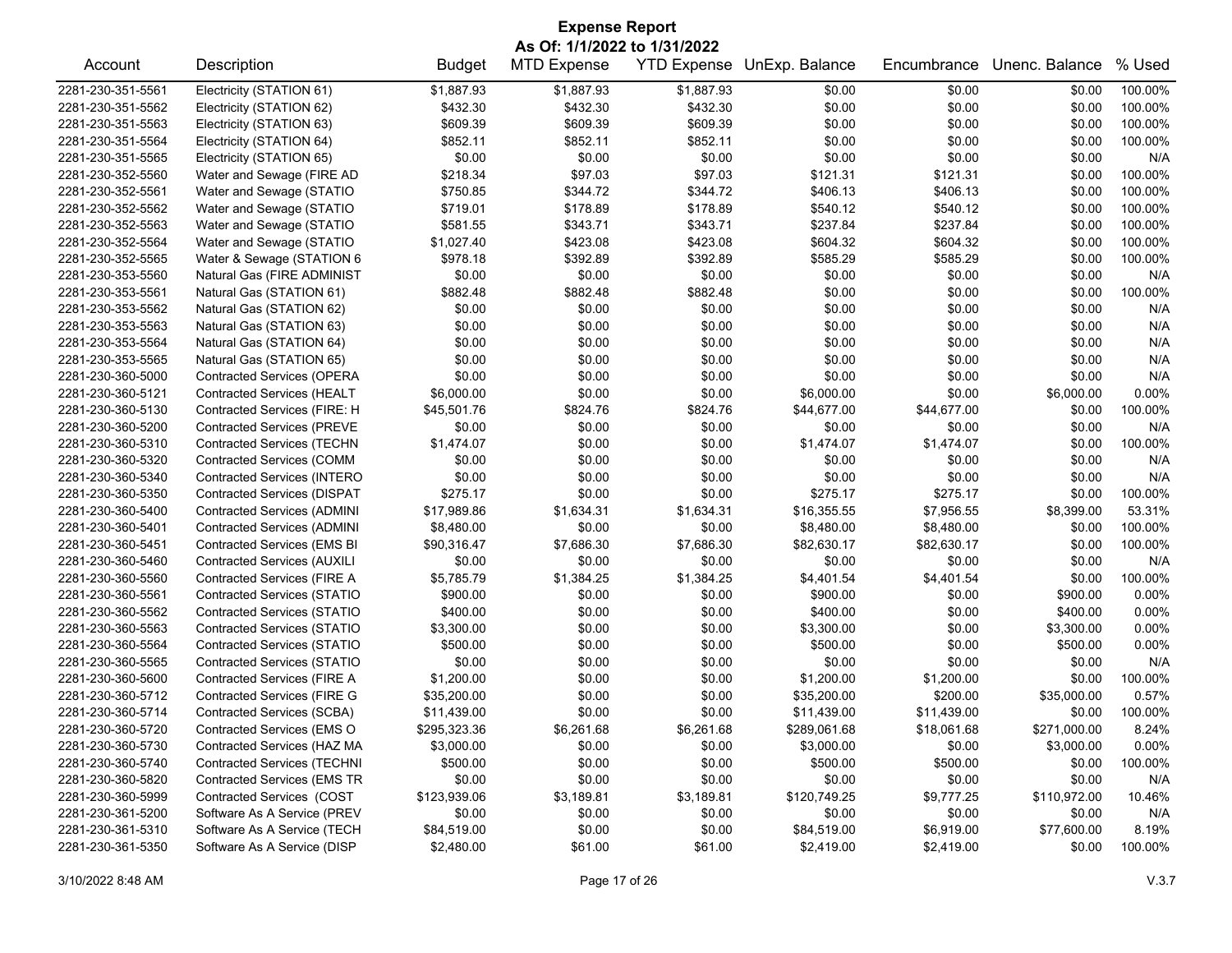| <b>Expense Report</b><br>As Of: 1/1/2022 to 1/31/2022 |                                    |               |                    |             |                            |             |                |         |  |
|-------------------------------------------------------|------------------------------------|---------------|--------------------|-------------|----------------------------|-------------|----------------|---------|--|
| Account                                               | Description                        | <b>Budget</b> | <b>MTD Expense</b> |             | YTD Expense UnExp. Balance | Encumbrance | Unenc. Balance | % Used  |  |
| 2281-230-361-5401                                     | Software As A Service (ADMI        | \$11,520.00   | \$0.00             | \$0.00      | \$11,520.00                | \$0.00      | \$11,520.00    | 0.00%   |  |
| 2281-230-361-5720                                     | Software as a Service (EMS         | \$31,150.00   | \$0.00             | \$0.00      | \$31,150.00                | \$14,900.00 | \$16,250.00    | 47.83%  |  |
| 2281-230-382-5400                                     | Liability Insurance Premiums (     | \$0.00        | \$0.00             | \$0.00      | \$0.00                     | \$0.00      | \$0.00         | N/A     |  |
| 2281-230-410-5400                                     | Office Supplies (ADMINISTR         | \$10,301.88   | \$178.81           | \$178.81    | \$10,123.07                | \$10,123.07 | \$0.00         | 100.00% |  |
| 2281-230-420-5000                                     | <b>Operating Supplies (OPERAT</b>  | \$0.00        | \$0.00             | \$0.00      | \$0.00                     | \$0.00      | \$0.00         | N/A     |  |
| 2281-230-420-5130                                     | Operating Supplies (FIRE: HU       | \$0.00        | \$0.00             | \$0.00      | \$0.00                     | \$0.00      | \$0.00         | N/A     |  |
| 2281-230-420-5170                                     | <b>Operating Supplies (UNIFOR</b>  | \$93,538.17   | \$348.65           | \$348.65    | \$93,189.52                | \$11,693.52 | \$81,496.00    | 12.87%  |  |
| 2281-230-420-5200                                     | <b>Operating Supplies (PREVEN</b>  | \$320.00      | \$0.00             | \$0.00      | \$320.00                   | \$300.00    | \$20.00        | 93.75%  |  |
| 2281-230-420-5220                                     | <b>Operating Supplies (PUBLIC</b>  | \$7,660.00    | \$0.00             | \$0.00      | \$7,660.00                 | \$1,110.00  | \$6,550.00     | 14.49%  |  |
| 2281-230-420-5310                                     | <b>Operating Supplies (TECHNO</b>  | \$0.00        | \$0.00             | \$0.00      | \$0.00                     | \$0.00      | \$0.00         | N/A     |  |
| 2281-230-420-5400                                     | <b>Operating Supplies (ADMINIS</b> | \$3,000.00    | \$0.00             | \$0.00      | \$3,000.00                 | \$0.00      | \$3,000.00     | 0.00%   |  |
| 2281-230-420-5401                                     | <b>Operating Supplies (ADMINIS</b> | \$0.00        | \$0.00             | \$0.00      | \$0.00                     | \$0.00      | \$0.00         | N/A     |  |
| 2281-230-420-5460                                     | <b>Operating Supplies (AUXILIA</b> | \$4,300.00    | \$155.24           | \$155.24    | \$4,144.76                 | \$1,000.00  | \$3,144.76     | 26.87%  |  |
| 2281-230-420-5530                                     | NoDescription                      | \$0.00        | \$0.00             | \$0.00      | \$0.00                     | \$0.00      | \$0.00         | N/A     |  |
| 2281-230-420-5560                                     | <b>Operating Supplies (FIRE AD</b> | \$3,200.00    | \$0.00             | \$0.00      | \$3,200.00                 | \$3,200.00  | \$0.00         | 100.00% |  |
| 2281-230-420-5561                                     | <b>Operating Supplies (STATIO</b>  | \$9,000.00    | \$0.00             | \$0.00      | \$9,000.00                 | \$9,000.00  | \$0.00         | 100.00% |  |
| 2281-230-420-5562                                     | <b>Operating Supplies (STATIO</b>  | \$5,000.00    | \$0.00             | \$0.00      | \$5,000.00                 | \$5,000.00  | \$0.00         | 100.00% |  |
| 2281-230-420-5563                                     | <b>Operating Supplies (STATIO</b>  | \$7,000.77    | \$0.00             | \$0.00      | \$7,000.77                 | \$7,000.77  | \$0.00         | 100.00% |  |
| 2281-230-420-5564                                     | <b>Operating Supplies (STATIO</b>  | \$9,500.00    | \$0.00             | \$0.00      | \$9,500.00                 | \$9,200.00  | \$300.00       | 96.84%  |  |
| 2281-230-420-5565                                     | <b>Operating Supplies (STATIO</b>  | \$5,065.09    | \$65.09            | \$65.09     | \$5,000.00                 | \$5,000.00  | \$0.00         | 100.00% |  |
| 2281-230-420-5600                                     | <b>Operating Supplies (FIRE AP</b> | \$75,000.00   | \$11,176.55        | \$11,176.55 | \$63,823.45                | \$26,020.78 | \$37,802.67    | 49.60%  |  |
| 2281-230-420-5710                                     | Operating Supplies (FIRE OP        | \$21,000.00   | \$0.00             | \$0.00      | \$21,000.00                | \$0.00      | \$21,000.00    | 0.00%   |  |
| 2281-230-420-5712                                     | <b>Operating Supplies (FIRE GE</b> | \$0.00        | \$0.00             | \$0.00      | \$0.00                     | \$0.00      | \$0.00         | N/A     |  |
| 2281-230-420-5714                                     | <b>Operating Supplies (SCBA)</b>   | \$2,005.39    | \$0.00             | \$0.00      | \$2,005.39                 | \$5.39      | \$2,000.00     | 0.27%   |  |
| 2281-230-420-5717                                     | <b>Operating Supplies (SAFETY</b>  | \$0.00        | \$0.00             | \$0.00      | \$0.00                     | \$0.00      | \$0.00         | N/A     |  |
| 2281-230-420-5720                                     | Operating Supplies (EMS OP         | \$76,611.87   | \$1,891.21         | \$1,891.21  | \$74,720.66                | \$20,179.71 | \$54,540.95    | 28.81%  |  |
| 2281-230-420-5730                                     | Operating Supplies (HAZ MA         | \$4,500.00    | \$0.00             | \$0.00      | \$4,500.00                 | \$0.00      | \$4,500.00     | 0.00%   |  |
| 2281-230-420-5740                                     | <b>Operating Supplies (TECHNI</b>  | \$3,500.00    | \$0.00             | \$0.00      | \$3,500.00                 | \$0.00      | \$3,500.00     | 0.00%   |  |
| 2281-230-420-5750                                     | <b>Operating Supplies (HONOR</b>   | \$28,493.00   | \$0.00             | \$0.00      | \$28,493.00                | \$130.00    | \$28,363.00    | 0.46%   |  |
| 2281-230-420-5810                                     | <b>Operating Supplies (FIRE TR</b> | \$0.00        | \$0.00             | \$0.00      | \$0.00                     | \$0.00      | \$0.00         | N/A     |  |
| 2281-230-420-5820                                     | <b>Operating Supplies (EMS TR</b>  | \$0.00        | \$0.00             | \$0.00      | \$0.00                     | \$0.00      | \$0.00         | N/A     |  |
| 2281-230-421-5600                                     | Fuel (FIRE APPARATUS)              | \$0.00        | \$0.00             | \$0.00      | \$0.00                     | \$0.00      | \$0.00         | N/A     |  |
| 2281-230-430-5121                                     | Small Tools and Minor Equip        | \$2,000.00    | \$0.00             | \$0.00      | \$2,000.00                 | \$0.00      | \$2,000.00     | 0.00%   |  |
| 2281-230-430-5160                                     | Small Tools and Minor Equip        | \$3,434.17    | \$0.00             | \$0.00      | \$3,434.17                 | \$834.17    | \$2,600.00     | 24.29%  |  |
| 2281-230-430-5200                                     | Small Tools and Minor Equip        | \$1,639.25    | \$0.00             | \$0.00      | \$1,639.25                 | \$371.25    | \$1,268.00     | 22.65%  |  |
| 2281-230-430-5220                                     | Small Tools and Minor Equip        | \$4,100.00    | \$0.00             | \$0.00      | \$4,100.00                 | \$0.00      | \$4,100.00     | 0.00%   |  |
| 2281-230-430-5310                                     | Small Tools and Minor Equip        | \$23,028.22   | \$0.00             | \$0.00      | \$23.028.22                | \$192.12    | \$22,836.10    | 0.83%   |  |
| 2281-230-430-5320                                     | Small Tools and Minor Equip        | \$23,585.00   | \$0.00             | \$0.00      | \$23,585.00                | \$189.93    | \$23,395.07    | 0.81%   |  |
| 2281-230-430-5340                                     | Small Tools and Minor Equip        | \$2,500.00    | \$0.00             | \$0.00      | \$2,500.00                 | \$0.00      | \$2,500.00     | 0.00%   |  |
| 2281-230-430-5350                                     | Small Tools and Minor Equip        | \$0.00        | \$0.00             | \$0.00      | \$0.00                     | \$0.00      | \$0.00         | N/A     |  |
| 2281-230-430-5400                                     | Small Tools and Minor Equip        | \$500.00      | \$0.00             | \$0.00      | \$500.00                   | \$0.00      | \$500.00       | 0.00%   |  |
| 2281-230-430-5460                                     | Small Tools and Minor Equip        | \$1,100.00    | \$0.00             | \$0.00      | \$1,100.00                 | \$0.00      | \$1,100.00     | 0.00%   |  |
| 2281-230-430-5600                                     | Small Tools and Minor Equip        | \$11,760.00   | \$0.00             | \$0.00      | \$11,760.00                | \$1,360.00  | \$10,400.00    | 11.56%  |  |
| 2281-230-430-5710                                     | Small Tools and Minor Equip        | \$4,713.28    | \$0.00             | \$0.00      | \$4,713.28                 | \$713.28    | \$4,000.00     | 15.13%  |  |
| 2281-230-430-5712                                     | Small Tools and Minor Equip        | \$16,500.00   | \$0.00             | \$0.00      | \$16,500.00                | \$0.00      | \$16,500.00    | 0.00%   |  |
| 2281-230-430-5714                                     | Small Tools and Minor Equip        | \$5,000.00    | \$0.00             | \$0.00      | \$5,000.00                 | \$0.00      | \$5,000.00     | 0.00%   |  |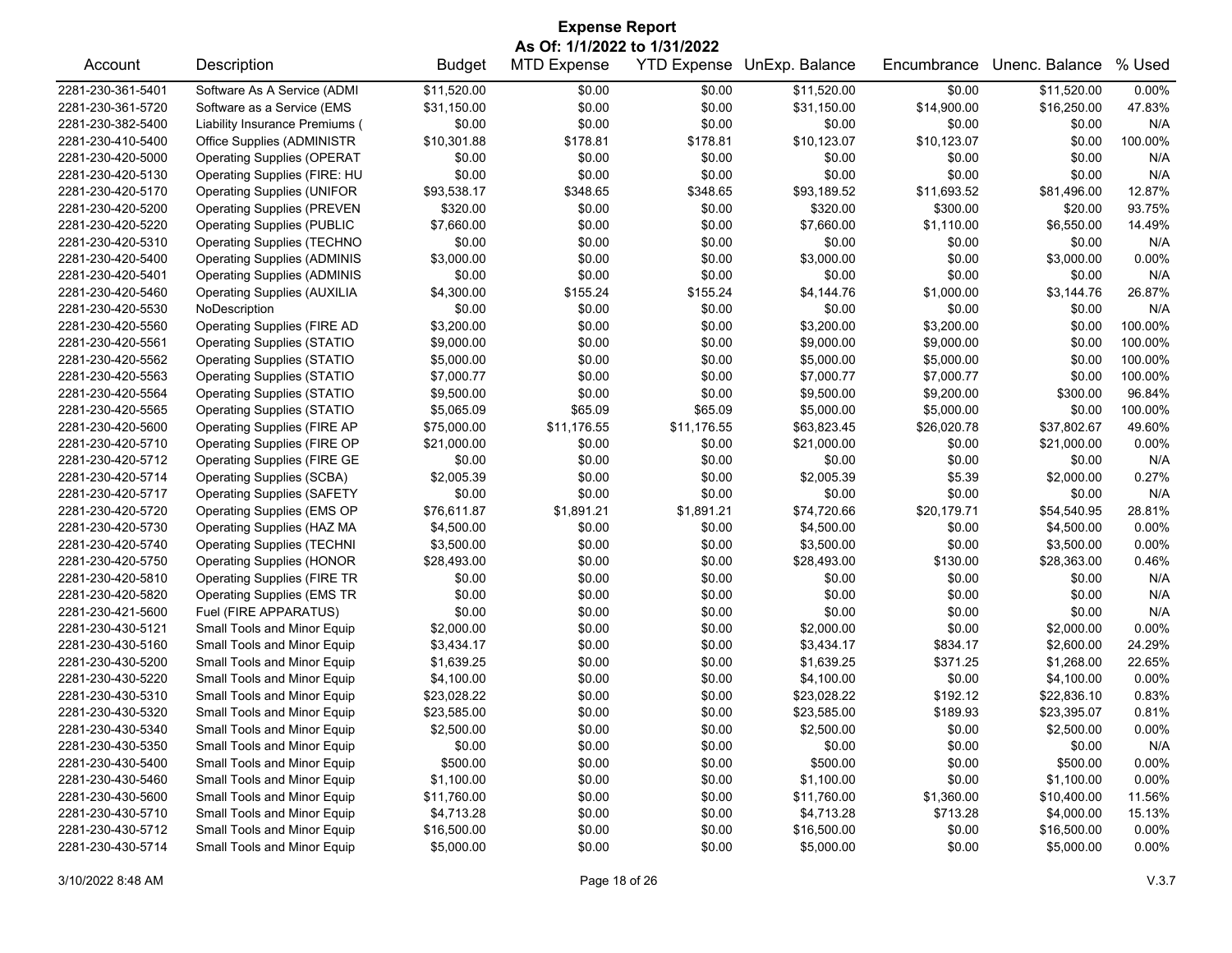| <b>Expense Report</b>        |                                   |               |                    |            |                            |             |                |         |  |
|------------------------------|-----------------------------------|---------------|--------------------|------------|----------------------------|-------------|----------------|---------|--|
| As Of: 1/1/2022 to 1/31/2022 |                                   |               |                    |            |                            |             |                |         |  |
| Account                      | Description                       | <b>Budget</b> | <b>MTD Expense</b> |            | YTD Expense UnExp. Balance | Encumbrance | Unenc. Balance | % Used  |  |
| 2281-230-430-5720            | Small Tools and Minor Equip       | \$14,509.05   | \$0.00             | \$0.00     | \$14,509.05                | \$409.05    | \$14,100.00    | 2.82%   |  |
| 2281-230-430-5730            | Small Tools and Minor Equip       | \$1,750.00    | \$0.00             | \$0.00     | \$1,750.00                 | \$0.00      | \$1,750.00     | 0.00%   |  |
| 2281-230-430-5740            | Small Tools and Minor Equip       | \$13,200.00   | \$0.00             | \$0.00     | \$13,200.00                | \$0.00      | \$13,200.00    | 0.00%   |  |
| 2281-230-430-5810            | Small Tools and Minor Equip       | \$0.00        | \$0.00             | \$0.00     | \$0.00                     | \$0.00      | \$0.00         | N/A     |  |
| 2281-230-430-5820            | Small Tools and Minor Equip       | \$0.00        | \$0.00             | \$0.00     | \$0.00                     | \$0.00      | \$0.00         | N/A     |  |
| 2281-230-440-5200            | Software (PREVENTION)             | \$524.00      | \$0.00             | \$0.00     | \$524.00                   | \$0.00      | \$524.00       | 0.00%   |  |
| 2281-230-440-5310            | Software (TECHNOLOGY)             | \$18,500.00   | \$0.00             | \$0.00     | \$18,500.00                | \$0.00      | \$18,500.00    | 0.00%   |  |
| 2281-230-440-5320            | Software (COMMUNICATION           | \$14,250.00   | \$0.00             | \$0.00     | \$14,250.00                | \$0.00      | \$14,250.00    | 0.00%   |  |
| 2281-230-440-5350            | Software (DISPATCH/PSISN)         | \$0.00        | \$0.00             | \$0.00     | \$0.00                     | \$0.00      | \$0.00         | N/A     |  |
| 2281-230-490-5710            | Other - Supplies and Material     | \$0.00        | \$0.00             | \$0.00     | \$0.00                     | \$0.00      | \$0.00         | N/A     |  |
| 2281-230-490-5712            | Other - Supplies and Material     | \$0.00        | \$0.00             | \$0.00     | \$0.00                     | \$0.00      | \$0.00         | N/A     |  |
| 2281-230-490-5720            | Other - Supplies and Material     | \$1,500.00    | \$0.00             | \$0.00     | \$1,500.00                 | \$0.00      | \$1,500.00     | 0.00%   |  |
| 2281-230-490-5750            | Other - Supplies and Material     | \$134.40      | \$134.40           | \$134.40   | \$0.00                     | \$0.00      | \$0.00         | 100.00% |  |
| 2281-230-519-5200            | Other - Dues and Fees (PRE        | \$2,910.00    | \$160.00           | \$160.00   | \$2,750.00                 | \$2,750.00  | \$0.00         | 100.00% |  |
| 2281-230-519-5350            | Other - Dues and Fees (DISP       | \$38,361.00   | \$0.00             | \$0.00     | \$38,361.00                | \$661.00    | \$37,700.00    | 1.72%   |  |
| 2281-230-519-5400            | Other - Dues and Fees (ADMI       | \$60.00       | \$0.00             | \$0.00     | \$60.00                    | \$15.00     | \$45.00        | 25.00%  |  |
| 2281-230-519-5401            | Other - Dues and Fees (ADMI       | \$1,500.00    | \$0.00             | \$0.00     | \$1,500.00                 | \$0.00      | \$1,500.00     | 0.00%   |  |
| 2281-230-519-5460            | Other - Dues and Fees (AUXI       | \$200.00      | \$0.00             | \$0.00     | \$200.00                   | \$0.00      | \$200.00       | 0.00%   |  |
| 2281-230-519-5720            | Other - Dues and Fees (EMS        | \$1,200.00    | \$0.00             | \$0.00     | \$1,200.00                 | \$1,200.00  | \$0.00         | 100.00% |  |
| 2281-230-519-5730            | Other - Dues and Fees (HAZ        | \$1,500.00    | \$0.00             | \$0.00     | \$1,500.00                 | \$1,500.00  | \$0.00         | 100.00% |  |
| 2281-230-519-5740            | Other Dues and Fees (TECH         | \$0.00        | \$0.00             | \$0.00     | \$0.00                     | \$0.00      | \$0.00         | N/A     |  |
| 2281-230-599-5121            | Other - Other Expenses (Heal      | \$500.00      | \$0.00             | \$0.00     | \$500.00                   | \$0.00      | \$500.00       | 0.00%   |  |
| 2281-230-599-5200            | Other - Other Expenses (PRE       | \$640.00      | \$0.00             | \$0.00     | \$640.00                   | \$0.00      | \$640.00       | 0.00%   |  |
| 2281-230-599-5400            | Other - Other Expenses (ADM       | \$371.72      | \$111.60           | \$111.60   | \$260.12                   | \$30.12     | \$230.00       | 38.13%  |  |
| 2281-230-599-5451            | Other - Other Expenses (EMS       | \$0.00        | \$0.00             | \$0.00     | \$0.00                     | \$0.00      | \$0.00         | N/A     |  |
| 2281-230-720-5560            | <b>Buildings (FIRE ADMINISTRA</b> | \$0.00        | \$0.00             | \$0.00     | \$0.00                     | \$0.00      | \$0.00         | N/A     |  |
| 2281-230-720-5561            | Buildings (STATION 61)            | \$0.00        | \$0.00             | \$0.00     | \$0.00                     | \$0.00      | \$0.00         | N/A     |  |
| 2281-230-720-5563            | Buildings (STATION 63)            | \$0.00        | \$0.00             | \$0.00     | \$0.00                     | \$0.00      | \$0.00         | N/A     |  |
| 2281-230-730-5560            | Improvement of Sites (FIRE A      | \$0.00        | \$0.00             | \$0.00     | \$0.00                     | \$0.00      | \$0.00         | N/A     |  |
| 2281-230-730-5561            | Improvement of Sites (STATI       | \$0.00        | \$0.00             | \$0.00     | \$0.00                     | \$0.00      | \$0.00         | N/A     |  |
| 2281-230-730-5562            | Improvement of Sites (STATI       | \$0.00        | \$0.00             | \$0.00     | \$0.00                     | \$0.00      | \$0.00         | N/A     |  |
| 2281-230-730-5563            | Improvement of Sites (STATI       | \$0.00        | \$0.00             | \$0.00     | \$0.00                     | \$0.00      | \$0.00         | N/A     |  |
| 2281-230-730-5564            | Improvement of Sites (STATI       | \$0.00        | \$0.00             | \$0.00     | \$0.00                     | \$0.00      | \$0.00         | N/A     |  |
| 2281-230-740-5121            | Machinery, Equipment and Fu       | \$0.00        | \$0.00             | \$0.00     | \$0.00                     | \$0.00      | \$0.00         | N/A     |  |
| 2281-230-740-5160            | Machinery, Equipment and Fu       | \$0.00        | \$0.00             | \$0.00     | \$0.00                     | \$0.00      | \$0.00         | N/A     |  |
| 2281-230-740-5200            | Machinery, Equipment and Fu       | \$0.00        | \$0.00             | \$0.00     | \$0.00                     | \$0.00      | \$0.00         | N/A     |  |
| 2281-230-740-5310            | Machinery, Equipment and Fu       | \$0.00        | \$0.00             | \$0.00     | \$0.00                     | \$0.00      | \$0.00         | N/A     |  |
| 2281-230-740-5320            | Machinery, Equipment and Fu       | \$0.00        | \$0.00             | \$0.00     | \$0.00                     | \$0.00      | \$0.00         | N/A     |  |
| 2281-230-740-5350            | Machinery, Equipment and Fu       | \$0.00        | \$0.00             | \$0.00     | \$0.00                     | \$0.00      | \$0.00         | N/A     |  |
| 2281-230-740-5400            | Machinery, Equipment and Fu       | \$0.00        | \$0.00             | \$0.00     | \$0.00                     | \$0.00      | \$0.00         | N/A     |  |
| 2281-230-740-5460            | Machinery, Equipment and Fu       | \$0.00        | \$0.00             | \$0.00     | \$0.00                     | \$0.00      | \$0.00         | N/A     |  |
| 2281-230-740-5561            | Machinery, Equipment and Fu       | \$0.00        | \$0.00             | \$0.00     | \$0.00                     | \$0.00      | \$0.00         | N/A     |  |
| 2281-230-740-5600            | Machinery, Equipment and Fu       | \$0.00        | \$0.00             | \$0.00     | \$0.00                     | \$0.00      | \$0.00         | N/A     |  |
| 2281-230-740-5710            | Machinery, Equipment and Fu       | \$0.00        | \$0.00             | \$0.00     | \$0.00                     | \$0.00      | \$0.00         | N/A     |  |
| 2281-230-740-5712            | Machinery, Equipment and Fu       | \$40,890.00   | \$5,946.00         | \$5,946.00 | \$34,944.00                | \$34,944.00 | \$0.00         | 100.00% |  |
| 2281-230-740-5720            | Machinery, Equipment and Fu       | \$3,616.60    | \$0.00             | \$0.00     | \$3,616.60                 | \$3,616.60  | \$0.00         | 100.00% |  |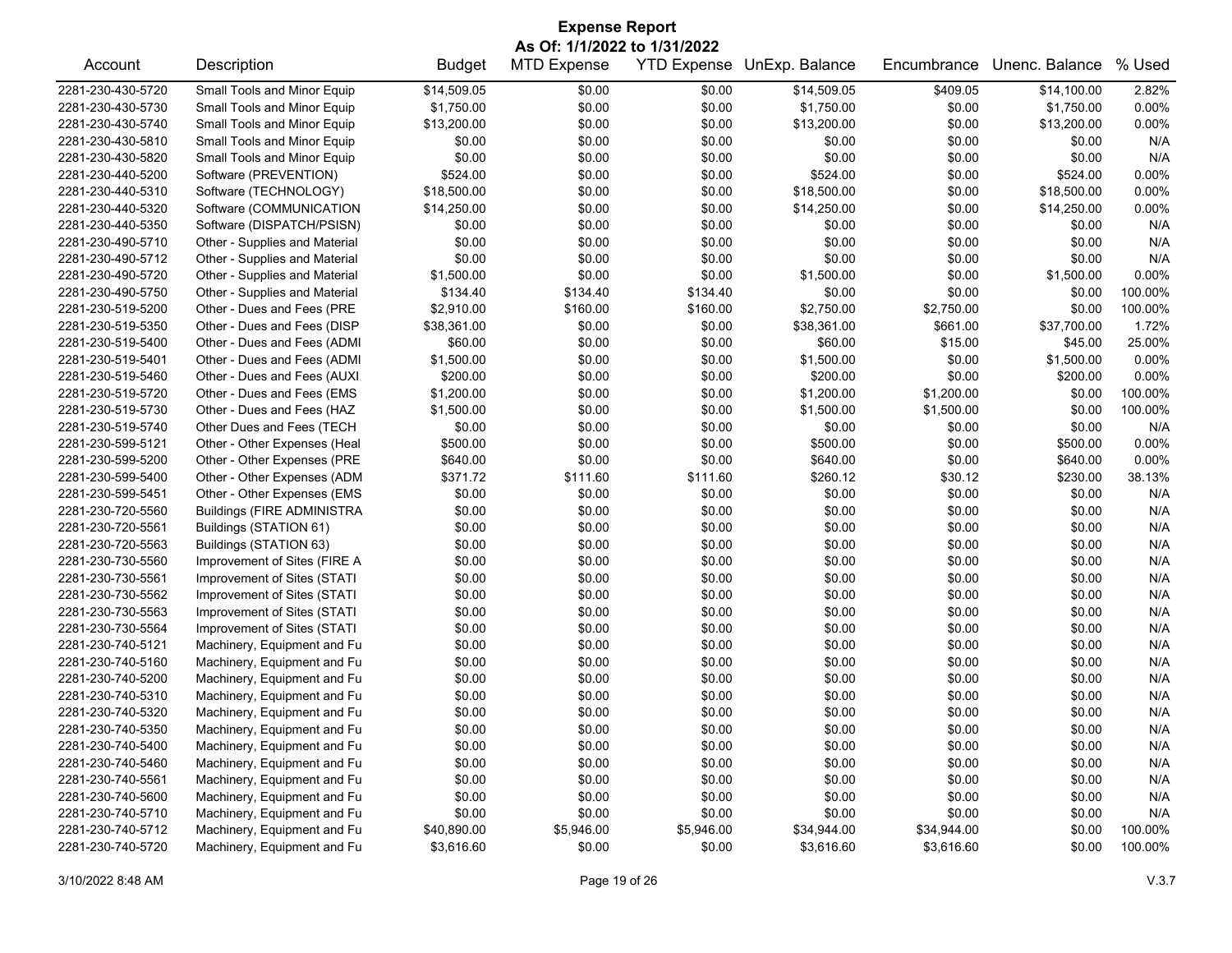|                                                  | <b>Expense Report</b>                                      |                |                                                    |                    |                  |                 |                |                |  |  |
|--------------------------------------------------|------------------------------------------------------------|----------------|----------------------------------------------------|--------------------|------------------|-----------------|----------------|----------------|--|--|
| Account                                          | Description                                                | <b>Budget</b>  | As Of: 1/1/2022 to 1/31/2022<br><b>MTD Expense</b> | <b>YTD Expense</b> | UnExp. Balance   | Encumbrance     | Unenc. Balance | % Used         |  |  |
| 2281-230-740-5730                                |                                                            | \$0.00         |                                                    |                    |                  | \$0.00          | \$0.00         | N/A            |  |  |
| 2281-230-740-5740                                | Machinery, Equipment and Fu<br>Machinery, Equipment and Fu | \$0.00         | \$0.00<br>\$0.00                                   | \$0.00<br>\$0.00   | \$0.00<br>\$0.00 | \$0.00          | \$0.00         | N/A            |  |  |
| 2281-230-750-5460                                | Motor Vehicles (AUXILIARY)                                 | \$0.00         | \$0.00                                             | \$0.00             | \$0.00           | \$0.00          | \$0.00         | N/A            |  |  |
| 2281-230-750-5600                                | Motor Vehicles (FIRE APPAR                                 | \$0.00         | \$0.00                                             | \$0.00             | \$0.00           | \$0.00          | \$0.00         | N/A            |  |  |
|                                                  | <b>EMS Totals:</b>                                         | \$1,879,912.77 | \$56,096.23                                        | \$56,096.23        | \$1,823,816.54   | \$572,321.31    | \$1,251,495.23 | 33.43%         |  |  |
| <b>Transfers</b>                                 |                                                            |                |                                                    |                    |                  |                 |                |                |  |  |
| 2281-910-910-5000                                | Transfers - Out (OPERATION                                 | \$0.00         | \$0.00                                             | \$0.00             | \$0.00           | \$0.00          | \$0.00         | N/A            |  |  |
| 2281-910-910-5999                                | Transfers - Out (COST ALLO                                 | \$0.00         | \$0.00                                             | \$0.00             | \$0.00           | \$0.00          | \$0.00         | N/A            |  |  |
|                                                  | <b>Transfers Totals:</b>                                   | \$0.00         | \$0.00                                             | \$0.00             | \$0.00           | \$0.00          | \$0.00         | N/A            |  |  |
| <b>Contingencies</b>                             |                                                            |                |                                                    |                    |                  |                 |                |                |  |  |
| 2281-930-930-5999                                | Contingencies (COST ALLO                                   | \$0.00         | \$0.00                                             | \$0.00             | \$0.00           | \$0.00          | \$0.00         | N/A            |  |  |
|                                                  | <b>Contingencies Totals:</b>                               | \$0.00         | \$0.00                                             | \$0.00             | \$0.00           | \$0.00          | \$0.00         | N/A            |  |  |
| <b>Other Financing Uses</b><br>2281-990-990-5999 |                                                            | \$0.00         | \$0.00                                             | \$0.00             | \$0.00           | \$0.00          | \$0.00         | N/A            |  |  |
|                                                  | <b>Budget Stabilization (COST A</b>                        | \$0.00         | \$0.00                                             | \$0.00             | \$0.00           | \$0.00          | \$0.00         |                |  |  |
|                                                  | Other Financing Uses Totals:                               |                |                                                    |                    |                  |                 |                | N/A            |  |  |
| 2281 Total:                                      |                                                            | \$1,879,912.77 | \$56,096.23                                        | \$56,096.23        | \$1,823,816.54   | \$572,321.31    | \$1,251,495.23 | 33.43%         |  |  |
| 2901                                             | <b>FEMA Airpack</b>                                        |                |                                                    |                    |                  | Target Percent: | 8.33%          |                |  |  |
| Fire                                             |                                                            |                |                                                    |                    |                  |                 |                |                |  |  |
| 2901-220-740-5714                                | Machinery, Equipment and Fu                                | \$405,750.00   | \$0.00                                             | \$0.00             | \$405,750.00     | \$405,750.00    | \$0.00         | 100.00%        |  |  |
|                                                  | Fire Totals:                                               | \$405,750.00   | \$0.00                                             | \$0.00             | \$405,750.00     | \$405,750.00    | \$0.00         | 100.00%        |  |  |
| <b>Advances</b>                                  |                                                            |                |                                                    |                    |                  |                 |                |                |  |  |
| 2901-920-920-0000                                | Advances - Out                                             | \$0.00         | \$0.00                                             | \$0.00             | \$0.00           | \$0.00          | \$0.00         | N/A            |  |  |
|                                                  | <b>Advances Totals:</b>                                    | \$0.00         | \$0.00                                             | \$0.00             | \$0.00           | \$0.00          | \$0.00         | N/A            |  |  |
| <b>Contingencies</b><br>2901-930-930-0000        | Contingencies                                              | \$0.00         | \$0.00                                             | \$0.00             | \$0.00           | \$0.00          | \$0.00         | N/A            |  |  |
|                                                  | <b>Contingencies Totals:</b>                               | \$0.00         | \$0.00                                             | \$0.00             | \$0.00           | \$0.00          | \$0.00         | N/A            |  |  |
| 2901 Total:                                      |                                                            | \$405,750.00   | \$0.00                                             | \$0.00             | \$405,750.00     | \$405,750.00    |                | \$0.00 100.00% |  |  |
|                                                  |                                                            |                |                                                    |                    |                  |                 |                |                |  |  |
| 2902                                             | <b>FEMA Reimbursements: Local</b>                          |                |                                                    |                    |                  | Target Percent: | 8.33%          |                |  |  |
| <b>Transfers</b>                                 |                                                            |                |                                                    |                    |                  |                 |                |                |  |  |
| 2902-910-910-0000                                | Transfers - Out                                            | \$0.00         | \$0.00                                             | \$0.00             | \$0.00           | \$0.00          | \$0.00         | N/A            |  |  |
| <b>Contingencies</b>                             | <b>Transfers Totals:</b>                                   | \$0.00         | \$0.00                                             | \$0.00             | \$0.00           | \$0.00          | \$0.00         | N/A            |  |  |
| 2902-930-930-0000                                | Contingencies                                              | \$0.00         | \$0.00                                             | \$0.00             | \$0.00           | \$0.00          | \$0.00         | N/A            |  |  |
|                                                  | <b>Contingencies Totals:</b>                               | \$0.00         | \$0.00                                             | \$0.00             | \$0.00           | \$0.00          | \$0.00         | N/A            |  |  |
| 2902 Total:                                      |                                                            | \$0.00         | \$0.00                                             | \$0.00             | \$0.00           | \$0.00          | \$0.00         | N/A            |  |  |
|                                                  |                                                            |                |                                                    |                    |                  |                 |                |                |  |  |
| 2903                                             | Paying Accumulated Leave                                   |                |                                                    |                    |                  | Target Percent: | 8.33%          |                |  |  |
| Fire                                             |                                                            |                |                                                    |                    |                  |                 |                |                |  |  |
| 2903-220-190-5112                                | Other - Salaries (WAGES & B                                | \$80,440.00    | \$0.00                                             | \$0.00             | \$80,440.00      | \$0.00          | \$80,440.00    | 0.00%          |  |  |
| 2903-220-211-5112                                | Ohio Public Employees Retire                               | \$1,300.00     | \$0.00                                             | \$0.00             | \$1,300.00       | \$0.00          | \$1,300.00     | 0.00%          |  |  |
| 2903-220-213-5112<br>2903-220-215-5112           | Medicare (WAGES & BENEFI<br>Ohio Police and Fire Pension   | \$200.00       | \$0.00<br>\$0.00                                   | \$0.00             | \$200.00         | \$0.00          | \$200.00       | 0.00%          |  |  |
|                                                  |                                                            | \$13,900.00    |                                                    | \$0.00             | \$13,900.00      | \$0.00          | \$13,900.00    | 0.00%          |  |  |
| 3/10/2022 8:48 AM                                |                                                            |                | Page 20 of 26                                      |                    |                  |                 |                | V.3.7          |  |  |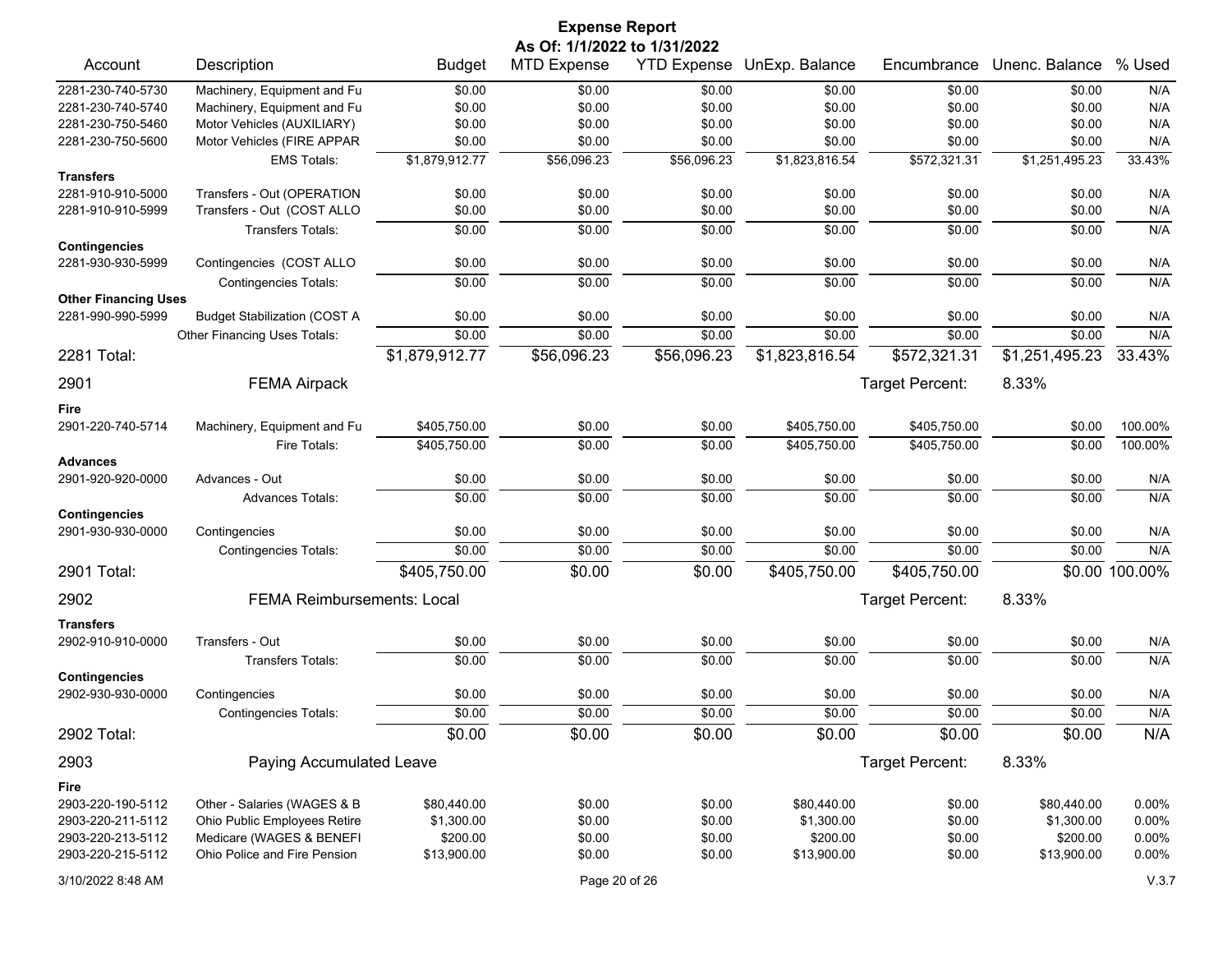|                                                                      | <b>Expense Report</b>                |               |                    |              |              |                 |                |          |  |  |
|----------------------------------------------------------------------|--------------------------------------|---------------|--------------------|--------------|--------------|-----------------|----------------|----------|--|--|
| As Of: 1/1/2022 to 1/31/2022<br>% Used<br>YTD Expense UnExp. Balance |                                      |               |                    |              |              |                 |                |          |  |  |
| Account                                                              | Description                          | <b>Budget</b> | <b>MTD Expense</b> |              |              | Encumbrance     | Unenc. Balance |          |  |  |
| 2903-220-221-5112                                                    | Medical/Hospitalization (WAG         | \$0.00        | \$0.00             | \$0.00       | \$0.00       | \$0.00          | \$0.00         | N/A      |  |  |
| 2903-220-222-5112                                                    | Life Insurance (WAGES AND            | \$0.00        | \$0.00             | \$0.00       | \$0.00       | \$0.00          | \$0.00         | N/A      |  |  |
| 2903-220-223-5112                                                    | Dental Insurance (WAGES A            | \$0.00        | \$0.00             | \$0.00       | \$0.00       | \$0.00          | \$0.00         | N/A      |  |  |
| 2903-220-230-5112                                                    | Workers' Compensation (WA            | \$0.00        | \$0.00             | \$0.00       | \$0.00       | \$0.00          | \$0.00         | N/A      |  |  |
|                                                                      | Fire Totals:                         | \$95,840.00   | \$0.00             | \$0.00       | \$95,840.00  | \$0.00          | \$95,840.00    | 0.00%    |  |  |
| 2903 Total:                                                          |                                      | \$95,840.00   | \$0.00             | \$0.00       | \$95,840.00  | \$0.00          | \$95,840.00    | $0.00\%$ |  |  |
| 2904                                                                 | SAFER Grant: 2017 Funding Cycle      |               |                    |              |              | Target Percent: | 8.33%          |          |  |  |
| Fire                                                                 |                                      |               |                    |              |              |                 |                |          |  |  |
| 2904-220-190-5112                                                    | Other - Salaries (WAGES & B          | \$562,900.00  | \$61,044.10        | \$61,044.10  | \$501,855.90 | \$0.00          | \$501,855.90   | 10.84%   |  |  |
| 2904-220-213-5112                                                    | Medicare (WAGES & BENEFI             | \$7,800.00    | \$1,160.89         | \$1,160.89   | \$6,639.11   | \$0.00          | \$6,639.11     | 14.88%   |  |  |
| 2904-220-215-5112                                                    | Ohio Police and Fire Pension         | \$133,400.00  | \$11,805.49        | \$11,805.49  | \$121,594.51 | \$0.00          | \$121,594.51   | 8.85%    |  |  |
| 2904-220-221-5112                                                    | Medical/Hospitalization (WAG         | \$57,300.00   | \$0.00             | \$0.00       | \$57,300.00  | \$0.00          | \$57,300.00    | 0.00%    |  |  |
| 2904-220-222-5112                                                    | Life Insurance (WAGES & BE           | \$800.00      | \$63.00            | \$63.00      | \$737.00     | \$0.00          | \$737.00       | 7.88%    |  |  |
| 2904-220-223-5112                                                    | Dental Insurance (WAGES &            | \$2,800.00    | \$0.00             | \$0.00       | \$2,800.00   | \$0.00          | \$2,800.00     | 0.00%    |  |  |
| 2904-220-230-5112                                                    | Workers' Compensation (WA            | \$10,298.50   | \$5,398.50         | \$5,398.50   | \$4,900.00   | \$0.00          | \$4,900.00     | 52.42%   |  |  |
|                                                                      | Fire Totals:                         | \$775,298.50  | \$79,471.98        | \$79,471.98  | \$695,826.52 | \$0.00          | \$695,826.52   | 10.25%   |  |  |
| <b>Transfers</b>                                                     |                                      |               |                    |              |              |                 |                |          |  |  |
| 2904-910-910-0000                                                    | Transfers - Out                      | \$0.00        | \$0.00             | \$0.00       | \$0.00       | \$0.00          | \$0.00         | N/A      |  |  |
|                                                                      | Transfers Totals:                    | \$0.00        | \$0.00             | \$0.00       | \$0.00       | \$0.00          | \$0.00         | N/A      |  |  |
| 2904 Total:                                                          |                                      | \$775,298.50  | \$79,471.98        | \$79,471.98  | \$695,826.52 | \$0.00          | \$695,826.52   | 10.25%   |  |  |
| 2905                                                                 | COVID-19 Relief Fund                 |               |                    |              |              | Target Percent: | 8.33%          |          |  |  |
| <b>Administrative</b>                                                |                                      |               |                    |              |              |                 |                |          |  |  |
| 2905-110-125-1500                                                    | Salaries (FINANCE DEPART             | \$0.00        | \$0.00             | \$0.00       | \$0.00       | \$0.00          | \$0.00         | N/A      |  |  |
|                                                                      | <b>Administrative Totals:</b>        | \$0.00        | \$0.00             | \$0.00       | \$0.00       | \$0.00          | \$0.00         | N/A      |  |  |
| <b>Townhalls</b>                                                     |                                      |               |                    |              |              |                 |                |          |  |  |
| 2905-120-740-0000                                                    | Machinery, Equipment and Fu          | \$0.00        | \$0.00             | \$0.00       | \$0.00       | \$0.00          | \$0.00         | N/A      |  |  |
|                                                                      | <b>Townhalls Totals:</b>             | \$0.00        | \$0.00             | \$0.00       | \$0.00       | \$0.00          | \$0.00         | N/A      |  |  |
| <b>Community Development &amp; Risk</b>                              |                                      |               |                    |              |              |                 |                |          |  |  |
| 2905-130-190-6000                                                    | Salaries (CD&R)                      | \$0.00        | \$0.00             | \$0.00       | \$0.00       | \$0.00          | \$0.00         | N/A      |  |  |
|                                                                      | Community Development & Risk Totals: | \$0.00        | \$0.00             | \$0.00       | \$0.00       | \$0.00          | \$0.00         | N/A      |  |  |
| Fire                                                                 |                                      |               |                    |              |              |                 |                |          |  |  |
| 2905-220-190-5112                                                    | Salaries (FIRE WAGES)                | \$0.00        | \$0.00             | \$0.00       | \$0.00       | \$0.00          | \$0.00         | N/A      |  |  |
|                                                                      | Fire Totals:                         | \$0.00        | \$0.00             | \$0.00       | \$0.00       | \$0.00          | \$0.00         | N/A      |  |  |
| <b>EMS</b>                                                           |                                      |               |                    |              |              |                 |                |          |  |  |
| 2905-230-360-5000                                                    | <b>Contracted Services (OPERA</b>    | \$0.00        | \$0.00             | \$0.00       | \$0.00       | \$0.00          | \$0.00         | N/A      |  |  |
| 2905-230-360-5310                                                    | <b>Contracted Services (TECHN</b>    | \$0.00        | (\$2,113.95)       | (\$2,113.95) | \$2,113.95   | \$0.00          | \$2,113.95     | N/A      |  |  |
| 2905-230-360-5350                                                    | <b>Contracted Services (DISPAT</b>   | \$0.00        | \$0.00             | \$0.00       | \$0.00       | \$0.00          | \$0.00         | N/A      |  |  |
| 2905-230-420-5170                                                    | <b>Operating Supplies (UNIFOR</b>    | \$0.00        | \$0.00             | \$0.00       | \$0.00       | \$0.00          | \$0.00         | N/A      |  |  |
| 2905-230-420-5310                                                    | <b>Operating Supplies (TECHNO</b>    | \$0.00        | \$0.00             | \$0.00       | \$0.00       | \$0.00          | \$0.00         | N/A      |  |  |
| 2905-230-420-5720                                                    | Operating Supplies (EMS OP           | \$167.60      | \$0.00             | \$0.00       | \$167.60     | \$167.60        | \$0.00         | 100.00%  |  |  |
| 2905-230-740-5310                                                    | Machinery, Equipment and Fu          | \$0.00        | \$0.00             | \$0.00       | \$0.00       | \$0.00          | \$0.00         | N/A      |  |  |
| 2905-230-740-5400                                                    | Machinery, Equipment and Fu          | \$0.00        | \$0.00             | \$0.00       | \$0.00       | \$0.00          | \$0.00         | N/A      |  |  |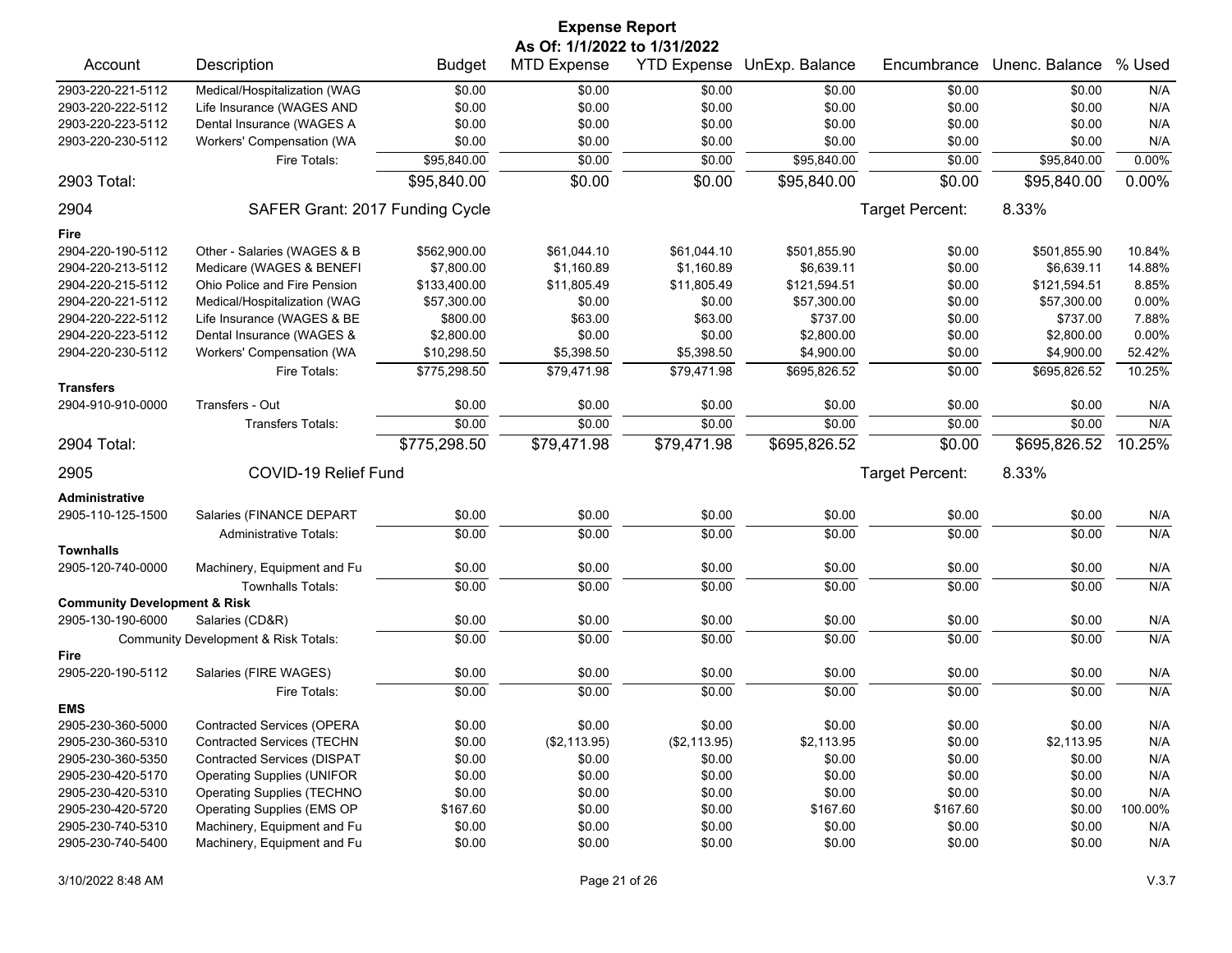|                                                     | <b>Expense Report</b><br>As Of: 1/1/2022 to 1/31/2022 |               |                    |                    |                 |                 |                |                       |  |  |  |
|-----------------------------------------------------|-------------------------------------------------------|---------------|--------------------|--------------------|-----------------|-----------------|----------------|-----------------------|--|--|--|
| Account                                             | Description                                           | <b>Budget</b> | <b>MTD Expense</b> | <b>YTD Expense</b> | UnExp. Balance  | Encumbrance     | Unenc. Balance | % Used                |  |  |  |
| 2905-230-740-5720                                   | Machinery, Equipment and Fu                           | \$0.00        | (\$999.96)         | (\$999.96)         | \$999.96        | \$0.00          | \$999.96       | N/A                   |  |  |  |
|                                                     | <b>EMS Totals:</b>                                    | \$167.60      | (\$3,113.91)       | (\$3,113.91)       | \$3,281.51      | \$167.60        |                | \$3,113.91 - 1757.94% |  |  |  |
| <b>Highways</b><br>2905-330-190-4110                | Salaries (Road Full-Time Emp                          | \$0.00        | \$0.00             | \$0.00             | \$0.00          | \$0.00          | \$0.00         | N/A                   |  |  |  |
|                                                     | Highways Totals:                                      | \$0.00        | \$0.00             | \$0.00             | \$0.00          | \$0.00          | \$0.00         | N/A                   |  |  |  |
| <b>Contingencies</b>                                |                                                       |               |                    |                    |                 |                 |                |                       |  |  |  |
| 2905-930-930-0000                                   | Contingencies                                         | \$0.00        | \$0.00             | \$0.00             | \$0.00          | \$0.00          | \$0.00         | N/A                   |  |  |  |
|                                                     | <b>Contingencies Totals:</b>                          | \$0.00        | \$0.00             | \$0.00             | \$0.00          | \$0.00          | \$0.00         | N/A                   |  |  |  |
| 2905 Total:                                         |                                                       | \$167.60      | (\$3,113.91)       | (\$3,113.91)       | \$3,281.51      | \$167.60        | \$3,113.91     |                       |  |  |  |
|                                                     |                                                       |               |                    |                    |                 |                 |                | 1757.94<br>%          |  |  |  |
| 2906                                                | American Rescue Plan                                  |               |                    |                    |                 | Target Percent: | 8.33%          |                       |  |  |  |
| <b>Highways</b>                                     |                                                       |               |                    |                    |                 |                 |                |                       |  |  |  |
| 2906-330-316-0000                                   | <b>Engineering Services</b>                           | \$28,965.00   | \$2,363.00         | \$2,363.00         | \$26,602.00     | \$26,602.00     | \$0.00         | 100.00%               |  |  |  |
| 2906-330-730-0000                                   | Improvement of Sites                                  | \$0.00        | \$0.00             | \$0.00             | \$0.00          | \$0.00          | \$0.00         | N/A                   |  |  |  |
| 2906-330-750-0000                                   | <b>Motor Vehicles</b>                                 | \$0.00        | \$0.00             | \$0.00             | \$0.00          | \$0.00          | \$0.00         | N/A                   |  |  |  |
| <b>Contingencies</b>                                | Highways Totals:                                      | \$28,965.00   | \$2,363.00         | \$2,363.00         | \$26,602.00     | \$26,602.00     | \$0.00         | 100.00%               |  |  |  |
| 2906-930-930-0000                                   | Contingencies                                         | \$0.00        | \$0.00             | \$0.00             | \$0.00          | \$0.00          | \$0.00         | N/A                   |  |  |  |
|                                                     | <b>Contingencies Totals:</b>                          | \$0.00        | \$0.00             | \$0.00             | \$0.00          | \$0.00          | \$0.00         | N/A                   |  |  |  |
| 2906 Total:                                         |                                                       | \$28,965.00   | \$2,363.00         | \$2,363.00         | \$26,602.00     | \$26,602.00     |                | \$0.00 100.00%        |  |  |  |
| 4101                                                | <b>Bond</b>                                           |               |                    |                    |                 | Target Percent: | 8.33%          |                       |  |  |  |
| Debt Service - Bond Principal Payment               |                                                       |               |                    |                    |                 |                 |                |                       |  |  |  |
| 4101-810-810-0000                                   | Principal Payments - Bonds                            | \$0.00        | \$0.00             | \$0.00             | \$0.00          | \$0.00          | \$0.00         | N/A                   |  |  |  |
|                                                     | Debt Service - Bond Principal Payment Totals:         | \$0.00        | \$0.00             | \$0.00             | \$0.00          | \$0.00          | \$0.00         | N/A                   |  |  |  |
| <b>Debt Service - Interest</b><br>4101-830-830-0000 | Interest Payments                                     | \$0.00        | \$0.00             | \$0.00             | \$0.00          | \$0.00          | \$0.00         | N/A                   |  |  |  |
|                                                     | Debt Service - Interest Totals:                       | \$0.00        | \$0.00             | \$0.00             | \$0.00          | \$0.00          | \$0.00         | N/A                   |  |  |  |
| 4101 Total:                                         |                                                       | \$0.00        | \$0.00             | \$0.00             | \$0.00          | \$0.00          | \$0.00         | N/A                   |  |  |  |
| 4301                                                | Capital Improvement Fund                              |               |                    |                    |                 | Target Percent: | 8.33%          |                       |  |  |  |
| <b>Capital Outlay</b>                               |                                                       |               |                    |                    |                 |                 |                |                       |  |  |  |
| 4301-760-790-0000                                   | Capital Outlay                                        | \$200,000.00  | \$0.00             | \$0.00             | \$200,000.00    | \$0.00          | \$200,000.00   | 0.00%                 |  |  |  |
|                                                     | Capital Outlay Totals:                                | \$200,000.00  | \$0.00             | \$0.00             | \$200,000.00    | \$0.00          | \$200,000.00   | 0.00%                 |  |  |  |
| <b>Contingencies</b>                                |                                                       |               |                    |                    |                 |                 |                |                       |  |  |  |
| 4301-930-930-0000                                   | Contengencies                                         | \$0.00        | \$0.00             | \$0.00             | \$0.00          | \$0.00          | \$0.00         | N/A                   |  |  |  |
|                                                     | <b>Contingencies Totals:</b>                          | \$0.00        | \$0.00             | \$0.00             | \$0.00          | \$0.00          | \$0.00         | N/A                   |  |  |  |
| 4301 Total:                                         |                                                       | \$200,000.00  | \$0.00             | \$0.00             | \$200,000.00    | \$0.00          | \$200,000.00   | 0.00%                 |  |  |  |
| 4304                                                | Improvement of Parks                                  |               |                    |                    | Target Percent: | 8.33%           |                |                       |  |  |  |
| <b>Capital Outlay</b>                               |                                                       |               |                    |                    |                 |                 |                |                       |  |  |  |

3/10/2022 8:48 AM Page 22 of 26 V.3.7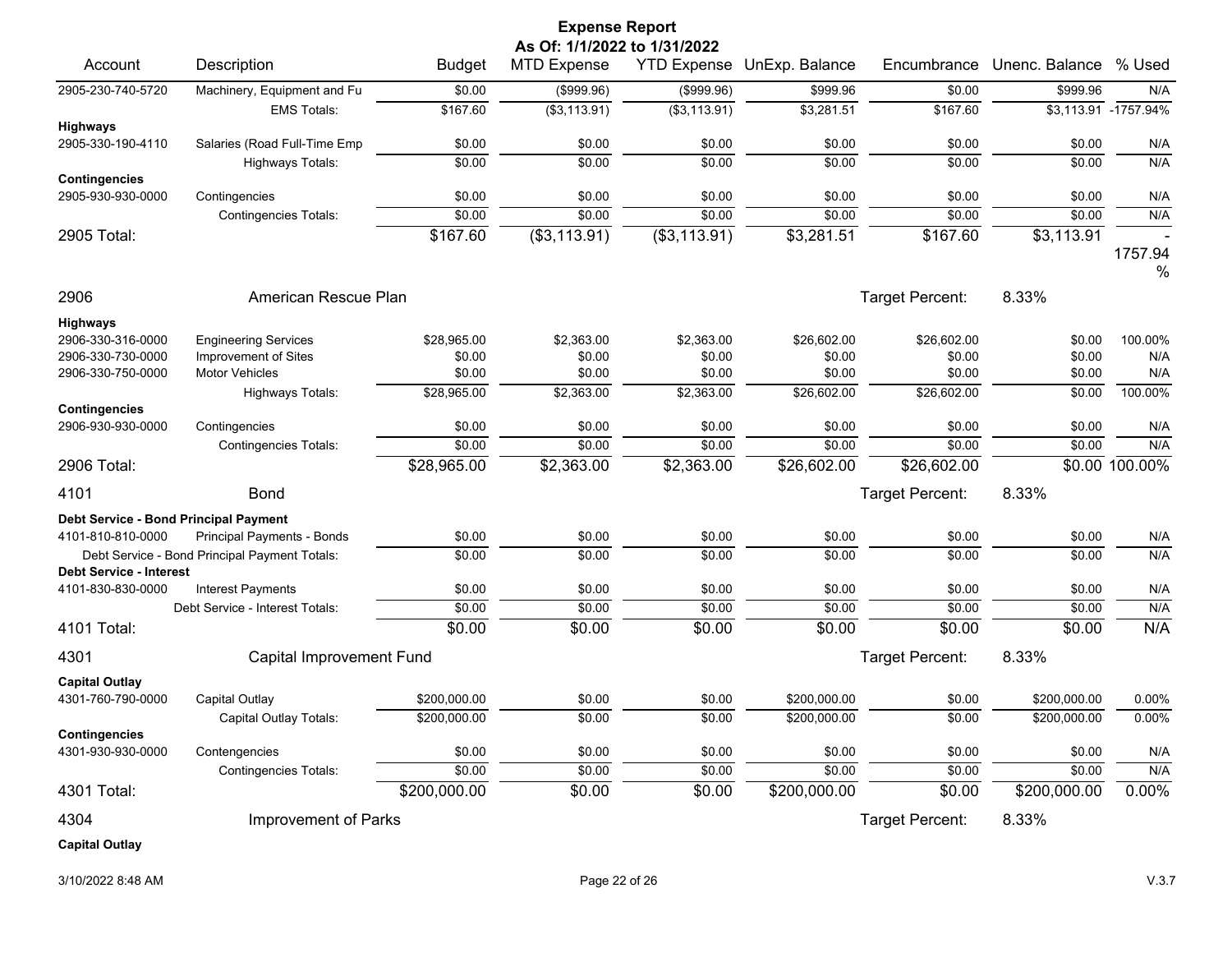|                                           | <b>Expense Report</b>         |                |                                                    |        |                            |                 |                |          |  |  |  |
|-------------------------------------------|-------------------------------|----------------|----------------------------------------------------|--------|----------------------------|-----------------|----------------|----------|--|--|--|
| Account                                   | Description                   | <b>Budget</b>  | As Of: 1/1/2022 to 1/31/2022<br><b>MTD Expense</b> |        | YTD Expense UnExp. Balance | Encumbrance     | Unenc. Balance | % Used   |  |  |  |
| 4304-760-730-0000                         | Improvement of Sites          | \$0.00         | \$0.00                                             | \$0.00 | \$0.00                     | \$0.00          | \$0.00         | N/A      |  |  |  |
|                                           |                               | \$0.00         | \$0.00                                             | \$0.00 | \$0.00                     | \$0.00          | \$0.00         | N/A      |  |  |  |
| 4304 Total:                               | Capital Outlay Totals:        | \$0.00         | \$0.00                                             | \$0.00 | \$0.00                     | \$0.00          | \$0.00         | N/A      |  |  |  |
|                                           |                               |                |                                                    |        |                            |                 |                |          |  |  |  |
| 4901                                      | New Ambulance                 |                |                                                    |        |                            | Target Percent: | 8.33%          |          |  |  |  |
| Fire                                      |                               |                |                                                    |        |                            |                 |                |          |  |  |  |
| 4901-220-330-5600                         | Travel and Meeting Expense (  | \$0.00         | \$0.00                                             | \$0.00 | \$0.00                     | \$0.00          | \$0.00         | N/A      |  |  |  |
| 4901-220-740-5600                         | Machinery, Equipment and Fu   | \$16,800.00    | \$0.00                                             | \$0.00 | \$16,800.00                | \$0.00          | \$16,800.00    | 0.00%    |  |  |  |
| 4901-220-750-5600                         | Motor Vehicles (FIRE APPAR    | \$91,600.00    | \$0.00                                             | \$0.00 | \$91,600.00                | \$0.00          | \$91,600.00    | 0.00%    |  |  |  |
| 4901-220-750-5900                         | Motor Vehicles (CAPITAL)      | \$0.00         | \$0.00                                             | \$0.00 | \$0.00                     | \$0.00          | \$0.00         | N/A      |  |  |  |
|                                           | Fire Totals:                  | \$108,400.00   | \$0.00                                             | \$0.00 | \$108,400.00               | \$0.00          | \$108,400.00   | 0.00%    |  |  |  |
| <b>Contingencies</b><br>4901-930-930-5999 | Contingencies (FIRE: COST     | \$0.00         | \$0.00                                             | \$0.00 | \$0.00                     | \$0.00          | \$0.00         | N/A      |  |  |  |
|                                           | <b>Contingencies Totals:</b>  | \$0.00         | \$0.00                                             | \$0.00 | \$0.00                     | \$0.00          | \$0.00         | N/A      |  |  |  |
| 4901 Total:                               |                               | \$108,400.00   | \$0.00                                             | \$0.00 | \$108,400.00               | \$0.00          | \$108,400.00   | 0.00%    |  |  |  |
| 4902                                      | <b>Land Acquisition</b>       |                |                                                    |        |                            | Target Percent: | 8.33%          |          |  |  |  |
| Administrative                            |                               |                |                                                    |        |                            |                 |                |          |  |  |  |
| 4902-110-360-0000                         | <b>Contracted Services</b>    | \$0.00         | \$0.00                                             | \$0.00 | \$0.00                     | \$0.00          | \$0.00         | N/A      |  |  |  |
|                                           | <b>Administrative Totals:</b> | \$0.00         | \$0.00                                             | \$0.00 | \$0.00                     | \$0.00          | \$0.00         | N/A      |  |  |  |
| <b>Capital Outlay</b>                     |                               |                |                                                    |        |                            |                 |                |          |  |  |  |
| 4902-760-360-0000                         | <b>Contracted Services</b>    | \$0.00         | \$0.00                                             | \$0.00 | \$0.00                     | \$0.00          | \$0.00         | N/A      |  |  |  |
| 4902-760-710-0000                         | Land                          | \$0.00         | \$0.00                                             | \$0.00 | \$0.00                     | \$0.00          | \$0.00         | N/A      |  |  |  |
| 4902-760-730-0000                         | Improvement of Sites          | \$0.00         | \$0.00                                             | \$0.00 | \$0.00                     | \$0.00          | \$0.00         | N/A      |  |  |  |
|                                           | Capital Outlay Totals:        | \$0.00         | \$0.00                                             | \$0.00 | \$0.00                     | \$0.00          | \$0.00         | N/A      |  |  |  |
| <b>Transfers</b>                          |                               |                |                                                    |        |                            |                 |                |          |  |  |  |
| 4902-910-910-0000                         | Transfers - Out               | \$0.00         | \$0.00                                             | \$0.00 | \$0.00                     | \$0.00          | \$0.00         | N/A      |  |  |  |
|                                           | Transfers Totals:             | \$0.00         | \$0.00                                             | \$0.00 | \$0.00                     | \$0.00          | \$0.00         | N/A      |  |  |  |
| 4902 Total:                               |                               | \$0.00         | \$0.00                                             | \$0.00 | \$0.00                     | \$0.00          | \$0.00         | N/A      |  |  |  |
| 4903                                      | <b>ALS Engine</b>             |                |                                                    |        |                            | Target Percent: | 8.33%          |          |  |  |  |
| Fire                                      |                               |                |                                                    |        |                            |                 |                |          |  |  |  |
| 4903-220-750-5600                         | Motor Vehicles (FIRE APPAR    | \$0.00         | \$0.00                                             | \$0.00 | \$0.00                     | \$0.00          | \$0.00         | N/A      |  |  |  |
|                                           | Fire Totals:                  | \$0.00         | \$0.00                                             | \$0.00 | \$0.00                     | \$0.00          | \$0.00         | N/A      |  |  |  |
| <b>Transfers</b>                          |                               |                |                                                    |        |                            |                 |                |          |  |  |  |
| 4903-910-910-0000                         | Transfers - Out               | \$0.00         | \$0.00                                             | \$0.00 | \$0.00                     | \$0.00          | \$0.00         | N/A      |  |  |  |
|                                           | Transfers Totals:             | $\sqrt{$0.00}$ | \$0.00                                             | \$0.00 | \$0.00                     | \$0.00          | \$0.00         | N/A      |  |  |  |
| 4903 Total:                               |                               | \$0.00         | \$0.00                                             | \$0.00 | \$0.00                     | \$0.00          | \$0.00         | N/A      |  |  |  |
| 4904                                      | <b>Fire Stations</b>          |                |                                                    |        |                            | Target Percent: | 8.33%          |          |  |  |  |
| Fire                                      |                               |                |                                                    |        |                            |                 |                |          |  |  |  |
| 4904-220-311-5565                         | Accounting and Legal Fees (S  | \$0.00         | \$0.00                                             | \$0.00 | \$0.00                     | \$0.00          | \$0.00         | N/A      |  |  |  |
| 4904-220-311-5566                         | Accounting and Legal Fees (S  | \$15,000.00    | \$0.00                                             | \$0.00 | \$15,000.00                | \$0.00          | \$15,000.00    | $0.00\%$ |  |  |  |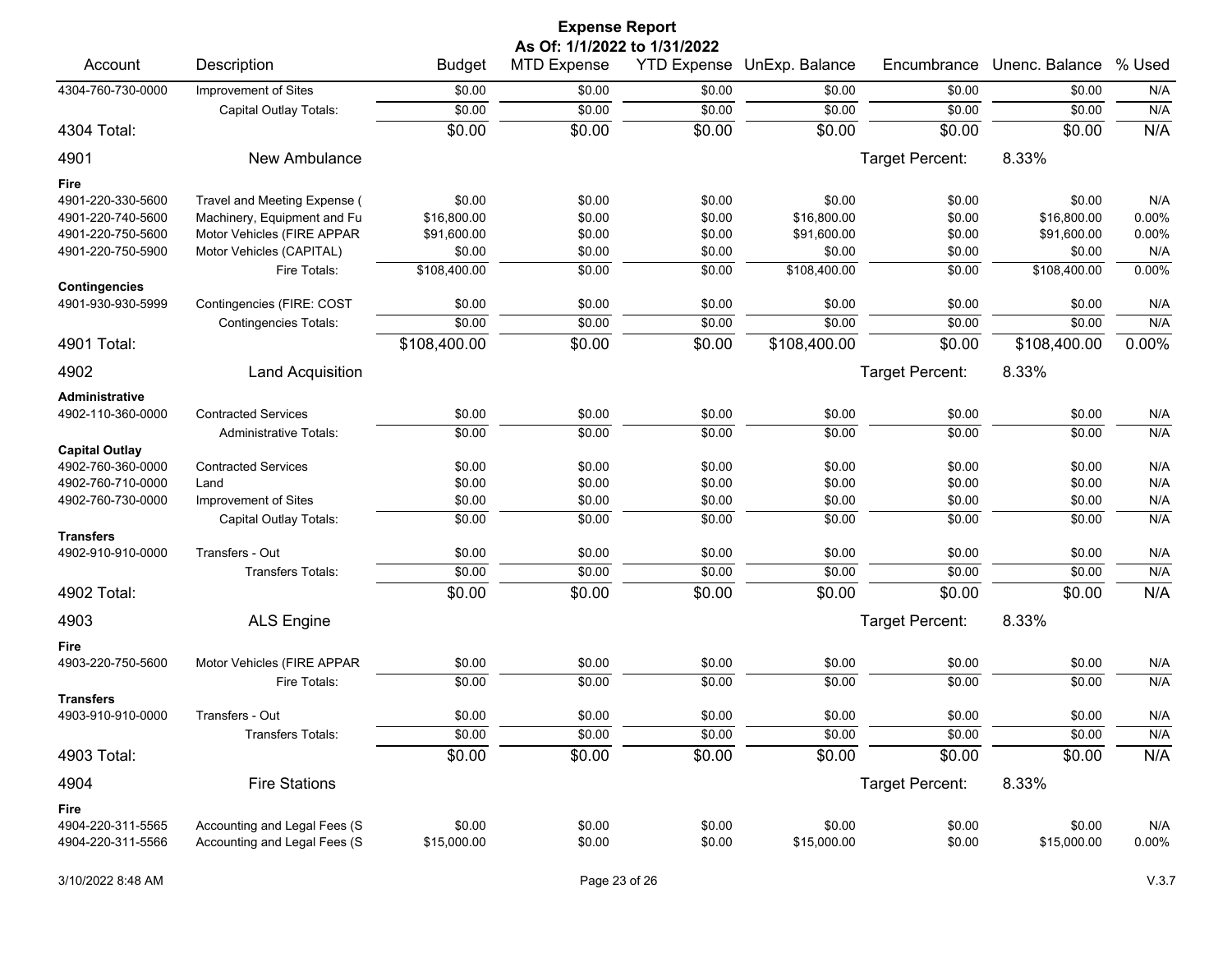| <b>Expense Report</b>        |                                                       |               |                    |                    |                |                 |                |         |  |
|------------------------------|-------------------------------------------------------|---------------|--------------------|--------------------|----------------|-----------------|----------------|---------|--|
| As Of: 1/1/2022 to 1/31/2022 |                                                       |               |                    |                    |                |                 |                |         |  |
| Account                      | Description                                           | <b>Budget</b> | <b>MTD Expense</b> | <b>YTD Expense</b> | UnExp. Balance | Encumbrance     | Unenc. Balance | % Used  |  |
| 4904-220-316-5564            | <b>Engineering Services (STATI</b>                    | \$0.00        | \$0.00             | \$0.00             | \$0.00         | \$0.00          | \$0.00         | N/A     |  |
| 4904-220-321-5600            | Rents and Leases (FIRE APP                            | \$0.00        | \$0.00             | \$0.00             | \$0.00         | \$0.00          | \$0.00         | N/A     |  |
| 4904-220-345-5565            | Advertising (STATION 65)                              | \$0.00        | \$0.00             | \$0.00             | \$0.00         | \$0.00          | \$0.00         | N/A     |  |
| 4904-220-345-5566            | Advertising (STATION 66)                              | \$0.00        | \$0.00             | \$0.00             | \$0.00         | \$0.00          | \$0.00         | N/A     |  |
| 4904-220-351-5565            | Electricity (STATION 65)                              | \$0.00        | \$0.00             | \$0.00             | \$0.00         | \$0.00          | \$0.00         | N/A     |  |
| 4904-220-360-5565            | Contracted Services (STATIO                           | \$34,986.55   | \$9,072.00         | \$9,072.00         | \$25,914.55    | \$25,914.55     | \$0.00         | 100.00% |  |
| 4904-220-360-5566            | Contracted Services (STATIO                           | \$210,835.02  | \$0.00             | \$0.00             | \$210,835.02   | \$160,835.02    | \$50,000.00    | 76.28%  |  |
| 4904-220-519-5565            | Other - Dues and Fees (STAT                           | \$0.00        | \$0.00             | \$0.00             | \$0.00         | \$0.00          | \$0.00         | N/A     |  |
| 4904-220-720-5564            | Buildings (STATION 64)                                | \$0.00        | \$0.00             | \$0.00             | \$0.00         | \$0.00          | \$0.00         | N/A     |  |
| 4904-220-720-5565            | Buildings (STATION 65)                                | \$436,113.00  | \$15,928.00        | \$15,928.00        | \$420,185.00   | \$420,185.00    | \$0.00         | 100.00% |  |
| 4904-220-740-5564            | Machinery, Equipment and Fu                           | \$0.00        | \$0.00             | \$0.00             | \$0.00         | \$0.00          | \$0.00         | N/A     |  |
| 4904-220-740-5565            | Machinery, Equipment and Fu                           | \$14,258.65   | \$10,386.16        | \$10,386.16        | \$3,872.49     | \$3,872.49      | \$0.00         | 100.00% |  |
|                              | Fire Totals:                                          | \$711,193.22  | \$35,386.16        | \$35,386.16        | \$675,807.06   | \$610,807.06    | \$65,000.00    | 90.86%  |  |
| <b>Transfers</b>             |                                                       |               |                    |                    |                |                 |                |         |  |
| 4904-910-910-0000            | Transfers - Out                                       | \$0.00        | \$0.00             | \$0.00             | \$0.00         | \$0.00          | \$0.00         | N/A     |  |
|                              | <b>Transfers Totals:</b>                              | \$0.00        | \$0.00             | \$0.00             | \$0.00         | \$0.00          | \$0.00         | N/A     |  |
| 4904 Total:                  |                                                       | \$711,193.22  | \$35,386.16        | \$35,386.16        | \$675,807.06   | \$610,807.06    | \$65,000.00    | 90.86%  |  |
| 4905                         | Target Percent:<br>8.33%<br><b>Land Mobile Radios</b> |               |                    |                    |                |                 |                |         |  |
| <b>Capital Outlay</b>        |                                                       |               |                    |                    |                |                 |                |         |  |
| 4905-760-740-5320            | Machinery, Equipment and Fu                           | \$0.00        | \$0.00             | \$0.00             | \$0.00         | \$0.00          | \$0.00         | N/A     |  |
|                              | Capital Outlay Totals:                                | \$0.00        | \$0.00             | \$0.00             | \$0.00         | \$0.00          | \$0.00         | N/A     |  |
| <b>Transfers</b>             |                                                       |               |                    |                    |                |                 |                |         |  |
| 4905-910-910-0000            | Transfers - Out                                       | \$0.00        | \$0.00             | \$0.00             | \$0.00         | \$0.00          | \$0.00         | N/A     |  |
|                              | <b>Transfers Totals:</b>                              | \$0.00        | \$0.00             | \$0.00             | \$0.00         | \$0.00          | \$0.00         | N/A     |  |
| 4905 Total:                  |                                                       | \$0.00        | \$0.00             | \$0.00             | \$0.00         | \$0.00          | \$0.00         | N/A     |  |
| 8001                         | <b>Payroll Clearing Fund</b>                          |               |                    |                    |                | Target Percent: | 8.33%          |         |  |
| PROGRAM: 999                 |                                                       |               |                    |                    |                |                 |                |         |  |
| 8001-999-995-9000            | <b>PCF Default</b>                                    | \$0.00        | \$536,390.51       | \$536,390.51       | (\$536,390.51) | \$0.00          | (\$536,390.51) | N/A     |  |
| 8001-999-995-9101            | <b>FITWH</b>                                          | \$0.00        | \$65,554.82        | \$65.554.82        | (\$65,554.82)  | \$0.00          | (\$65,554.82)  | N/A     |  |
| 8001-999-995-9102            | <b>MEDICARE</b>                                       | \$0.00        | \$11,199.41        | \$11,199.41        | (\$11,199.41)  | \$0.00          | (\$11,199.41)  | N/A     |  |
| 8001-999-995-9201            | OH                                                    | \$0.00        | \$17,705.08        | \$17,705.08        | (\$17,705.08)  | \$0.00          | (\$17,705.08)  | N/A     |  |
| 8001-999-995-9301            | <b>Brookville</b>                                     | \$0.00        | \$140.89           | \$140.89           | (\$140.89)     | \$0.00          | (\$140.89)     | N/A     |  |
| 8001-999-995-9302            | Cedarville                                            | \$0.00        | \$95.37            | \$95.37            | (\$95.37)      | \$0.00          | (\$95.37)      | N/A     |  |
| 8001-999-995-9303            | Centerville                                           | \$0.00        | \$693.89           | \$693.89           | (\$693.89)     | \$0.00          | (\$693.89)     | N/A     |  |
| 8001-999-995-9304            | Columbus                                              | \$0.00        | \$0.00             | \$0.00             | \$0.00         | \$0.00          | \$0.00         | N/A     |  |
| 8001-999-995-9305            | Dayton                                                | \$0.00        | \$645.17           | \$645.17           | (\$645.17)     | \$0.00          | (\$645.17)     | N/A     |  |
| 8001-999-995-9306            | Fairborn                                              | \$0.00        | \$303.00           | \$303.00           | (\$303.00)     | \$0.00          | (\$303.00)     | N/A     |  |
| 8001-999-995-9307            | Grove City                                            | \$0.00        | \$163.84           | \$163.84           | (\$163.84)     | \$0.00          | (\$163.84)     | N/A     |  |
| 8001-999-995-9308            | Huber Hts                                             | \$0.00        | \$142.64           | \$142.64           | (\$142.64)     | \$0.00          | (\$142.64)     | N/A     |  |
| 8001-999-995-9309            | Jamestown                                             | \$0.00        | \$106.36           | \$106.36           | (\$106.36)     | \$0.00          | (\$106.36)     | N/A     |  |
| 8001-999-995-9310            | Kettering                                             | \$0.00        | \$1,204.74         | \$1,204.74         | (\$1,204.74)   | \$0.00          | (\$1,204.74)   | N/A     |  |
| 8001-999-995-9311            | Miamisburg                                            | \$0.00        | \$192.70           | \$192.70           | (\$192.70)     | \$0.00          | (\$192.70)     | N/A     |  |
| 8001-999-995-9312            | New Bremen                                            | \$0.00        | \$0.00             | \$0.00             | \$0.00         | \$0.00          | \$0.00         | N/A     |  |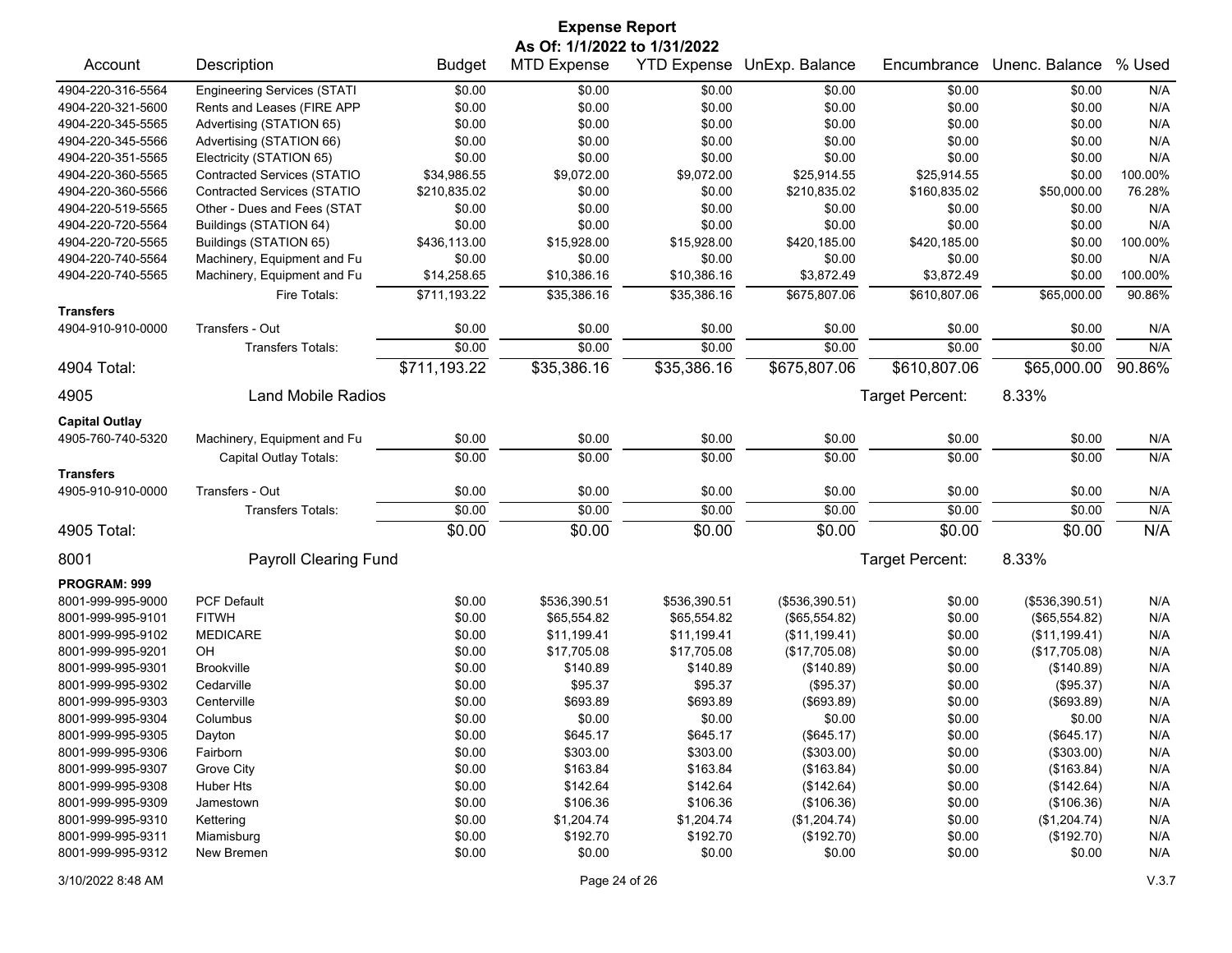| <b>Expense Report</b>                                                                  |                            |               |                    |            |              |             |              |     |  |  |  |  |  |
|----------------------------------------------------------------------------------------|----------------------------|---------------|--------------------|------------|--------------|-------------|--------------|-----|--|--|--|--|--|
| As Of: 1/1/2022 to 1/31/2022<br>YTD Expense UnExp. Balance<br>Unenc. Balance<br>% Used |                            |               |                    |            |              |             |              |     |  |  |  |  |  |
| Account                                                                                | Description                | <b>Budget</b> | <b>MTD Expense</b> |            |              | Encumbrance |              |     |  |  |  |  |  |
| 8001-999-995-9313                                                                      | OHCLA                      | \$0.00        | \$197.16           | \$197.16   | (\$197.16)   | \$0.00      | (\$197.16)   | N/A |  |  |  |  |  |
| 8001-999-995-9314                                                                      | Piqua                      | \$0.00        | \$0.00             | \$0.00     | \$0.00       | \$0.00      | \$0.00       | N/A |  |  |  |  |  |
| 8001-999-995-9315                                                                      | Riverside                  | \$0.00        | \$83.96            | \$83.96    | (\$83.96)    | \$0.00      | (\$83.96)    | N/A |  |  |  |  |  |
| 8001-999-995-9316                                                                      | Springboro                 | \$0.00        | \$231.86           | \$231.86   | (\$231.86)   | \$0.00      | (\$231.86)   | N/A |  |  |  |  |  |
| 8001-999-995-9317                                                                      | Springfield                | \$0.00        | \$297.71           | \$297.71   | (\$297.71)   | \$0.00      | (\$297.71)   | N/A |  |  |  |  |  |
| 8001-999-995-9318                                                                      | <b>Tipp City</b>           | \$0.00        | \$238.43           | \$238.43   | (\$238.43)   | \$0.00      | (\$238.43)   | N/A |  |  |  |  |  |
| 8001-999-995-9319                                                                      | Troy                       | \$0.00        | \$251.38           | \$251.38   | (\$251.38)   | \$0.00      | (\$251.38)   | N/A |  |  |  |  |  |
| 8001-999-995-9320                                                                      | Union City                 | \$0.00        | \$136.14           | \$136.14   | (\$136.14)   | \$0.00      | (\$136.14)   | N/A |  |  |  |  |  |
| 8001-999-995-9321                                                                      | Urbana                     | \$0.00        | \$219.73           | \$219.73   | (\$219.73)   | \$0.00      | (\$219.73)   | N/A |  |  |  |  |  |
| 8001-999-995-9322                                                                      | Vandalia                   | \$0.00        | \$309.94           | \$309.94   | (\$309.94)   | \$0.00      | (\$309.94)   | N/A |  |  |  |  |  |
| 8001-999-995-9323                                                                      | Xenia                      | \$0.00        | \$433.10           | \$433.10   | (\$433.10)   | \$0.00      | (\$433.10)   | N/A |  |  |  |  |  |
| 8001-999-995-9324                                                                      | <b>Yellow Springs</b>      | \$0.00        | \$91.88            | \$91.88    | (\$91.88)    | \$0.00      | (\$91.88)    | N/A |  |  |  |  |  |
| 8001-999-995-9325                                                                      | Corwin                     | \$0.00        | \$0.00             | \$0.00     | \$0.00       | \$0.00      | \$0.00       | N/A |  |  |  |  |  |
| 8001-999-995-9326                                                                      | St Marys SD (0604)         | \$0.00        | \$0.00             | \$0.00     | \$0.00       | \$0.00      | \$0.00       | N/A |  |  |  |  |  |
| 8001-999-995-9351                                                                      | Cedar Cliff LSD (2902)     | \$0.00        | \$190.08           | \$190.08   | (\$190.08)   | \$0.00      | (\$190.08)   | N/A |  |  |  |  |  |
| 8001-999-995-9352                                                                      | Fairborn CSD (2903)        | \$0.00        | \$129.45           | \$129.45   | (\$129.45)   | \$0.00      | (\$129.45)   | N/A |  |  |  |  |  |
| 8001-999-995-9353                                                                      | Greeneview LSD (2904)      | \$0.00        | \$246.25           | \$246.25   | (\$246.25)   | \$0.00      | (\$246.25)   | N/A |  |  |  |  |  |
| 8001-999-995-9354                                                                      | Greenville CSD (1904)      | \$0.00        | \$34.55            | \$34.55    | (\$34.55)    | \$0.00      | (\$34.55)    | N/A |  |  |  |  |  |
| 8001-999-995-9355                                                                      | London CSD (4903)          | \$0.00        | \$0.00             | \$0.00     | \$0.00       | \$0.00      | \$0.00       | N/A |  |  |  |  |  |
| 8001-999-995-9356                                                                      | Miami East LSD (5504)      | \$0.00        | \$86.45            | \$86.45    | (\$86.45)    | \$0.00      | (\$86.45)    | N/A |  |  |  |  |  |
| 8001-999-995-9357                                                                      | Milton Union EVSD (5505)   | \$0.00        | \$160.24           | \$160.24   | (\$160.24)   | \$0.00      | (\$160.24)   | N/A |  |  |  |  |  |
| 8001-999-995-9358                                                                      | National Trail LSD (6802)  | \$0.00        | \$117.65           | \$117.65   | (\$117.65)   | \$0.00      | (\$117.65)   | N/A |  |  |  |  |  |
| 8001-999-995-9359                                                                      | New Bremen LSD (0602)      | \$0.00        | \$0.00             | \$0.00     | \$0.00       | \$0.00      | \$0.00       | N/A |  |  |  |  |  |
| 8001-999-995-9360                                                                      | Northeastern LSD OH (1203) | \$0.00        | \$126.47           | \$126.47   | (\$126.47)   | \$0.00      | (\$126.47)   | N/A |  |  |  |  |  |
| 8001-999-995-9361                                                                      | Northwestern LSD (1204)    | \$0.00        | \$187.71           | \$187.71   | (\$187.71)   | \$0.00      | (\$187.71)   | N/A |  |  |  |  |  |
| 8001-999-995-9362                                                                      | Piqua CSD (5507)           | \$0.00        | \$0.00             | \$0.00     | \$0.00       | \$0.00      | \$0.00       | N/A |  |  |  |  |  |
| 8001-999-995-9363                                                                      | Troy CSD (5509)            | \$0.00        | \$269.52           | \$269.52   | (\$269.52)   | \$0.00      | (\$269.52)   | N/A |  |  |  |  |  |
| 8001-999-995-9364                                                                      | Xenia Community CSD (2906  | \$0.00        | \$252.30           | \$252.30   | (\$252.30)   | \$0.00      | (\$252.30)   | N/A |  |  |  |  |  |
| 8001-999-995-9365                                                                      | Yellow Springs EVSD (2907) | \$0.00        | \$78.12            | \$78.12    | (\$78.12)    | \$0.00      | (\$78.12)    | N/A |  |  |  |  |  |
| 8001-999-995-9366                                                                      | Tri County North LSD(6806) | \$0.00        | \$60.22            | \$60.22    | (\$60.22)    | \$0.00      | (\$60.22)    | N/A |  |  |  |  |  |
| 8001-999-995-9401                                                                      | Medical - EE + Children    | \$0.00        | \$0.00             | \$0.00     | \$0.00       | \$0.00      | \$0.00       | N/A |  |  |  |  |  |
| 8001-999-995-9402                                                                      | Medical - EE + Family      | \$0.00        | \$0.00             | \$0.00     | \$0.00       | \$0.00      | \$0.00       | N/A |  |  |  |  |  |
| 8001-999-995-9403                                                                      | Medical - Emp + Spouse     | \$0.00        | \$0.00             | \$0.00     | \$0.00       | \$0.00      | \$0.00       | N/A |  |  |  |  |  |
| 8001-999-995-9404                                                                      | Medical - Employee Only    | \$0.00        | \$0.00             | \$0.00     | \$0.00       | \$0.00      | \$0.00       | N/A |  |  |  |  |  |
| 8001-999-995-9405                                                                      | Medical - Employee Only    | \$0.00        | \$0.00             | \$0.00     | \$0.00       | \$0.00      | \$0.00       | N/A |  |  |  |  |  |
| 8001-999-995-9406                                                                      | Medical Flexible Plan      | \$0.00        | \$0.00             | \$0.00     | \$0.00       | \$0.00      | \$0.00       | N/A |  |  |  |  |  |
| 8001-999-995-9411                                                                      | Vision Deduction - Pre Tax | \$0.00        | \$114.96           | \$114.96   | (\$114.96)   | \$0.00      | (\$114.96)   | N/A |  |  |  |  |  |
| 8001-999-995-9412                                                                      | Vision Deduction - Pre Tax | \$0.00        | \$46.62            | \$46.62    | (\$46.62)    | \$0.00      | (\$46.62)    | N/A |  |  |  |  |  |
| 8001-999-995-9413                                                                      | Vision Deduction - Pre Tax | \$0.00        | \$129.42           | \$129.42   | (\$129.42)   | \$0.00      | (\$129.42)   | N/A |  |  |  |  |  |
| 8001-999-995-9414                                                                      | Vision Deduction - Pre Tax | \$0.00        | \$26.73            | \$26.73    | (\$26.73)    | \$0.00      | (\$26.73)    | N/A |  |  |  |  |  |
| 8001-999-995-9415                                                                      | Vision Deduction - Pre Tax | \$0.00        | \$26.76            | \$26.76    | (\$26.76)    | \$0.00      | (\$26.76)    | N/A |  |  |  |  |  |
| 8001-999-995-9416                                                                      | Vision Deduction - Pre Tax | \$0.00        | \$10.37            | \$10.37    | (\$10.37)    | \$0.00      | (\$10.37)    | N/A |  |  |  |  |  |
| 8001-999-995-9417                                                                      | Vision Deduction - Pre Tax | \$0.00        | \$46.71            | \$46.71    | (\$46.71)    | \$0.00      | (\$46.71)    | N/A |  |  |  |  |  |
| 8001-999-995-9418                                                                      | Vision Deduction - Pre Tax | \$0.00        | \$26.19            | \$26.19    | (\$26.19)    | \$0.00      | (\$26.19)    | N/A |  |  |  |  |  |
| 8001-999-995-9419                                                                      | Vision Deduction - Pre Tax | \$0.00        | \$26.22            | \$26.22    | (\$26.22)    | \$0.00      | (\$26.22)    | N/A |  |  |  |  |  |
| 8001-999-995-9421                                                                      | Dental - Emp+Sp/Fam        | \$0.00        | \$1,081.88         | \$1,081.88 | (\$1,081.88) | \$0.00      | (\$1,081.88) | N/A |  |  |  |  |  |